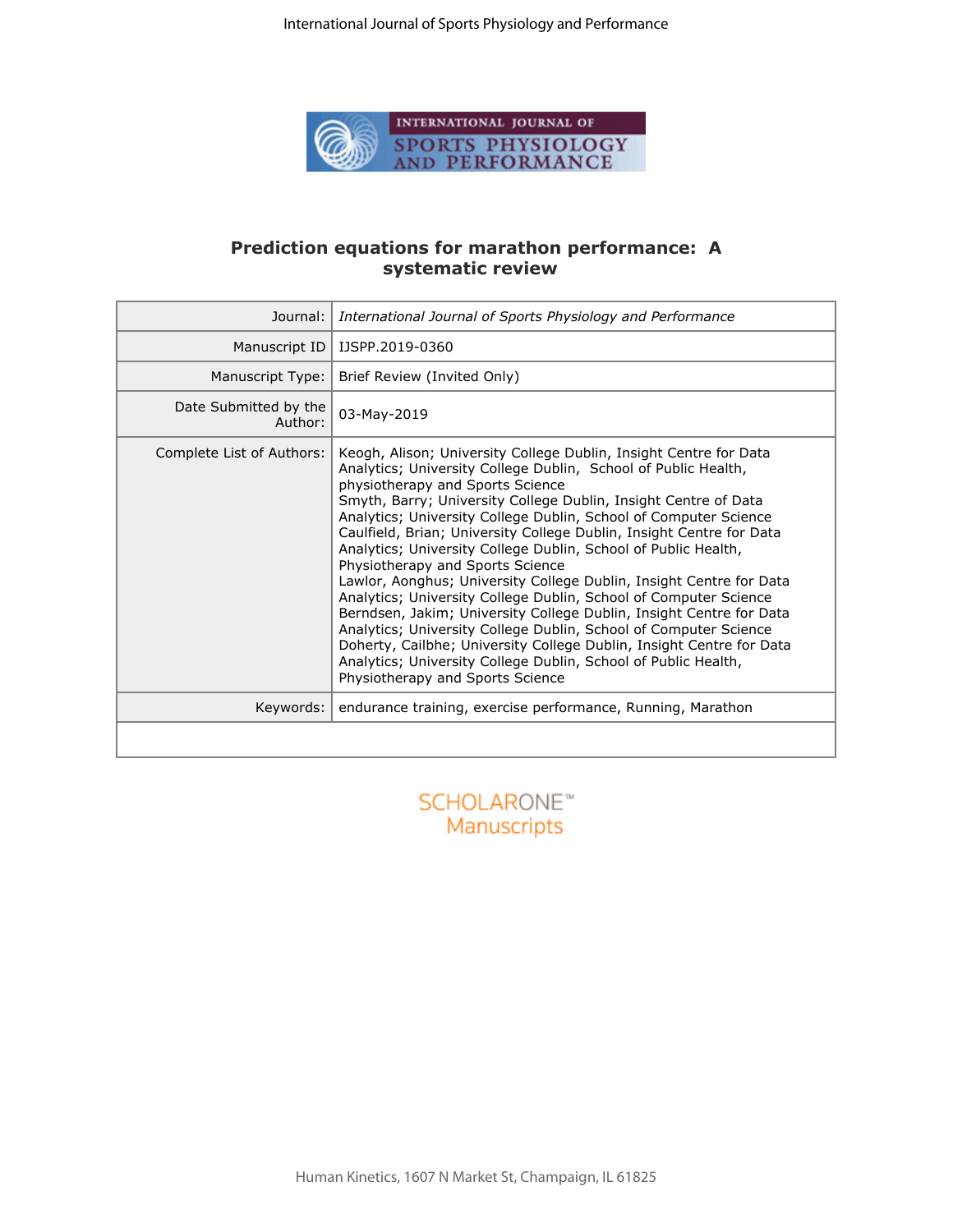**Submission type:** Brief review

## **Authors**

Alison Keogh\*<sup>1,2</sup>, Barry Smyth<sup>1,3</sup>, Brian Caulfield<sup>1,2</sup>, Aonghus Lawlor<sup>1,3</sup>, Jakim Berndsen<sup>1,3</sup>, Cailbhe Doherty<sup>1,2</sup>

1: Insight Centre for Data Analytics, University College Dublin, Ireland

2: UCD School of Public Health, Physiotherapy and Sports Science

3: UCD School of Computer Science

\*Corresponding author: Alison Keogh [Alison.keogh@insight-centre.org](mailto:Alison.keogh@insight-centre.org) Insight Centre for Data-Analytics 3 rd floor O'Brien Centre for Science Science centre east University College Dublin Belfield Ireland Phone: 00353863762075

# **Funding**

PL.<br>PL. This Research is funded by the European Regional Development Fund (ERDF) under Ireland's European Structural and Investment Funds Programmes 2014-2020, as part of the Pace-Man project.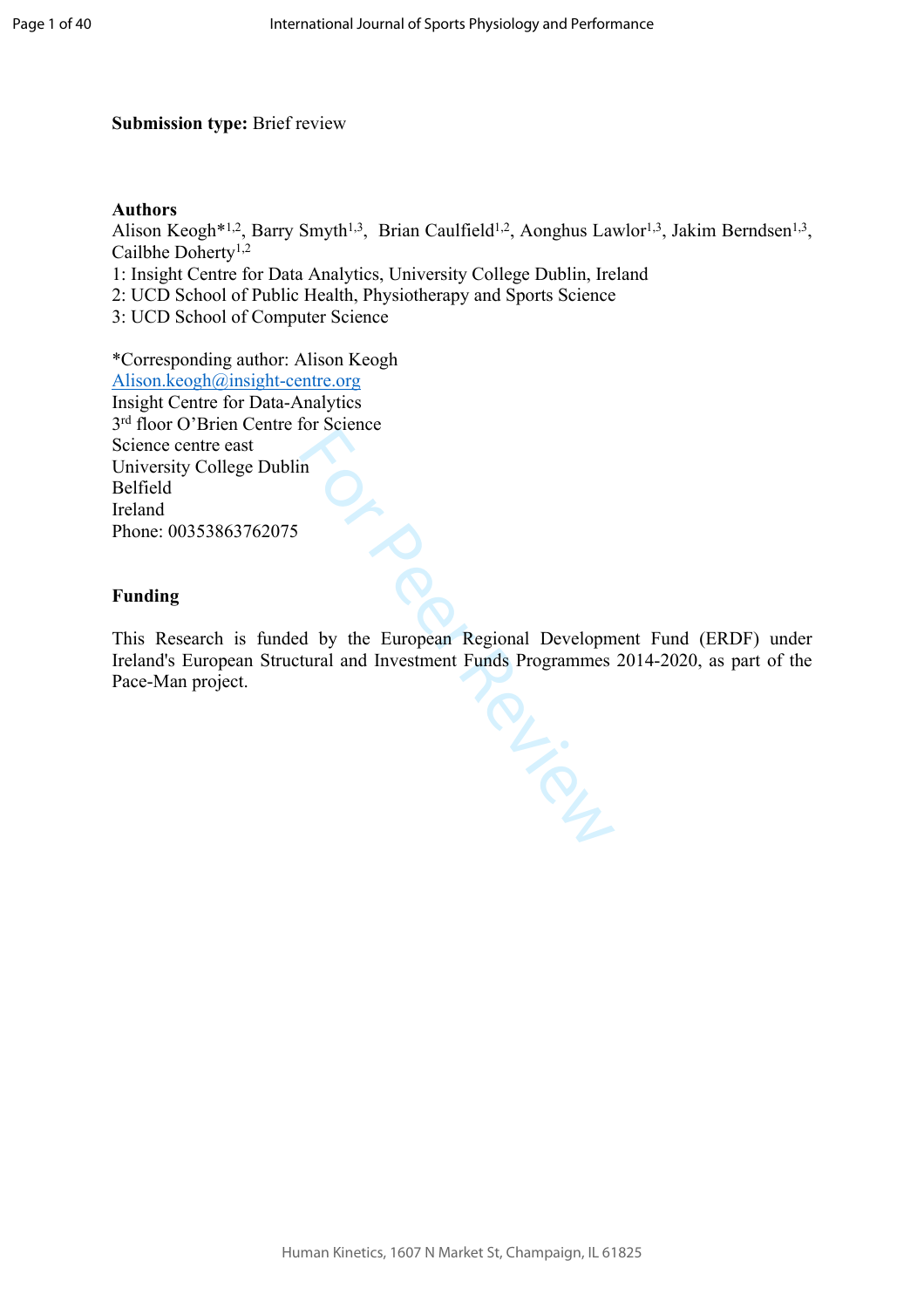| $\mathbf{1}$                          | Title: Prediction equations for marathon performance: A systematic review |
|---------------------------------------|---------------------------------------------------------------------------|
| $\frac{2}{3}$                         |                                                                           |
|                                       |                                                                           |
|                                       |                                                                           |
| $\overline{a}$<br>5                   |                                                                           |
| 6                                     |                                                                           |
|                                       |                                                                           |
| $\begin{array}{c} 7 \\ 8 \end{array}$ |                                                                           |
| 9                                     |                                                                           |
| $10\,$                                |                                                                           |
| $11$                                  |                                                                           |
| 12                                    |                                                                           |
| 13<br>14                              |                                                                           |
| 15                                    |                                                                           |
| 16                                    |                                                                           |
| 17                                    | OTTERINA                                                                  |
| $18\,$                                |                                                                           |
| 19                                    |                                                                           |
| $20\,$                                |                                                                           |
| $21\,$<br>$22\,$                      |                                                                           |
| 23                                    |                                                                           |
| 24                                    |                                                                           |
| 25                                    |                                                                           |
| $26\,$                                |                                                                           |
| $27\,$                                |                                                                           |
| $28\,$                                |                                                                           |
| 29<br>$30\,$                          |                                                                           |
| 31                                    |                                                                           |
| $32\,$                                |                                                                           |
| 33                                    |                                                                           |
| 34                                    |                                                                           |
| 35                                    |                                                                           |
| 36<br>37                              |                                                                           |
| 38                                    |                                                                           |
| 39                                    |                                                                           |
| $40\,$                                |                                                                           |
| 41                                    |                                                                           |
| 42                                    |                                                                           |
| 43                                    |                                                                           |
| 44<br>45                              |                                                                           |
| 46                                    |                                                                           |
| 47                                    |                                                                           |
| $\sqrt{48}$                           |                                                                           |
| 49                                    |                                                                           |

 $\overline{1}$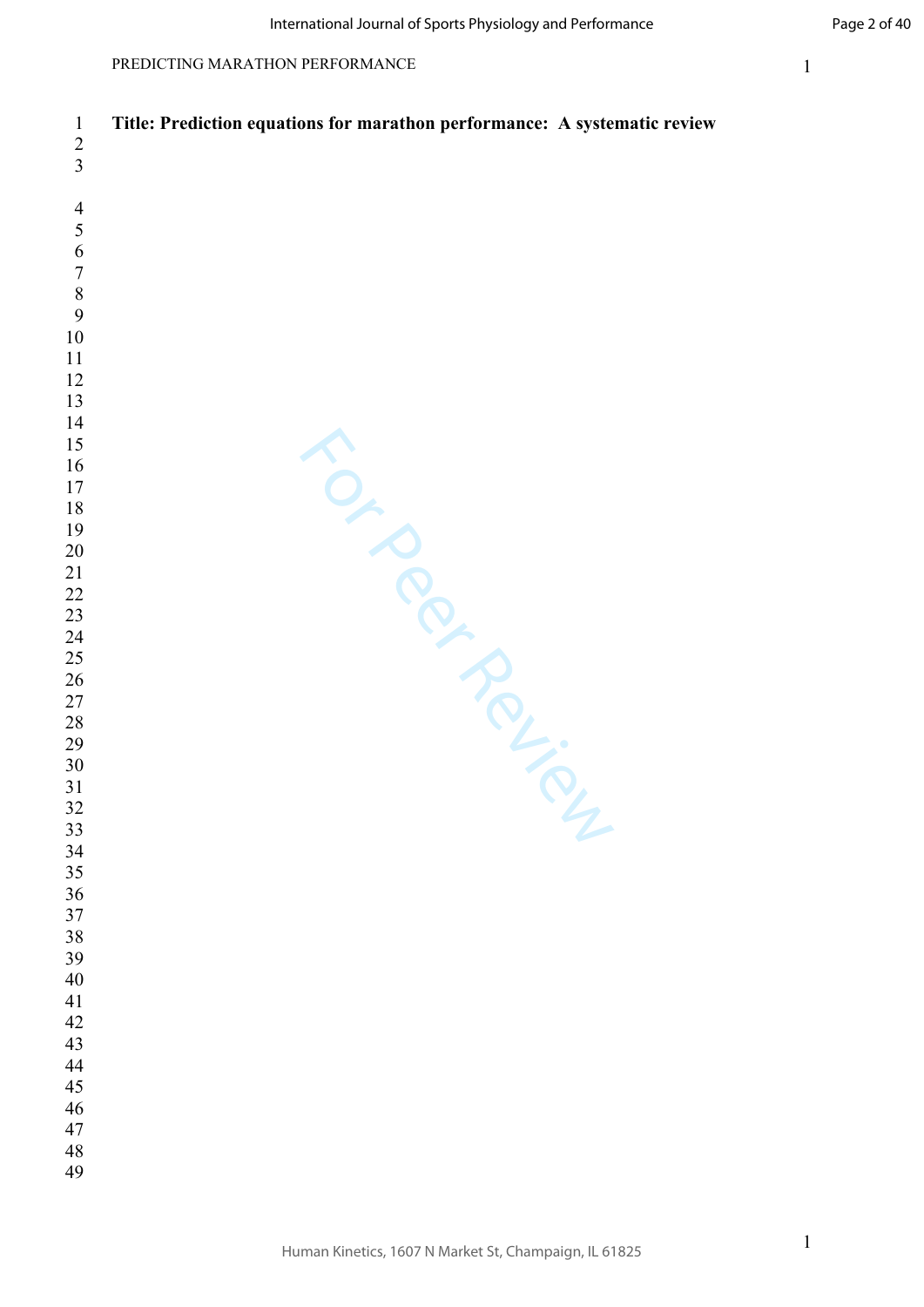### **Abstract**

 **Purpose:** Despite the volume of available literature focusing on marathon running and the 52 prediction of performance, no single prediction equations exists that is accurate for all 53 runners of varying experiences and abilities. Indeed the relative merits and utility of the 54 existing equations remains unclear. Thus, the aim of this study was to collate, characterise, 55 compare, and contrast all available marathon prediction equations.

**Methods:** A systematic review was conducted to identify observational research studies

57 outlining any kind of prediction algorithm for marathon performance.

 **Results:** Thirty-six studies with 114 equations were identified. Sixty-one equations were 59 based on training and anthropometric variables, while 53 equations included variables that 60 required laboratory tests and equipment. The accuracy of these equations was denoted via a 61 variety of metrics;  $r^2$  values were provided for 68 equations ( $r^2 = 0.10$  to 0.99), while a 62 standard error of the estimate was provided for 19 equations (SEE 0.27-27.4 minutes).

**Conclusion:** Heterogeneity of the data precludes the identification of a single 'best' equation.

64 Important variables such as course gradient, sex, and expected weather conditions were often 65 not included, while some widely used equations did not report a  $r_2$  value. Runners should

66 therefore be wary of relying on a single equation to predict their performance.

For Period **Keywords**: marathon; prediction; performance; running; training

 

Human Kinetics, 1607 N Market St, Champaign, IL 61825

 $\overline{\mathcal{L}}$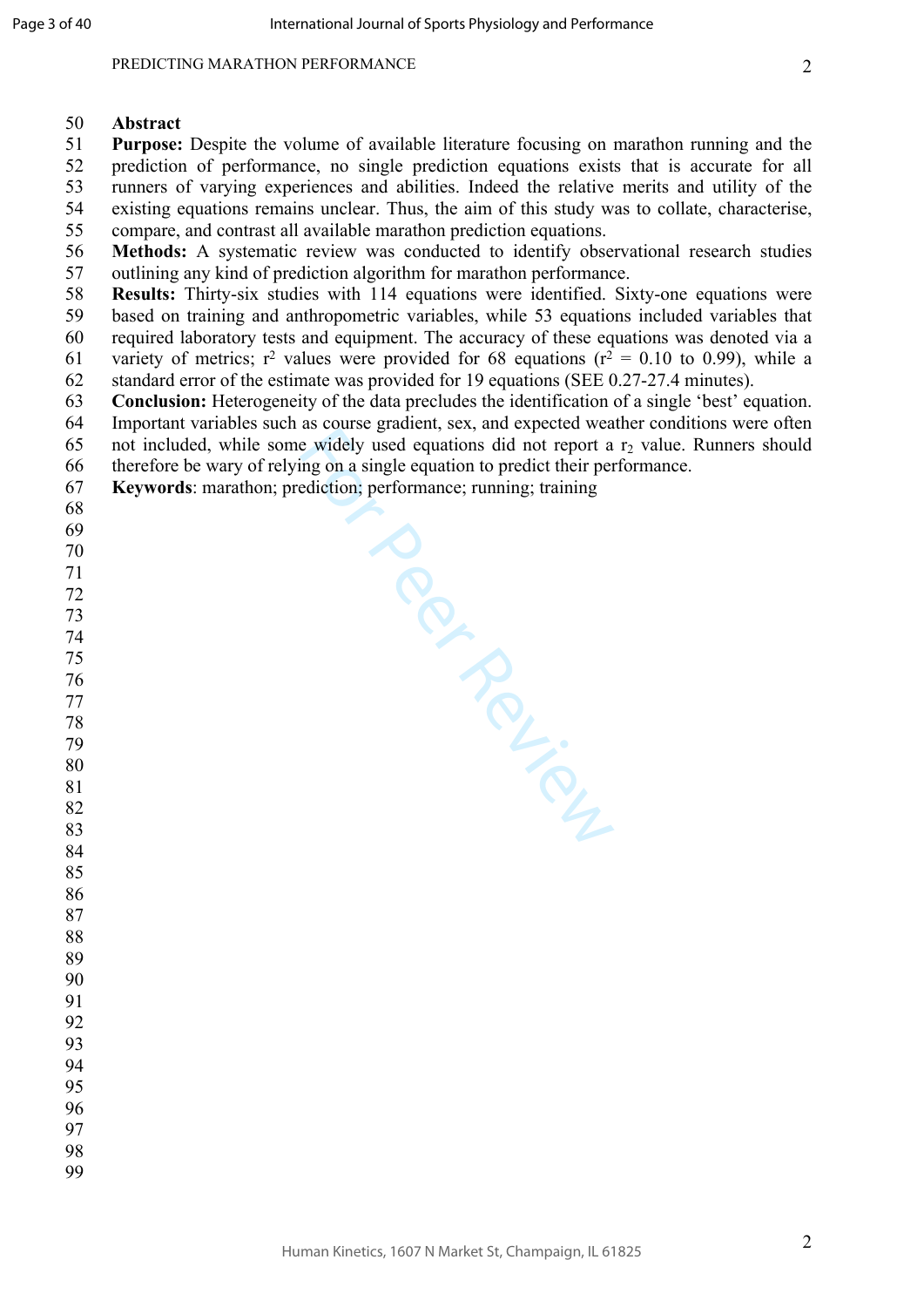100

## 101 **INTRODUCTION**

102 '*Prediction is very difficult, especially about the future'*. These words from Danish writer 103 Robert Peterson highlight not only why prediction equations are problematic, but also the 104 biggest question facing most athletes of any kind prior to competition; 'How will I do?'. This 105 is especially pertinent for the 2.1 million people who run the marathon footrace each year<sup>1</sup>, a 106 figure that has grown exponentially in the last 50 years<sup>2</sup>. The majority of this growth has 107 come from an increase in non-elite recreational runners who participate in the marathon for a 108 variety of reasons including health, fundraising, or a sense of personal achievement<sup>3,4</sup>, as the 109 marathon remains one of the foremost symbols of a runner's endurance capabilities. Many 110 novice runners lack the knowledge and experience to optimally prepare for the marathon and 111 rely on heavily of third-party advice (clubs, apps, experts) to ensure that they adequately 112 prepare for their race. One important judgement that novice runners in particular struggle 113 with is predicting their likely finish-time, which is important in order for them to judge their 114 pacing and maximise the likelihood that they will finish safely<sup>5</sup>. Getting their finish-time 115 wrong can have real consequences: too conservative and a runner may feel disappointed with 116 their race while too ambitious a time may see them 'hitting the wall' and struggling to finish.

117

is a time may be intended and they window and a runner r<br>tious a time may see them 'hitting the wall<br>rathon performance has demonstrated how<br>while conservative pacers will speed up a<br>potential<sup>6</sup>. To avoid this, runners ma 118 Recent research into marathon performance has demonstrated how too fast a start is likely to 119 result in a slower finish, while conservative pacers will speed up at the end of the race, and 120 may not reach their full potential<sup>6</sup>. To avoid this, runners may use predictive equations as a 121 guide in order to help them to set a target, devise a training plan, monitor their progress, and 122 review their finish times if required. One of the first freely available prediction equations was 123 published in a 1973 edition of Runner's World Magazine<sup>7</sup> . Paul Slovic provided a series of 124 anthropometric and training variables which could be used by elite and recreational 125 endurance runners to identify a realistic target finish time<sup>7</sup> . The availability of this system 126 empowered runners to more accurately judge their likely finish time, and by association, 127 allowed them to plan a pacing strategy to meet this predicted target<sup>7</sup> in an attempt to avoid 128 'Hitting the Wall'. However, no accuracy results were presented alongside this system, thus, 129 while it was an innovative and promising tool for its time, its utility was unclear.

130

131 Since then, a range of equations have been developed in an attempt to most accurately predict 132 marathon finish times in a manner that is cost-effective and simple to understand<sup>8</sup>. 133 Specifically, two methods of prediction have been employed. The first is based on 134 observational studies whereby runners' ages, sex, backgrounds and training histories are 135 correlated with marathon finish time, and prediction equations are developed using linear 136 regression models<sup>9</sup>. In addition laboratory tests may be implemented to measure 137 physiological variables, such as maximum volume of oxygen  $(VO_2)$  and are associated 138 with higher prediction accuracies<sup>10</sup>, however most recreational runners do not have access to 139 the expensive equipment, or the necessary expertise needed to complete this level of testing<sup>8</sup>. 140 The second method produces prediction equations through a power law which extrapolates a 141 relationship between different race distances, finish times and future races at different 142 distances<sup>9</sup>. This approach models historical performance in a prudent manner as predictions 143 are based on data gathered from other runners with similar performance abilities in the same 144 distance (e.g. 10km race, half-marathon etc.). However, though this may be accurate for elite 145 runners, the SEE is once again high for recreational runners, while the accuracy of the 146 prediction decays over time, unless the runner continually updates the equations with their 147 most recent performance variables.

148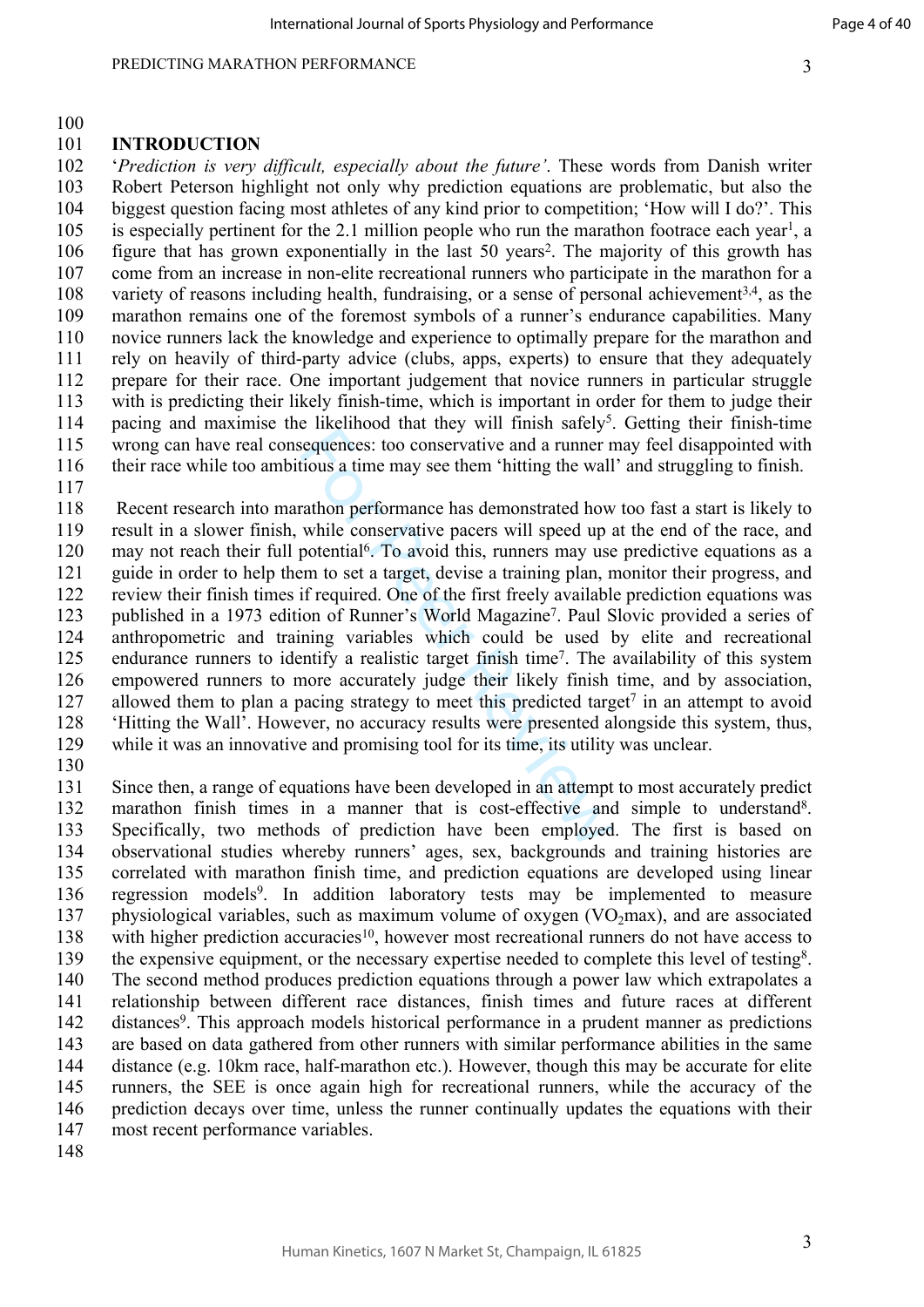149 Therefore, despite the increasing availability of large datasets for this population, to date, no 150 single prediction equation has proven to be accurate for all runners of varying abilities and 151 experience. Additionally, equations may need to be identified as accurate for specific sub-152 cohorts. Identifying which prediction equation is most suitable for runners depending on their 153 experience or other factors may be of significant value to the athlete seeking to identify a 154 realistic marathon finish time around which they can devise a suitable pacing strategy to 155 achieve this time. Consequently, the aim of this study was to conduct a systematic review of 156 non-interventional studies which sought to develop marathon prediction equations in different 157 cohorts of runners, and collate these equations for the benefit of prospective marathon 158 participants and coaches.

159

# 160 **MATERIALS AND METHODS**

## 161 *Design*

Free with the PRISMA (Preferred Report<br>yees) statement. The available literature we<br>ch studies outlining prediction equation<br>km) performance time. Specifically, study kind that can be used to predict a marat<br>ters, or if t 162 The protocol for this review was not deemed eligible for registration in PROSPERO as it 163 related primarily to athletes and athletic performance (14/09/2018). This review was 164 performed in accordance with the PRISMA (Preferred Reporting Items for Systematic 165 Reviews and Meta-Analyses) statement. The available literature was systematically searched 166 for observational research studies outlining prediction equations and/or power laws for 167 marathon footrace (42.2km) performance time. Specifically, studies were included if they 168 proposed a formula of any kind that can be used to predict a marathon time based on clearly 169 definable input parameters, or if they developed a prediction formula modelled on 170 participants who were not subjected to an intervention as part of the experimental protocol 171 that could affect their marathon performance. Studies were excluded if they were not 172 published in English, if they included injured or impaired participants, and if they did not 173 take place on marathon distances. Both published and unpublished trials were eligible for 174 inclusion if data were available.

# 176 *Methodology*

44 177 In January 2019, a computerized literature search of the following databases from inception 178 was completed: PEDro, PubMed, Scopus and SPORTDiscus. The database search was further 179 supplemented with a single related-citation search on PubMed (National Centre for 180 Biotechnology Information, U.S. National Library of Medicine. Home page: 181 http://www.ncbi.nlm.nih.gov/pubmed. Accessed October 2018). The search strategy was 182 constructed for Medline and completed in a stepwise manner using the Boolean operators as 183 follows: marathon OR long distance run\* OR endurance run\*, AND, predict\* OR equation\* 184 OR math\* OR formul\* OR calculate\* OR determin\*, AND, performanc\* OR pac\* OR 185 "finish time" OR speed OR velocity. The search strategy was adapted for each database. No 186 restrictions (including time and language) were applied in any of the databases when the 187 search was completed. The following grey literature databases were also searched: Open 188 Grey ([http://www.opengrey.eu/\)](http://www.opengrey.eu/), Runner's World Magazine 189 (<https://www.runnersworld.com/>) and Road Runner's Club [\(http://www.rrca.org/\)](http://www.rrca.org/).

190

175

191 Two authors (X and X) reviewed all titles and abstracts and obtained the full texts of 192 potentially eligible trials. Following this, the same two authors read full-text content and 193 independently assessed eligibility by applying the inclusion criteria described previously. In 194 instances of disagreement, a consensus meeting was organised with the wider author group.

195

196 A standardised data extraction sheet was used by two authors  $(X \text{ and } X)$  to power law models 197 and/or prediction equations, and their associated accuracies, from the included studies. 198 Additionally, the following data were extracted for each study: design, sample characteristics,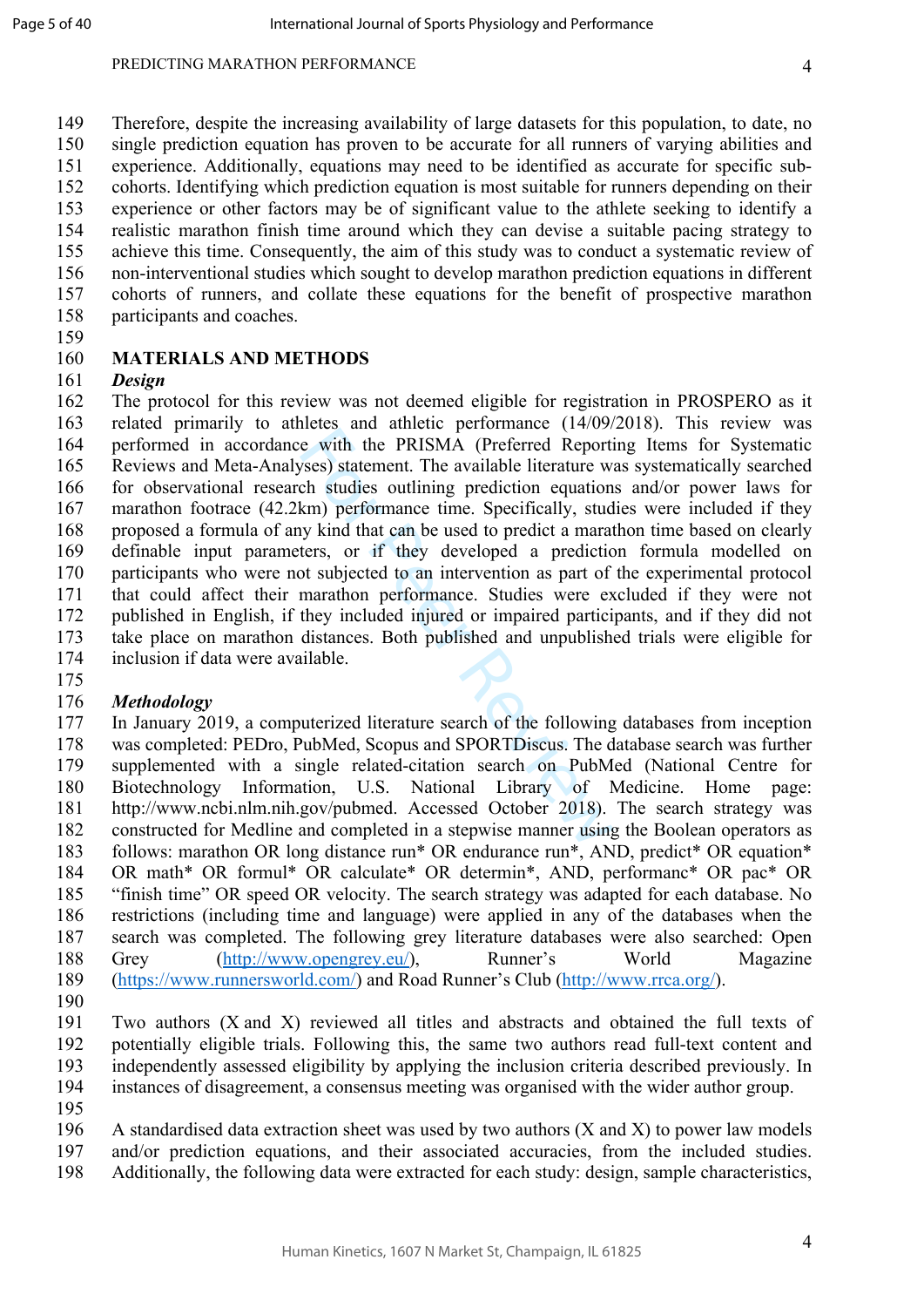199 protocol, outcomes, findings and descriptive anthropometric/training/performance inputs 200 relevant to the prediction equation(s) described.

201

202 Two reviewers (X and X) independently assessed the quality of the included studies. An 203 adapted version of the STROBE guidelines was developed for rating observational studies 204 (11). The adapted form was developed by group consensus to improve rating specificity for 205 the profile of studies that were expected to be identified via the search strategy. All included 206 studies were rated on nine specific criteria which were derived from the original checklist; 1) 207 title includes description of study, 2) aims and objectives stated, 3) description of marathon, 208 4) details of sex of participants, 5) participants anthropometrics, 6) inclusion and exclusion 209 criteria; 7) sufficient description of statistical analysis, 8) results reflective of methods, 9) any 210 missing data explained/reported. Each item was scored as to be at low (+), high (–) or unclear 211 (?) risk of bias. Studies were considered at low risk of bias when all domains were scored as 212 low risk of bias or if one item was scored as high risk or unable to determine. If two domains 213 were scored as high or unable to determine risk of bias, the study was considered at moderate 214 risk of bias. Finally, when more than two domains were scored as high risk of bias, the study 215 was regarded as being at high risk of bias. In case of disagreement between assessors, 216 consensus was sought during a consensus meeting. If no consensus was reached, a third 217 assessor  $(X)$  was asked to give a final verdict.

218

# 219 *Statistical analysis*

m more than two domains were scored as lat high risk of bias. In case of disagre<br>aring a consensus meeting. If no conservating a final verdict.<br>Event and verdict.<br>The prediction equations for marathon perform each study d 220 Meta-analysis was deemed inappropriate in the fulfilment of the primary experimental aim, 221 which was to collate prediction equations for marathon performance time. Prediction 222 equations were extracted from each study deemed eligible for inclusion in this review. Each 223 prediction equation was contextualised by the sample used to generate it. Where available, 224 standardised beta weights were extracted for each included variable within a prediction 225 equation.

# 227 **RESULTS**

228 A total of 10872 articles were identified. Following the removal of duplicates, 10022 singular 229 articles were found. After title and abstract selection 96 articles were selected for full-text 230 evaluation (Figure 1), of which 36 met the inclusion criteria<sup>8, 10, 12-40</sup>.

231

226

232 The characteristics of the included studies are summarised in Table 1. Year of publication 233 ranged from 1973 to 2017. Five studies were conducted between 1973-1979, 10 between 234 1980 and 1989, five between 1990 and 1999, two were completed between 2000 and 2009, 235 while the remaining 13 were conducted from 2010 to date. Studies included an average of 236 113.8 participants (standard deviation [SD]= 179.6), ranging from elite marathon runners 237 (20%; n=7), recreational runners  $(48.6\%; n=17)$  or a mix of the two  $(25.7\%; n=9)$ . Two 238 studies did not report the backgrounds or experience of the runners used within their analysis 239 (5.7%). Of the total number of participants included in studies (n=3368), 75.8% (n=2554) 240 were male and 24.2% (n=814) were female. The majority of the studies (71.4%; n=25) were 241 prospective-cohort studies, nine were cross-sectional studies (25.7%), with one study using a 242 hybrid design (2.9%).

243

# 244 *Included equations and variables*

245 Fifteen studies detailed a single equation (41.7%) while the majority (n=21; 58.3%) listed 246 multiple equations, therefore a total of 114 equations in total were identified (Supplemental

247 file 1). Of these, 61 equations were based variables that did not require laboratory-grade

248 equipment or the expertise of a trained professional to measure (e.g. a time in a previous race,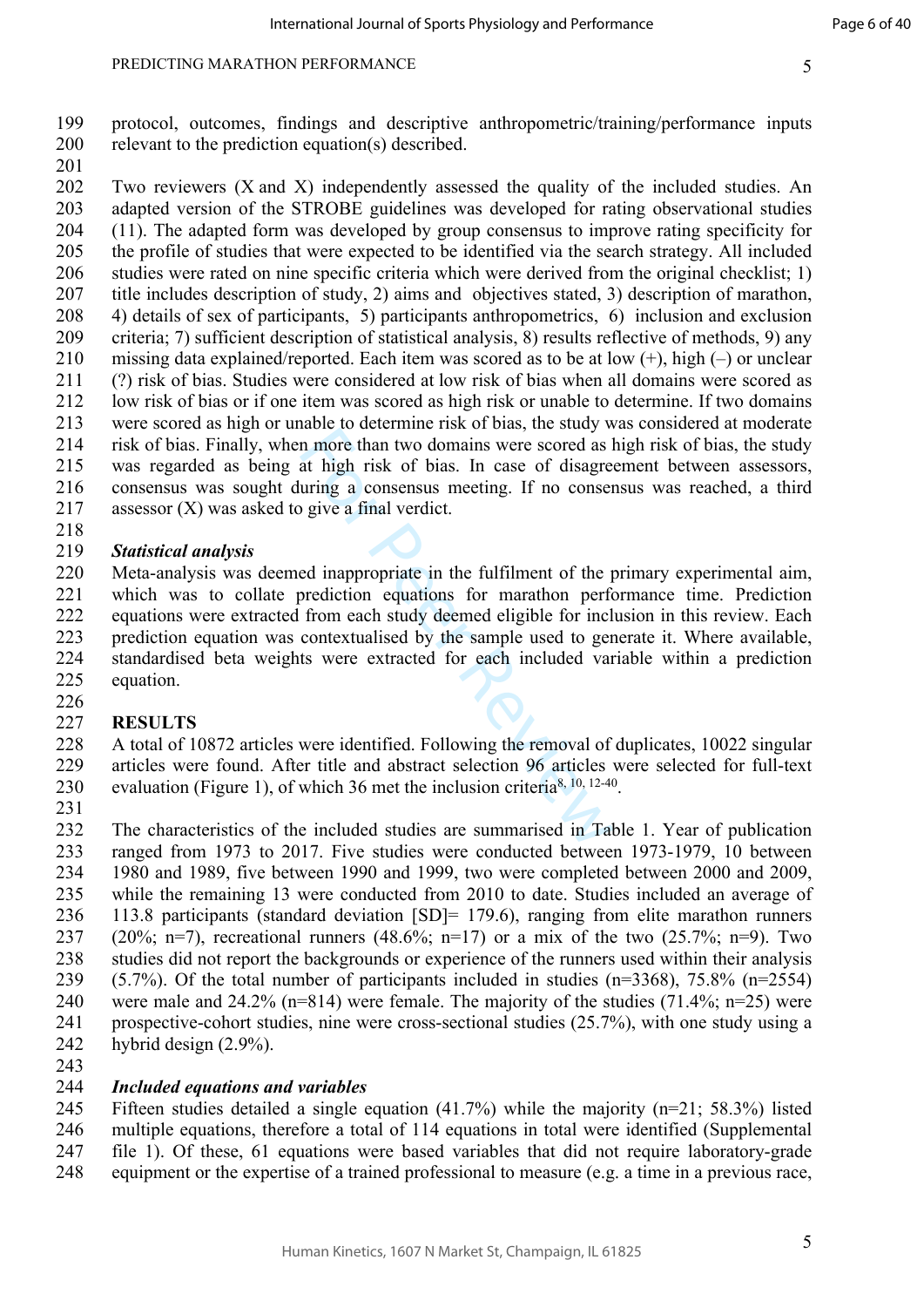249 Body Mass Index; 53.5%), while 53 equations (46.5%) included tests that required either 250 laboratory equipment, or a trained practitioner to help the runner measure them (e.g.  $251$ VO<sub>2</sub>max, skinfold thickness; Table 2). In total, 26 (22.8%) equations contained 252 anthropometric variables, 67 (58.8%) equations contained training variables, 49 (43.0%) 253 equations contained laboratory-based variables and 41 (36.0%) equations contained a 254 previous race time variable (Figure 2; Table 2).

255

256 Within the reported equations, the level of prediction accuracy was conveyed for 68 257 equations (59.6%) via a  $r^2$  value, ranging to 0.10 to 0.99, while 19 equations listed a SEE 258 (16.7%), ranging from 0.27 to 27.4 minutes (Table 2). A total of 43 equations did not report 259 any measure of accuracy for the prediction estimate (37.7%). Only three studies included 260 standardised beta weights for each of their included variables<sup>14, 22, 37</sup>.

261

262 A total of 50 independent variables were identified within the 114 equations (Table 3). Of 263 these, 50% (n=25) required access to laboratory equipment or a skilled practitioner. Of the 50 264 identified variables, 11 (22%) were used in more than two studies, of which eight variables 265 were based on a runner's training data or previous race performance data. Eighteen variables 266 (36%) were used in single instances (i.e. in one equation and in one study). Of these single 267 instance variables, 12 required either access to laboratory equipment or a trained practitioner 268 to help measure them.

269

# 270 *Study quality*

22%) were used in more than two studies<br>22%) were used in more than two studies<br>training data or previous race performance<br>le instances (i.e. in one equation and in o<br>quired either access to laboratory equipme<br>ity assessm 271 The results of the quality assessment are presented in Table 4. Based on the modified 272 STROBE scale, six studies were considered to be at a low risk of bias, six were at a moderate 273 risk of bias, while the remaining 24 studies were at a high risk of bias, with scores ranging 274 from one to nine. A majority of studies (63.9%, n=23,) did not outline the design of the study 275 in the title or abstract, while 80.5% of studies did not provide adequate detail around potential 276 'missing data' (unclear risk of bias; n=29). Most studies (86.1%, n=31) provided adequate 277 detail around the 'statistical analysis'.

278

# 279 **DISCUSSION**

280 This study aimed to identify and collate the available literature describing prediction 281 equations and power law models for marathon performance. This review identified 114 282 independent equations across 36 different studies, with a wide variety of reported 'fit' 283 ranging from r<sup>2</sup> values of 0.10 to 0.99. It was not possible to identify 'the best' equation due 284 to the heterogeneity of participants and the variety of outcomes used. However, runners, 285 coaches and researchers may use this list of equations contextually depending on the 286 characteristics of the runner(s), and the tools available to them.

287

6 tranged SErted of Oters the assume and the mathematic mathematic in the mathematic of the system in the system in the system in the system in the system in the system in the system in the system in the system in the sy 288 To the authors' knowledge, this is the first study to collate all available marathon prediction 289 equations for marathon performance. With 114 equations containing 50 independent 290 variables, it is clear that there are a wide variety of factors that may influence marathon 291 performance. However, given the high error associated with these equations (as evidenced by 292 the  $r^2$  and SEM values), and the requirement of access to expensive laboratory equipment to 293 measure input parameters of half of these variables, there is clear difficulty associated with 294 marathon performance prediction. The wide variety of included variables, combined with the 295 inconsistencies in what was reported about participants (i.e. their marathon experience, 296 training histories, the sex-distribution of the sample), and (for some equations) the small 297 sample sizes used, makes practical implementation of these equations difficult. Indeed, the 298 lack of adequate reporting as to the type of runner that the equations were tested on (six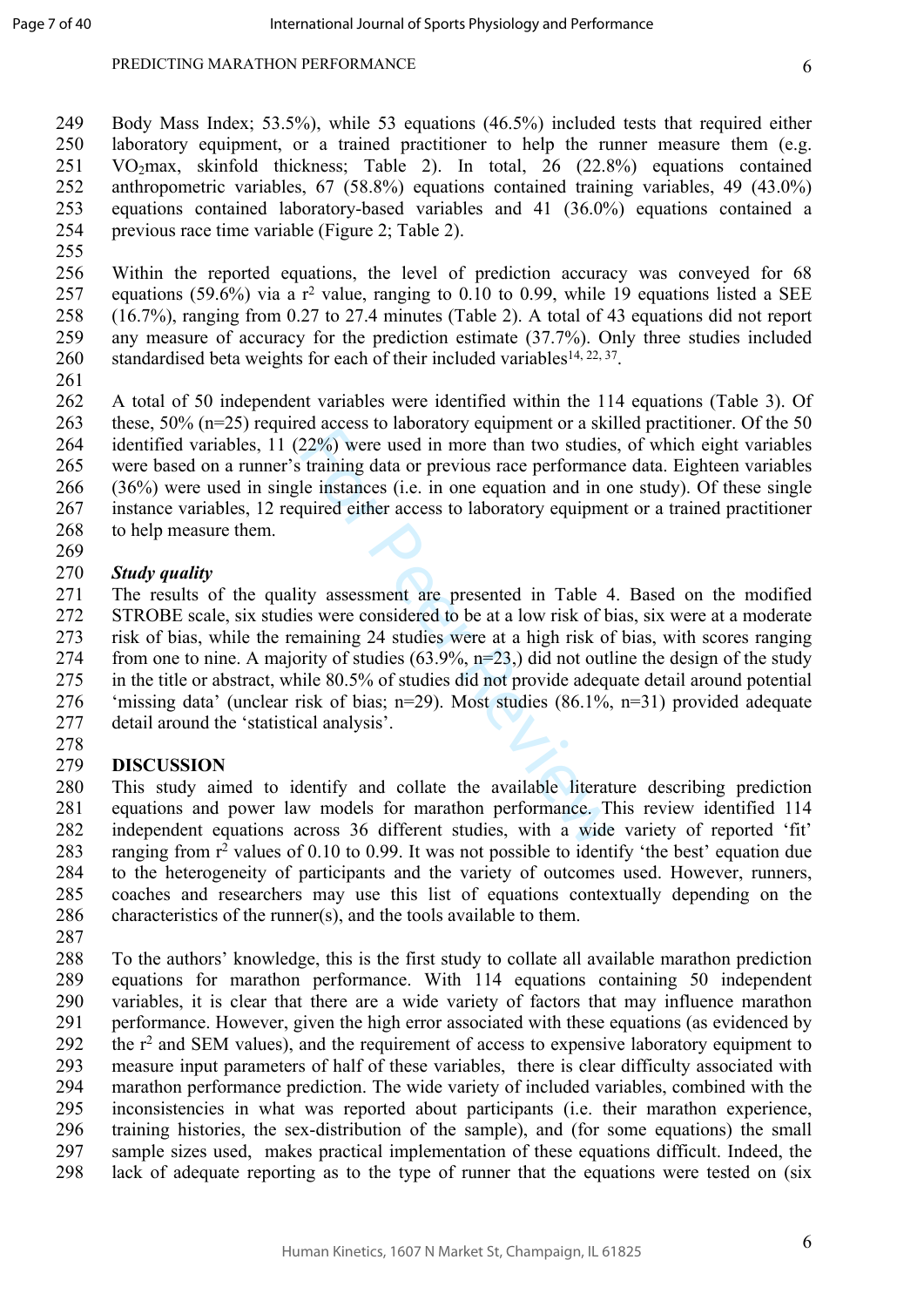299 studies did not report the sex of participants, while two did not report their experience), 300 compounded this difficulty and precluded meta-analysis or meta-regression, in determining 301 whether prediction accuracy was associated with some demographic of the studied sample, or 302 a characteristic of the experimental report. Future studies that seek to validate existing, or 303 produce further marathon equations therefore need to explicitly state the characteristics of 304 their participants. In addition, a prospective validation of these equations in a wide variety of 305 both runners and marathon courses is necessary to improve our understanding of the accuracy 306 of these equations. Indeed the heterogeneity of the variables included in the predictive models 307 precludes our ability to analyse which are predictive across various cohorts of runners, and 308 which are predictive simply by chance.

309

but the 'real-world'. While the imay have in the 'real-world'. While the im<br>is not surprising that the most commonly<br>bles or previous race results, as they are<br>experience of the runner, thus allowing la<br>ther statistical p 310 This point is demonstrated by the fact that only 22% of the 50 variables identified within this 311 review were used in more than two studies, while 36% were used in only one equation. Much 312 of the research identified via this review was undertaken to advance theoretical understanding 313 of the mechanistic underpinnings of marathon performance, without much consideration for 314 the practical value this may have in the 'real-world'. While the importance of such research 315 cannot be questioned, it is not surprising that the most commonly used variables primarily 316 focused on training variables or previous race results, as they are simple to implement and 317 collect irrespective of the experience of the runner, thus allowing larger samples of runners to 318 use them, generating greater statistical power. However, just because a variable is commonly 319 used does not mean that it is effective. Indeed, the use of previous performance and training 320 characteristics often relies on self-report recall from runners, which is potentially associated 321 with recall bias<sup>41</sup>. However, logs and diaries are frequently used to accurately determine 322 exercise levels<sup>42</sup> and so this is unlikely to be a significant barrier to prediction. Nonetheless, 323 the equations with the best 'fit' all contained variables that were measured in a laboratory 324 setting (like blood lactate accumulation during exercise testing) albeit in very homogenous 325 cohorts of runners (elites). While this would initially suggest that these parameters and their 326 associated performance models effectively predict eventual marathon performance (with  $r_2$  values higher than 0.9), that they were evaluated on a small number of elite runners (the values higher than 0.9), that they were evaluated on a small number of elite runners (the 328 largest sample of elite runners included in a study was 30) limits their external validity and 329 likely artificially inflates the predictive value<sup>43</sup>. Indeed it is the authors' contention that it 330 would be unlikely that laboratory metrics would explain as much variance in marathon 331 performance in a more diverse, recreational cohort of athletes. Elite runners are likely to 332 display similar characteristics when it comes to their anthropometrics, lifestyle and training 333 habits, especially when compared to more recreational runners, thus they be more likely to 334 demonstrate accurate predictions<sup>44</sup>. Therefore, while the advancement of the theoretical 335 underpinnings of marathon research is important, the focus on a range of different, difficult to 336 calculate characteristics in a homogenous group may not be helpful to a 'real-world cohort. 337 Future prediction equations should perhaps aim to investigate whether sex, in-race variables 338 such as pacing strategies, or the gradient of a marathon course, are important predictors to 339 include. Previous research has identified a clear role for these factors in determining eventual 340 performance<sup>6,45,46</sup>, yet they remain unaccounted for in the equations identified through this 341 review, however it must be acknowledged that they are challenging to control experimentally, 342 and by association, to include within equations.

343

344 Due to the heterogeneity of the data, it is not possible to compare between equations. Indeed, 345 the limitations of this work are heavily influenced by the limitations of previous research. For 346 instance, the lack of reported standardised beta weights is a significant limitation of these 347 equations as it precludes an assessment of which individual variables are strongly correlated 348 with marathon finish time. The observed low  $r_2$  values may be therefore be the result of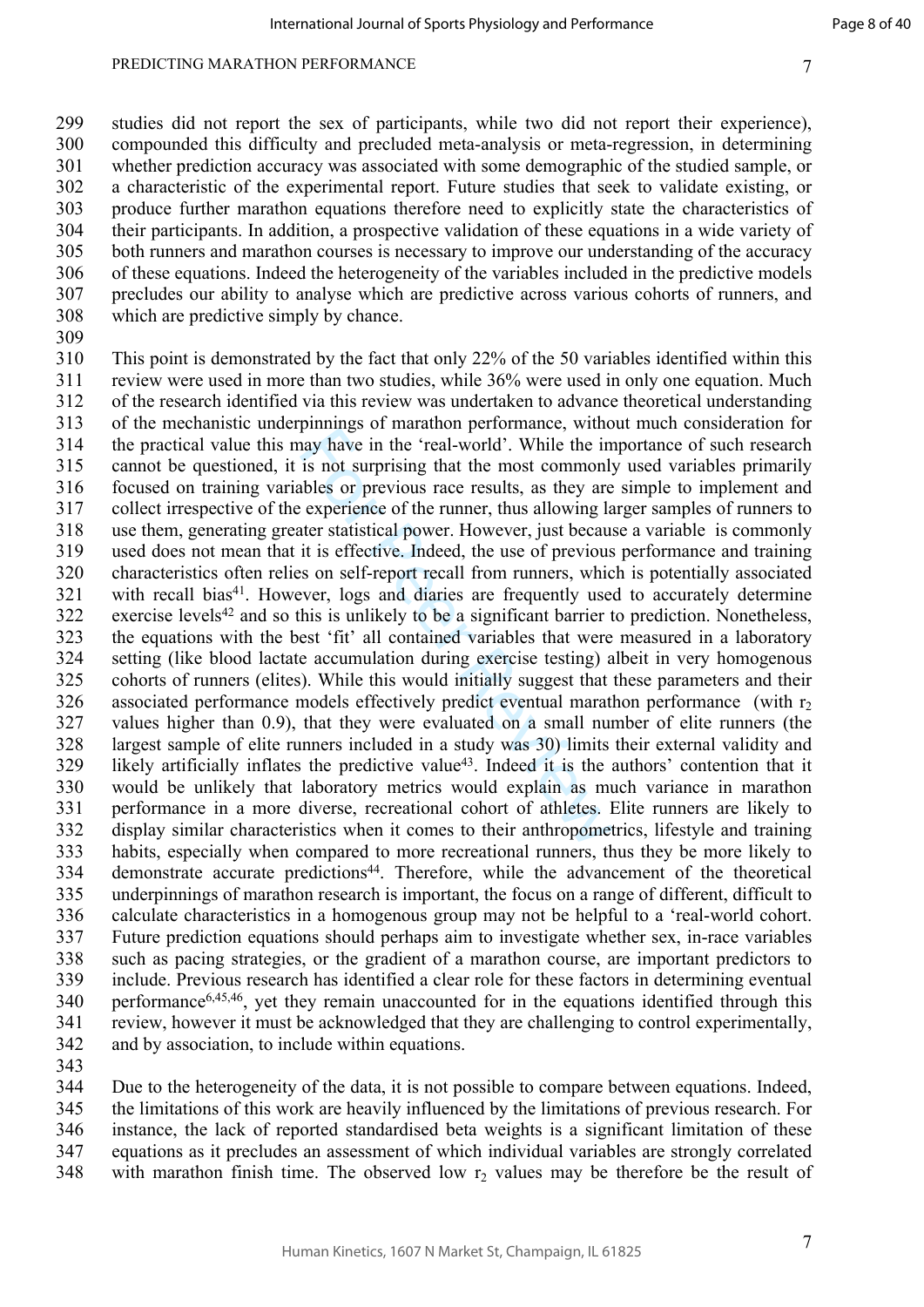88 ore deleal by musical district een deleal de een de 400 peer de tussimalisme een de 88 ore een de 50 de 100 349 variables that are not strongly correlated or, alternatively, variables that are unaccounted for 350 within the models (e.g. sex; marathon course characteristics such as gradient). Future 351 research should also consider the potential utility of aggregating 'weak', uncorrelated 352 prediction equations to create more accurate predictions. For example, machine learning 353 analysis uses 'ensemble learning'<sup>47</sup>, a strategy in which the use of combination of multiple 354 weak predictors may improve prediction accuracy more than any of the individual 355 predictions. However, it should also be considered that those equations with high values may 356 have lower predictive capacity when applied to more heterogenous groups of runners. In 357 particular, the equations with high fit in elite runners, all used 30 participants or less, thus 358 undermining whether these are representative samples of the wider population of elite and 359 sub-elite runners. In addition, some of the most commonly used equations (e.g. Reigel) did 360 not report either a SEE or a  $r_2$  value, and so their validity is unknown despite its 361 comprehensive use. Future studies therefore need to ensure that they test the accuracy of their 362 equations on a wide variety of runners and with large numbers.

363 364

# 365 **PRACTICAL APPLICATIONS**

366 While this study is the first to collate all available marathon equations, it is limited by the 367 lack of ability to perform a meta-analysis. Nonetheless, the results of this study have 368 demonstrated some important information for runners to be aware of, including:

- 369 Prediction equations should only ever be used as a guide for marathon participants.
- ATIONS<br>
Sirst to collate all available marathon equarm<br>
a meta-analysis. Nonetheless, the revent<br>
trant information for runners to be aware cons<br>
should only ever be used as a guide for<br>
f these equations are likely to res 370 - The limitations of these equations are likely to result in practically relevant rates of 371 error that runners should be wary of. For instance, an r-squared value of 80% for the 372 runner targeting a 4-hour marathon is associated with a potential error of +/-24 373 minutes, resulting in a potentially large window in which runners may finish.
- 374 As a result, runners, or their coaches, should consider using a variety of equations to 375 best evaluate their most likely performance.
- 376 Specifically, combining multiple, weaker, uncorrelated prediction equations may help 377 coaches and athletes to identify the most accurate set of predictors, or a more accurate 378 set than any of the individual equations.
- 379

## 380 381 **CONCLUSIONS**

382 A diverse range of prediction equations exist within the field of marathon running. The result 383 of this diversity is a lack of clarity as to what variables work best and for whom. As a result, 384 it is difficult, to be definitive as to which equation, or group of equations, are most useful, as 385 previous research has focused on advancing the theoretical underpinnings of marathon 386 prediction than the development of a better predictor. Consequently, runners and coaches 387 should utilise a number of different equations in order to come up a 'window' of prediction 388 that may best reflect their ability.

- 389
- 390

# 391 **ACKNOWLEDGEMENTS**

392 This Research is funded by the European Regional Development Fund (ERDF) under 393 Ireland's European Structural and Investment Funds Programmes 2014-2020, as part of the 394 XXXX project.

395

# 396 **DECLARATION OF INTEREST**

397 The authors confirm that they have no conflicts of interests to declare.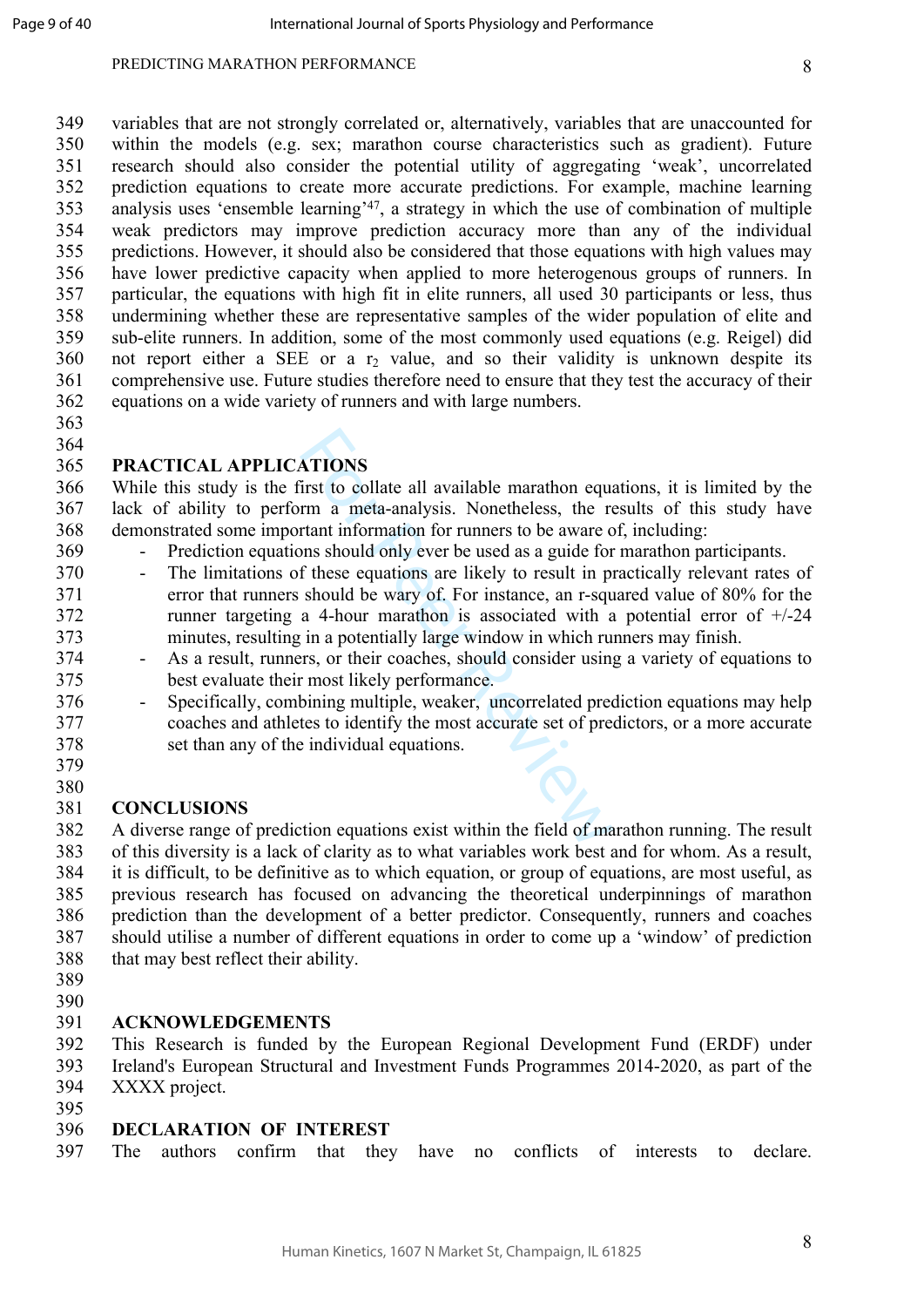# 1 **REFERENCES**

- 2 1. ARRS. Marathon lists [Internet]. The Association of Road Racing Statisticians. 2018. 3 Available from:<https://arrs.run/MaraList.htm>. 4 2. Hutchinson A. How has the marathon changed over time? [Internet]. Runner's World.
- 5 2016 [cited 2017 Oct 20]. Available from: https://rw.runnersworld.com/marathons/ 6 3. Funk D, Jordan J, Ridinger L, Kaplanidou K. Capacity of mass participant sport
- 7 events for the development of activity commitment and future exercise intention. Leis 8 Sci. 2011;33(3):250–68.
- 9 4. Zach S, Xia Y, Zeev A, Arnon M, Choresh N, Tenenbaum G. Motivation dimensions 10 for running a marathon: A new model emerging from the Motivation of Marathon 11 Scale (MOMS). J Sport Heal Sci [Internet]. 2015/10/27. 2017 Sep;6(3):302–10. 12 Available from: https://www.ncbi.nlm.nih.gov/pubmed/30356611
- 13 5. Liverakos K, McIntosh K, Moulin CJA, O'Connor AR. How accurate are runners' 14 prospective predictions of their race times? PLoS One [Internet]. 2018 Aug 15 1;13(8):e0200744–e0200744. Available from: 16 https://www.ncbi.nlm.nih.gov/pubmed/30067772
- ntosh K, Moulin CJA, O'Connor AR. Hoven<br>tions of their race times? PLoS One [Inter-e0200744. Available from:<br>nlm.nih.gov/pubmed/30067772<br>rters and slow finishers: A large-scale data<br>d of the marathon for recreational runne 17 6. Smyth B. Fast starters and slow finishers: A large-scale data analysis of pacing at the 18 beginning and end of the marathon for recreational runners. J Sport Anal [Internet]. 19 2018;4:229-242. Available from: https://content.iospress.com/articles/journal-of-20 sports-21 analytics/jsa205?resultNumber=1&totalResults=23&start=0&q=Barry+smyth&result
- 22 sPageSize=10&rows=10
- 23 7. Slovic P. Distance Training. In: The Complete Runner. World Publications; 1973. p. 24 320–5.
- 25 8. Till ES, Armstrong SA, Harris G, Maloney S. Predicting marathon time using 26 exhaustive graded exercise test in marathon runners. J Strength Cond Res. 27 2016;30(2):512-7.
- 28 9. Blythe DAJ, Király FJ. Prediction and quantification of individual athletic 29 performance of runners. PLoS One. 2016;11(6):1–16.
- 30 10. Billat V, Demarle A, Slawinski J, Paiva M, Koralsztein J. Physical and training 31 characteristics of top-Class Marathon Runners. Med Sci Sport Exerc. 2001;33:2089– 32 97.
- 33 11. Vandenbroucke JP, Von Elm E, Altman DG, Gøtzsche PC, Mulrow CD, Pocock SJ, 34 et al. Strengthening the Reporting of Observational Studies in Epidemiology 35 (STROBE): Explanation and elaboration. Epidemiology. 2007;18(6):805–35.
- 36 12. Bale P, Rowell S, Colley E. Anthropometric and training characteristics of female 37 marathon runners as determinants of distance running performance. J Sports Sci. 38 1985;3(2):115–26.
- 39 13. Barandun U, Knechtle B, Knechtle P, Klipstein A, Rust C, Rosemann T, et al. 40 Running speed during training and percent body fat predict race time in recreational 41 male marathoners. Open Access J Sport Med [Internet]. 2012;3:51–8. Available from: 42 http://www.dovepress.com/nbsprunning-speed-during-training-and-percent-body-fat-43 predict-race-ti-peer-reviewed-article-OAJSM
- 44 14. Brown N, Scurr J. Do women with smaller breasts perform better in long-distance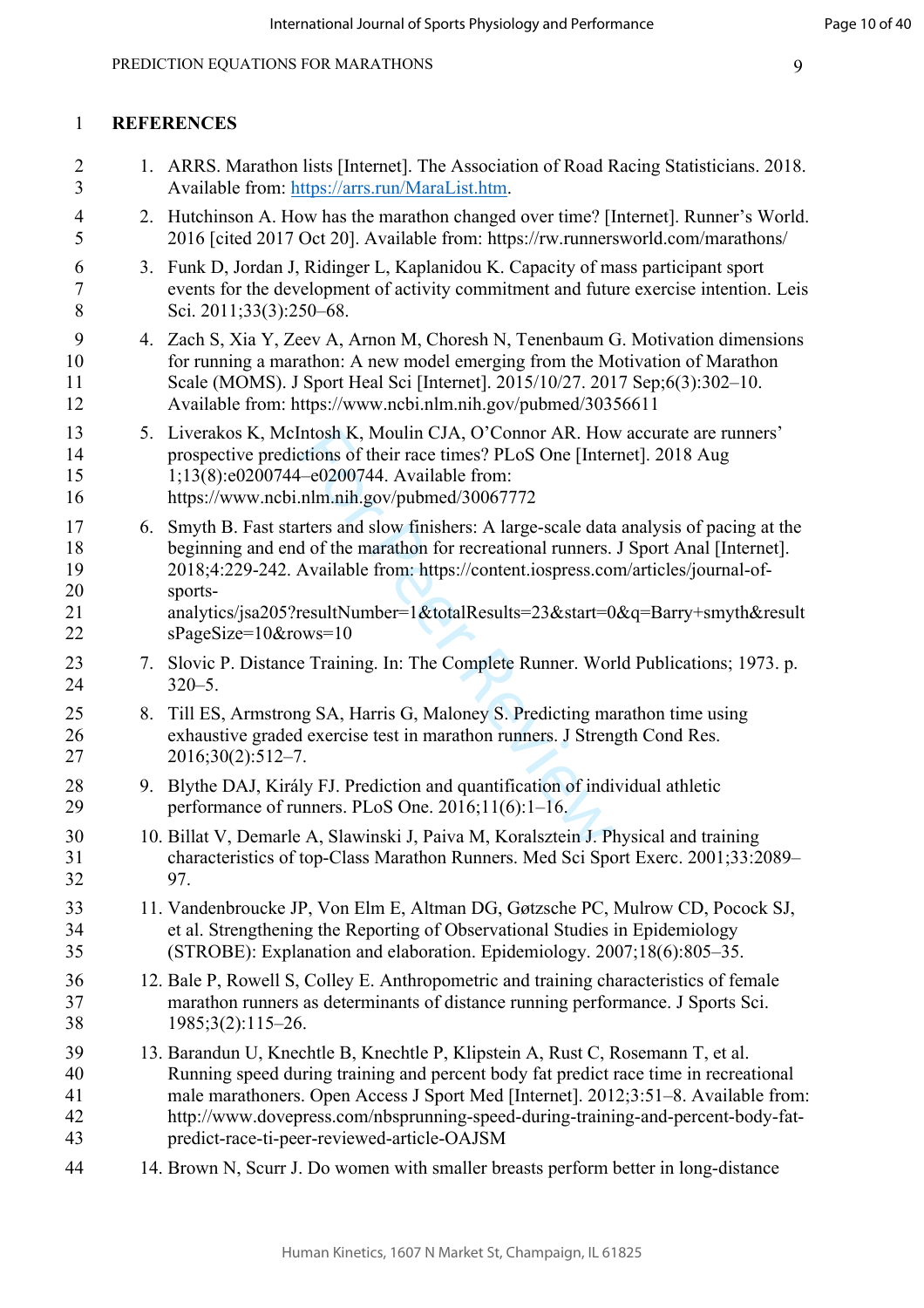| $\mathbf{1}$   | running? Eur J Sport Sci [Internet]. 2016 Nov;16(8):965–71. Available from:               |
|----------------|-------------------------------------------------------------------------------------------|
| $\overline{2}$ | https://search.ebscohost.com/login.aspx?direct=true&db=jlh&AN=117485012&site=             |
| 3              | ehost-live                                                                                |
| 4              | 15. Davies CTM, Thompson MW. Aerobic performance of female marathon and male              |
| 5              | ultramarathon athletes. Eur J Appl Physiol Occup Physiol. 1979;41(4):233-45.              |
| 6              | 16. di Prampero PE, Atchou G, Brückner J-C, Moia C. The energetics of endurance           |
| 7              | running. Eur J Appl Physiol Occup Physiol [Internet]. 1986;55(3):259–66. Available        |
| 8              | from: http://link.springer.com/10.1007/BF02343797                                         |
| 9              | 17. Dotan R, Rotstein A, Dlin R, Inbar O, Kofman H, Kaplansky Y. Relationships of         |
| 10             | marathon running to physiological, anthropometric and training indices. Eur J Appl        |
| 11             | Physiol Occup Physiol. 1983;51(2):281-93.                                                 |
| 12             | 18. Florence S-L, Weir J. Relationship of critical velocity to marathon running           |
| 13             | performance. Eur J Appl Physiol. 1997;75:274-8.                                           |
| 14             | 19. Fohrenbach R, Mader A, Hollmann W. Determination of Endurance Capacity and            |
| 15             | Prediction of Exercise Intensities for Training and Competition in Marathon Runners.      |
| 16             | $1987;8:11-8.$                                                                            |
| 17             | 20. Foster C. Vo2max and training indices as determinants of competitive running          |
| 18             | performance. J Sports Sci. 1983;1(1):13-22.                                               |
| 19             | 21. Franklin BA, Tabernik Forgac M, Hellerstein HK. Accuracy of predicted marathon        |
| 20             | time: Relationship of training mileage to performance. Res Q Am Alliance Heal Phys        |
| 21             | Educ Recreat. 1978;49(4):450-9.                                                           |
| 22             | 22. Gianoli D, Knechtle B, Knechtle P, Barandun U, Rüst CA, Rosemann T. Comparison        |
| 23             | between Recreational Male Ironman Triathletes and Marathon Runners. Percept Mot           |
| 24             | Skills [Internet]. 2012;115(1):283–99. Available from:                                    |
| 25             | http://journals.sagepub.com/doi/10.2466/06.25.29.PMS.115.4.283-299                        |
| 26             | 23. Hagan RD, Smith MG, Gettman LR. Marathon performance in relation to maximal           |
| 27             | aerobic power and training indices. Med Sci Sport Exerc. 1981;13(3):185–9.                |
| 28             | 24. Hagan RD, Upton SJ, Duncan JJ, Gettman LR. Marathon Performance in Relation To        |
| 29             | Maximal Aerobic Power and Training Indices in Female Distance Runners                     |
| 30             | BritJSports Med [Internet]. 1987;21(1):3-7. Available from: http://bjsm.bmj.com/          |
| 31             | 25. Haney TA, Mercer JA. A description of variability of pacing in marathon distance      |
| 32             | running. Int J Exerc Sci. 2011;4(2):133-40.                                               |
| 33             | 26. Karp JR. Training characteristics of qualifiers for the U.S. Olympic Marathon Trials. |
| 34             | Int J Sports Physiol Perform. $2007;2(1):72-92$ .                                         |
| 35             | 27. Legaz Arrese A, Munguia Izquierdo D, Serveto Galindo J. Physiological measures        |
| 36             | associated with marathon running performance in high-level male and female                |
| 37             | homogeneous groups. Int J Sports Med. 2006;27:289-95.                                     |
| 38             | 28. Mc Kelvie S, Valliant P, Asu M. Physical training and personality factors as          |
| 39             | predictors of marathon time and training injury. Percept Mot Skills. 1985;60:551-66.      |
| 40             | 29. Noakes TD, Myburgh KH, Schall R. Peak treadmill running velocity during the vo2       |
| 41             | max test predicts running performance. J Sports Sci. 1990;8(1):35-45.                     |
| 42             | 30. Riegel PS. Athletic Records and Human Endurance: A time-vs.-distance equation         |
| 43             | describing world-record performances may be used to compare the relative endurance        |
| 44             | capabilities of various groups of people. Am Sci. 1981;69(3):285–90.                      |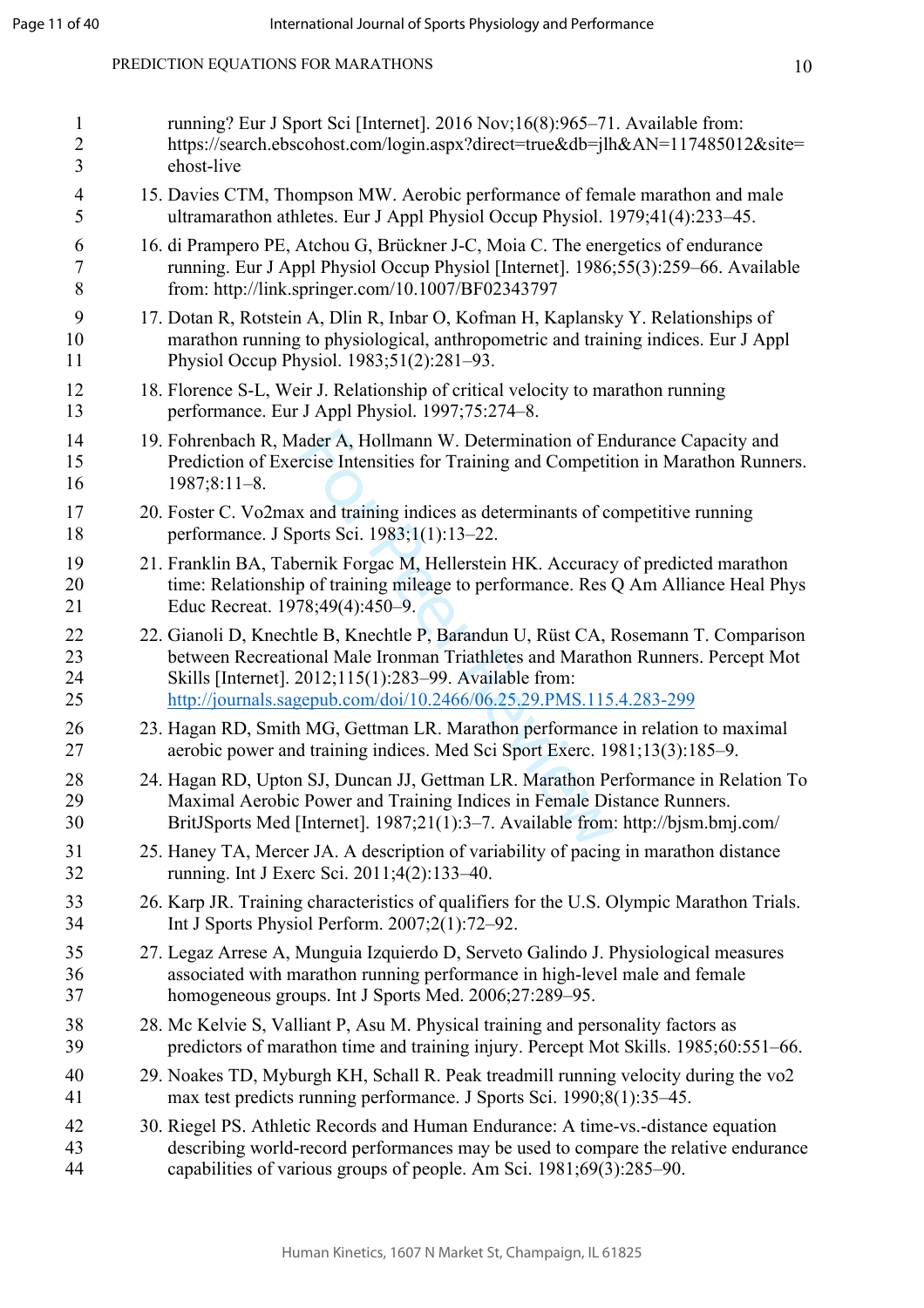| ш | ш |  |
|---|---|--|

| 1<br>$\overline{2}$<br>3<br>4<br>5 | 31. Salinero JJ, Soriano ML, Lara B, Gallo-Salazar C, Areces F, Ruiz-Vicente D, et al.<br>Predicting race time in male amateur marathon runners. J Sport Med Phys Fit<br>[Internet]. 2017 Sep;57(9):1169–77. Available from:<br>https://search.ebscohost.com/login.aspx?direct=true&db=jlh&AN=125959209&site=<br>ehost-live |
|------------------------------------|-----------------------------------------------------------------------------------------------------------------------------------------------------------------------------------------------------------------------------------------------------------------------------------------------------------------------------|
| 6<br>7<br>8                        | 32. Schmid W, Knechtle B, Knechtle P, Barandun U, Rüst CA, Rosemann T, et al.<br>Predictor variables for marathon race time in recreational female runners. Asian J<br>Sports Med. 2012;3(2):90-8.                                                                                                                          |
| 9<br>10                            | 33. Slovic P. Empirical study of training and performance in the marathon. Res Q Am<br>Alliance Heal Phys Educ Recreat. 1977;48(4):769–77.                                                                                                                                                                                  |
| 11<br>12                           | 34. Takeshima N, Tanaka K. Prediction of endurance running performance for middle-<br>aged and older runners. Br J Sports Med. 1995;29(1):20-3.                                                                                                                                                                             |
| 13<br>14<br>15                     | 35. Tanda G, Knechtle B. Effects of Training and Anthropometric Factors on Marathon<br>and 100 Km Ultramarathon Race Performance. Open Access J Sport Med.<br>2015;6:129-36.                                                                                                                                                |
| 16<br>17                           | 36. Tanaka K, Matsuura Y. A multivariate analysis of the role of certain anthropometric<br>and physiological attributes in distance running. Ann Hum Biol. 1982;9(5):473–82.                                                                                                                                                |
| 18<br>19<br>20                     | 37. Tanaka K, Takeshima N, Kato T, Niihata S, Ueda K. Critical determinants of<br>endurance performance in middle-aged and elderly endurance runners with<br>heterogeneous training habits. Eur J Appl Physiol Occup Physiol. 1990;59(6):443–9.                                                                             |
| 21<br>22<br>23<br>24               | 38. Vickers AJ, Vertosick EA. An empirical study of race times in recreational endurance<br>runners. BMC Sports Sci Med Rehabil [Internet]. 2016;8(1):26. Available from:<br>http://bmcsportsscimedrehabil.biomedcentral.com/articles/10.1186/s13102-016-0052-<br>y                                                         |
| 25<br>26<br>27<br>28               | 39. Williams I. An updated formula for marathon running success [Internet]. The<br>Guardian. 2018 [cited 2018 Nov 20]. Available from:<br>https://www.theguardian.com/lifeandstyle/the-running-blog/2018/feb/15/an-updated-<br>formula-for-marathon-running-success                                                         |
| 29<br>30<br>31                     | 40. Zillmann T, Knechtle B, Rüst CA, Knechtle P, Rosemann T, Lepers R. Comparison<br>of training and anthropometric characteristics between recreational male half-<br>marathoners and marathoners. Chin J Physiol. 2013;56(3):138–46.                                                                                      |
| 32<br>33<br>34<br>35               | 41. Ainsworth BE, Caspersen CJ, Matthews CE, Mâsse LC, Baranowski T, Zhu W.<br>Recommendations to improve the accuracy of estimates of physical activity derived<br>from self report. J Phys Act Health [Internet]. 2012 Jan;9 Suppl 1(0 1):S76-84.<br>Available from: https://www.ncbi.nlm.nih.gov/pubmed/22287451         |
| 36<br>37<br>38<br>39               | 42. Epstein L, Miller GJ, Stitt FW, Morris JN. Vigorous exercise in leisure time, coronary<br>risk-factors, and resting electrocardiogram in middle-aged male civil servants. Br<br>Heart J [Internet]. 1976 Apr;38(4):403-9. Available from:<br>https://www.ncbi.nlm.nih.gov/pubmed/1267984                                |
| 40<br>41<br>42                     | 43. Kelley K, Maxwell S. Sample size for multiple regression: Obtaining regression<br>coefficients thar are accurate, not simply significant. Psychological Methods, 2003;<br>$8:305-21$ .                                                                                                                                  |
| 43<br>44<br>45                     | 44. Gordon D, Wightman S, Basevitch I, Johnstone J, Espejo-Sanchez C, Beckford C, et<br>al. Physiological and training characteristics of recreational marathon runners. Open<br>access J Sport Med [Internet]. 2017;8:231-41. Available from:                                                                              |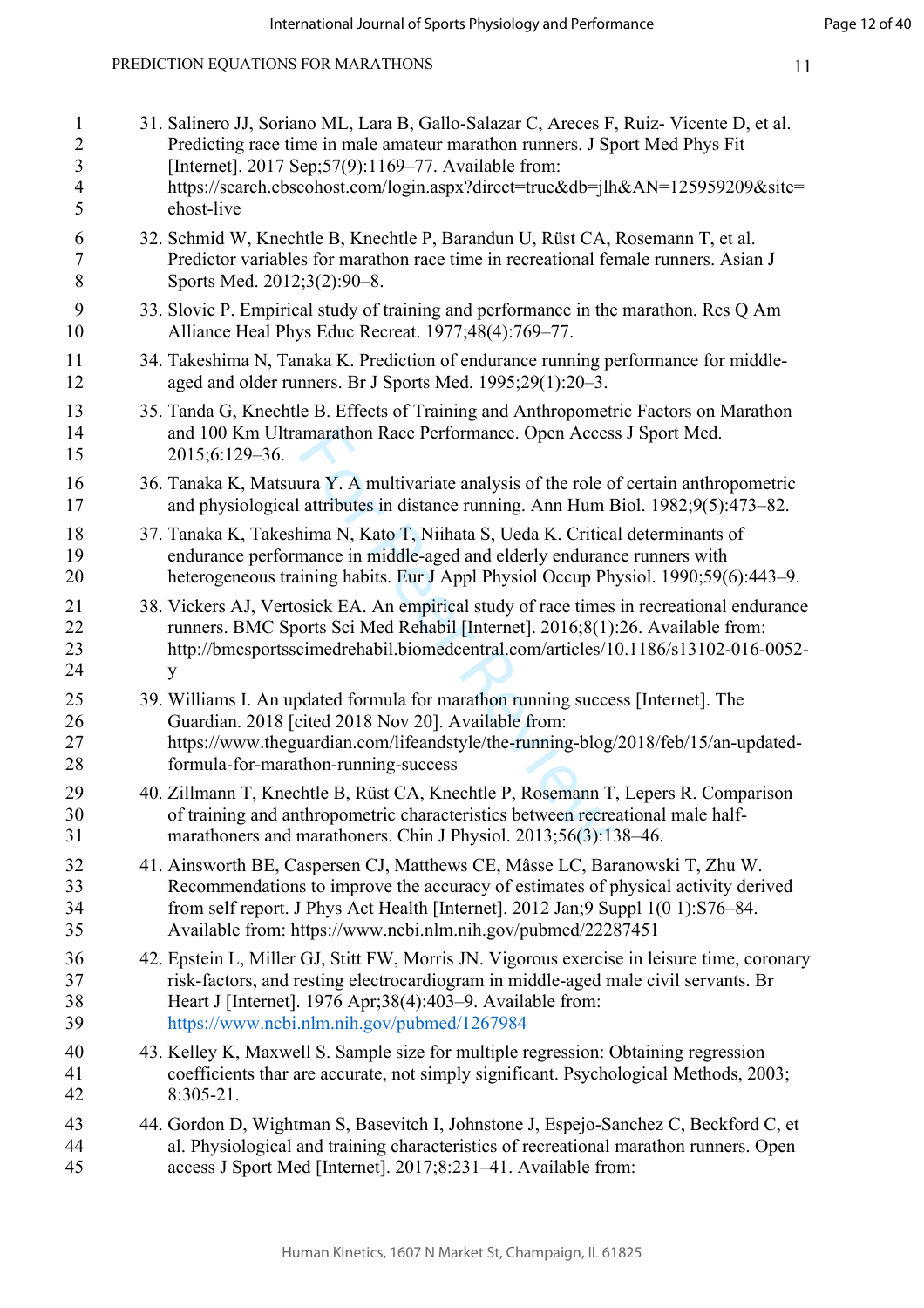|    | http://www.ncbi.nlm.nih.gov/pubmed/29200895%0Ahttp://www.pubmedcentral.nih.g          |
|----|---------------------------------------------------------------------------------------|
|    | ov/articlerender.fcgi?artid=PMC5703178                                                |
| 3  | 45. Ely M, N Cheuvront S, Roberts W, Montain S. Impact of Weather on Marathon-        |
| 4  | Running Performance. Vol. 39, Medicine and science in sports and exercise. 2007.      |
|    | 487-493 p.                                                                            |
| 6  | 46. Sedlock DA. The Latest on Carbohydrate Loading. Curr Sports Med Rep [Internet].   |
|    | 2008;7(4):209–13. Available from:                                                     |
| 8  | http://content.wkhealth.com/linkback/openurl?sid=WKPTLP:landingpage&an=00149          |
| 9  | 619-200807000-00009                                                                   |
| 10 | 47. Dietterich, T. Ensemble methods in machine learning, Multiple Classifier Systems. |
| 11 | MCS 2000. Lecture Notes in Computer Science, vol 1857. Springer, Berlin,              |
| 12 | Heidelberg                                                                            |
| 13 |                                                                                       |
| 14 |                                                                                       |
| 15 |                                                                                       |
|    |                                                                                       |

Or Per Review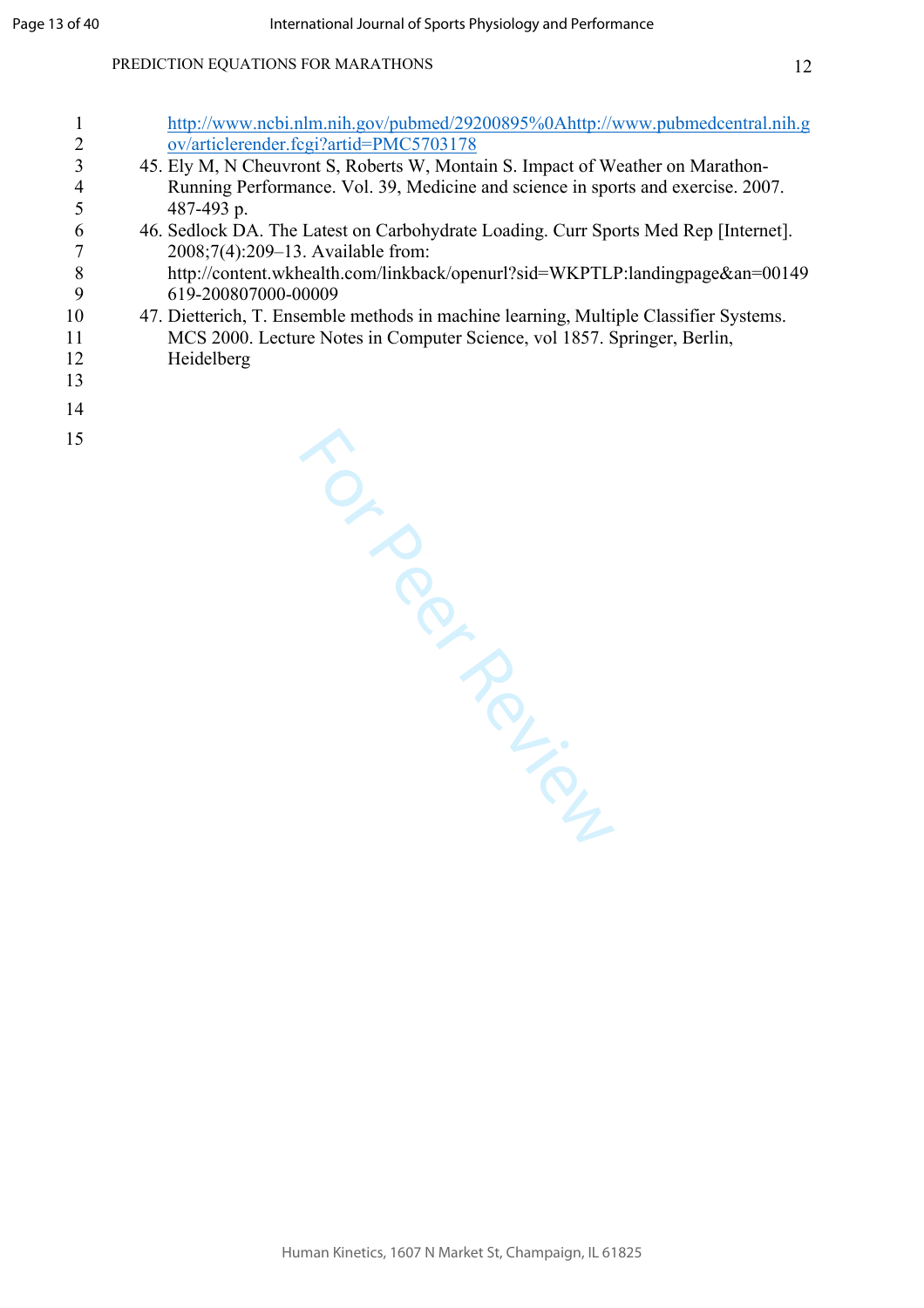1

For Peer Review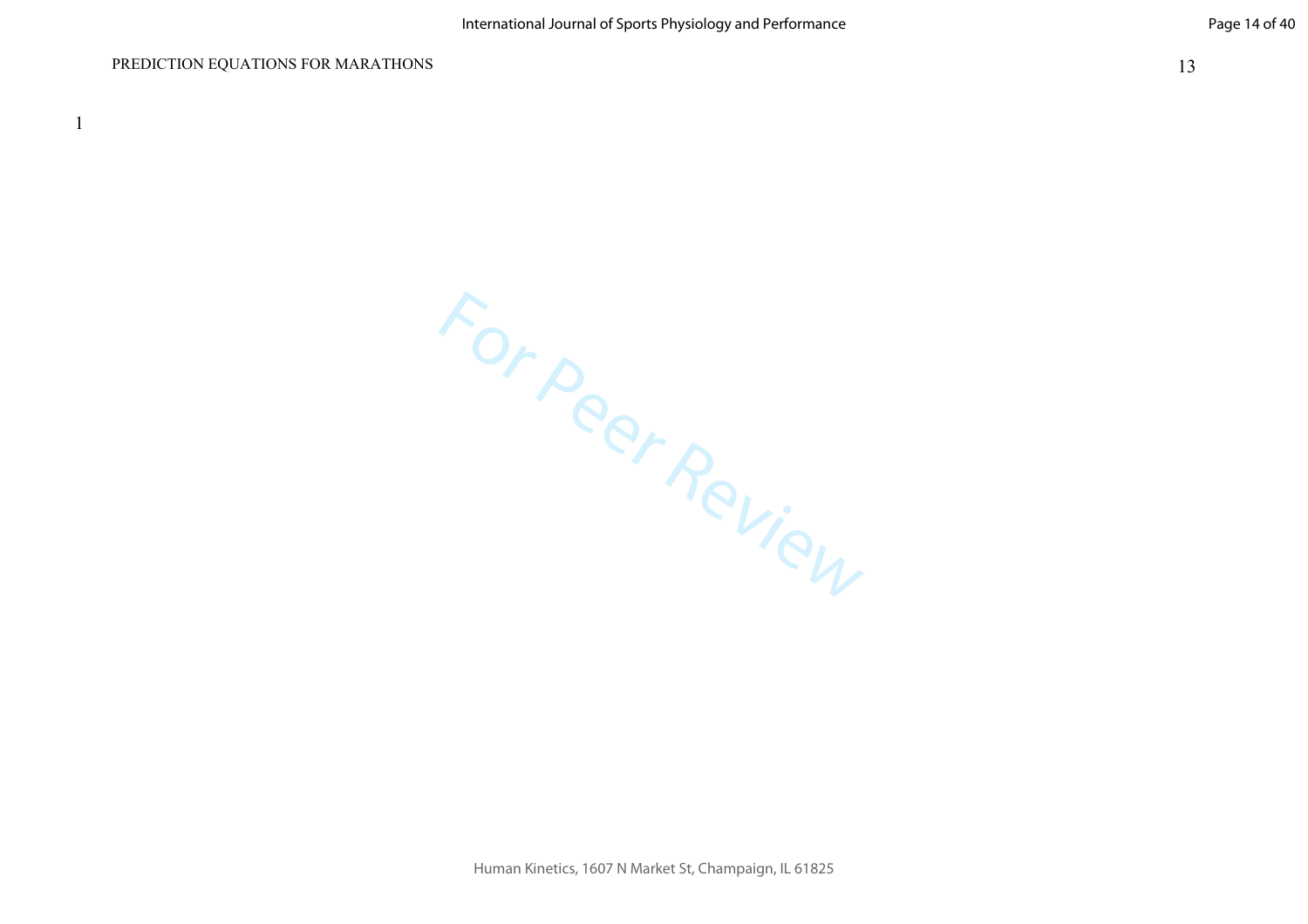| <b>Study</b>              | Year | <b>Study design</b> | <b>Cohort studied</b>                         | Participants Gender^<br>$(n=)$ |                |
|---------------------------|------|---------------------|-----------------------------------------------|--------------------------------|----------------|
| Bale et al.,              | 1985 | Cross-sectional     | Elite and recreational marathon runners       | 36                             | $M=0$ ; $F=36$ |
| Barandun et al.,          | 2012 | Prospective         | Recreational marathon runners                 | 126                            | $M=126$ ; F=0  |
| Billat et al.,            | 2001 | Prospective         | Elite marathon runners                        | 20                             | $M=10; F=10$   |
| Brown et al.,             | 2016 | Cross-sectional     | Recreational marathon runners                 | 185                            | $M=0$ ; F=185  |
| Davies et al.,            | 1979 | Cross-sectional     | Elite marathon runners                        | 22                             | $M=13; F=9$    |
| Di Prampero et al.,       | 1986 | Prospective         | Recreational marathon runners                 | 36                             | $M=36; F=0$    |
| Dotan et al.,             | 1983 | Prospective         | Elite and recreational marathon runners       | 16                             | <b>NR</b>      |
| Emerick et al.,           | 1997 | Prospective         | Recreational marathon runners                 | 19                             | $M=0$ ; $F=19$ |
| Florence et al.,          | 1997 | Prospective         | Recreational marathon runners                 | 12                             | $M=6$ ; F=6    |
| Fohrenbach et al.,        | 1987 | Multiple study      | Elite marathon runners                        | 24                             | $M=11; F=13$   |
| <b>Foster and Daniels</b> | 1975 | Prospective         | Elite and recreational marathon runners       | 176                            | <b>NR</b>      |
| Foster                    | 1983 | Prospective         | Elite and recreational marathon runners       | 23                             | $M=25$ ; F=0   |
| Franklin et al.,          | 1978 | Prospective         | Recreational marathon runners                 | 124                            | $M=124$ ; F=3  |
| Gianoli et al.,           | 2012 | Prospective         | Recreational marathon runners                 | 81                             | $M=81; F=0$    |
| Hagan et al.,             | 1981 | Prospective         | Experienced and recreational marathon runners | 50                             | $M=50; F=0$    |
| Hagan et al.,             | 1987 | Prospective         | Experienced and recreational marathon runners | 35                             | $M=0$ ; $F=35$ |
| Haney et al.,             | 2011 | Cross-sectional     | Recreational marathon runners                 | 285                            | <b>NR</b>      |
| Karp et al.,              | 2007 | Cross-sectional     | Elite marathon runners                        | 93                             | $M=37; F=56$   |
| Legaz Arrese et al.,      | 2016 | Cross-sectional     | Elite marathon runners                        | 18                             | $M=10$ ; F=8   |
| Mckelvie et al.,          | 1985 | Prospective         | Recreational marathon runners                 | 126                            | $M=105; F=21$  |
| Noakes et al.,            | 1990 | Prospective         | Not reported                                  | 28                             | <b>NR</b>      |
| Riegel et al.,            | 1981 | Cross-sectional     | Elite runners (mixed distance)                | <b>NR</b>                      | <b>NR</b>      |
| Rust et al.,              | 2012 | Prospective         | Recreational marathon runners                 | 126                            | $M=126$ ; F=0  |
| Salinero et al.,          | 2017 | Prospective         | Recreational marathon runners                 | 84                             | $M=84; F=0$    |
| Schmid et al.,            | 2012 | Prospective         | Recreational marathon runners                 | 29                             | $M=0$ ; $F=29$ |
| Slovic et al.,            | 1973 | Cross-sectional     | Elite and recreational marathon runners       | 184                            | $M=178; F=6$   |
| Slovic et al.,            | 1977 | Prospective         | Elite and recreational marathon runners       | 359                            | $M=359; F=0$   |
| Takeshima et al.,         | 1995 | Prospective         | Recreational marathon runners                 | 51                             | $M=51; F=0$    |
| Tanaka et al.,            | 1984 | Prospective         | Elite marathon runners                        | 12                             | $M=12; F=0$    |

# 1 **Table 1: Characteristics of the included studies**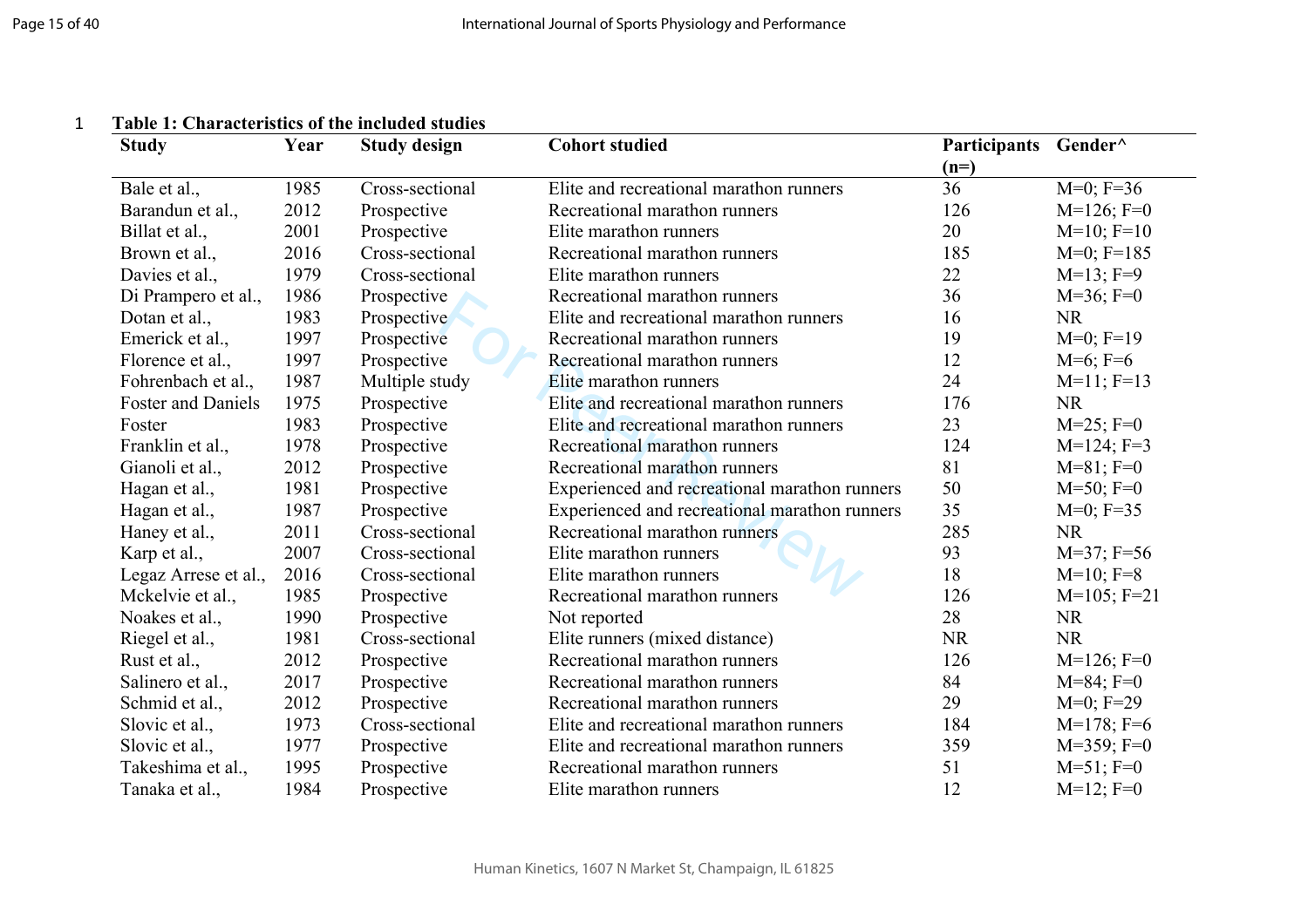| Page 16 of 40 |  |  |  |  |
|---------------|--|--|--|--|
|---------------|--|--|--|--|

| Tanaka et al.,   | 1990 | Cross-sectional | Recreational marathon runners                   | 48   | $M=48; F=0$      |
|------------------|------|-----------------|-------------------------------------------------|------|------------------|
| Tanda & Knechtle | 2013 | Prospective     | Recreational marathon runners                   | 126  | $M=126$ ; F=0    |
| Tanda & Knechtle | 2015 | Prospective     | Recreational marathon runners                   | 126  | $M=126$ ; F=0    |
| Till et al.,     | 2016 | Prospective     | Recreational marathon runners                   | 40   | $M=28; F=12$     |
| Vickers et al.,  | 2016 | Prospective     | Elite and recreational runners (mixed distance) | 1022 | $M=656$ ; F= 366 |
| Williams         | 2018 | Not reported    | Elite and recreational runners (mixed distance) | 1000 | NR               |
| Zillmann et al., | 2013 | Prospective     | Not reported                                    | 126  | $M = 126$ ; F= 0 |

For Peer Review

1  $\overline{\wedge}$ : M=male; F= female; NR= not reported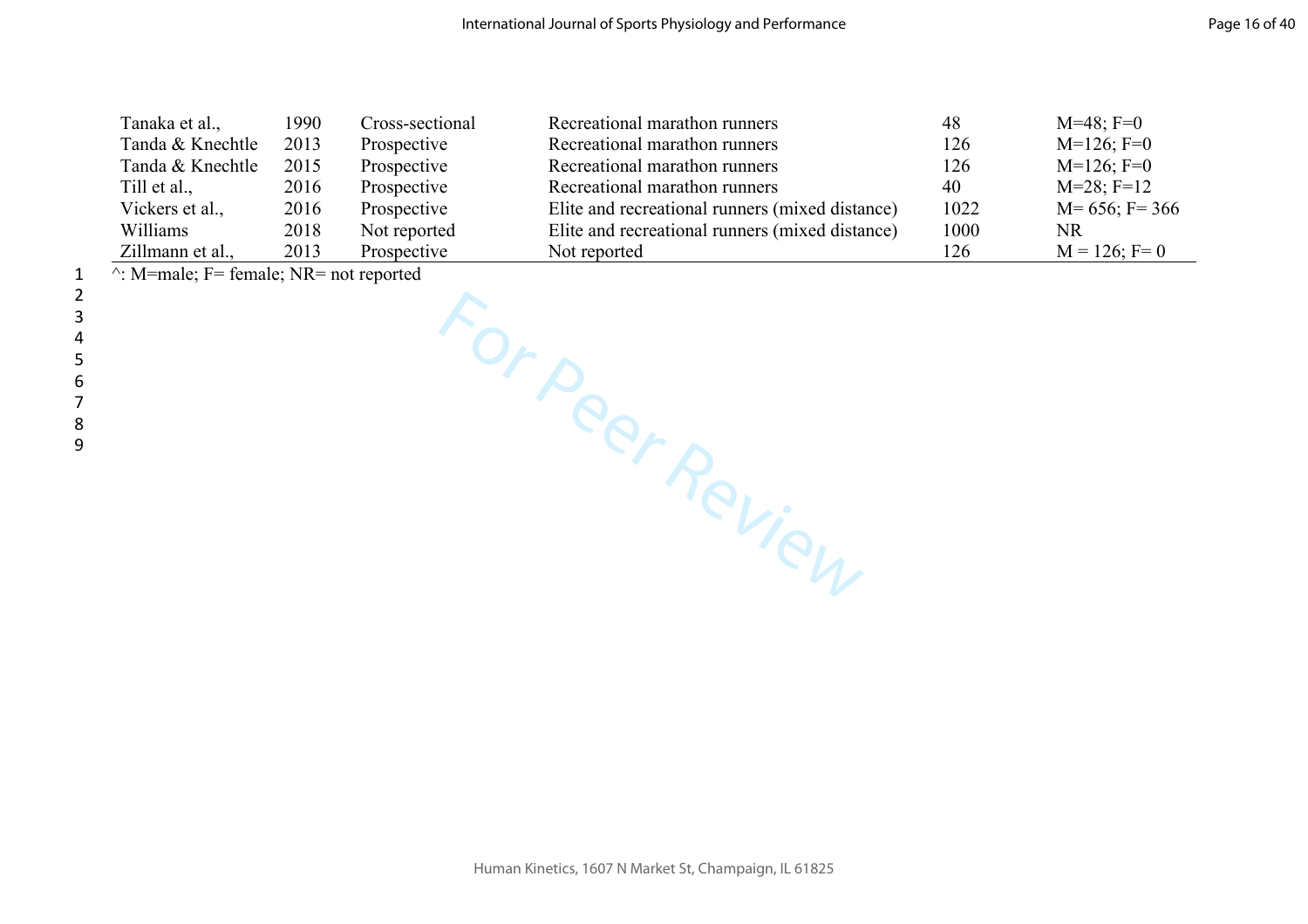| <b>Study</b>          | Anthropometric | Laboratory     | <b>Training</b>         | Race time   |
|-----------------------|----------------|----------------|-------------------------|-------------|
|                       | variable       | based variable | variable                | variable    |
| Bale et al.,          | $\mathbf X$    | $\mathbf X$    | V                       | $\mathbf X$ |
|                       |                | $\mathbf X$    |                         | $\mathbf X$ |
|                       |                | $\mathbf X$    |                         | $\mathbf X$ |
| Barandun et al.,      | $\sqrt{}$      | $\mathbf X$    |                         | $\mathbf X$ |
| Billat et al.,        | $\mathbf X$    | $\mathbf X$    |                         | $\mathbf X$ |
|                       | $\mathbf X$    | $\sqrt{}$      | $\mathbf X$             | $\mathbf X$ |
|                       | $\mathbf X$    | $\mathbf X$    | $\sqrt{}$               | $\mathbf X$ |
| Brown et al.,         | $\sqrt{}$      | $\mathbf X$    | $\mathbf X$             | $\mathbf X$ |
| Davies et al.,        | $\mathbf X$    | $\sqrt{}$      | $\mathbf X$             | $\mathbf X$ |
| DiPrampero et<br>al., | $\mathbf X$    |                | $\mathbf X$             | $\mathbf X$ |
|                       | $\mathbf X$    |                | $\mathbf X$             | $\mathbf X$ |
|                       | $\mathbf X$    |                | $\mathbf X$             | $\mathbf X$ |
|                       | $\mathbf X$    |                | $\mathbf X$             | $\mathbf X$ |
|                       | $\mathbf X$    |                | $\mathbf X$             | $\mathbf X$ |
| Dotan et al.,         | $\sqrt{}$      |                | $\sqrt{}$               | $\mathbf X$ |
| Emerick et al.,       | $\mathbf X$    |                | $\mathbf X$             | $\mathbf X$ |
|                       | $\mathbf X$    |                | $\mathbf X$             | $\mathbf X$ |
|                       | $\mathbf X$    |                | $\sqrt{}$               | $\mathbf X$ |
| Florence et al.,      | $\mathbf X$    |                | $\mathbf X$             | $\mathbf X$ |
|                       | $\mathbf X$    |                | $\mathbf X$             | $\mathbf X$ |
|                       | $\mathbf X$    |                | $\mathbf X$             | $\mathbf X$ |
| Forenbach et<br>al.,  | $\mathbf X$    |                | $\mathbf X$             | $\mathbf X$ |
|                       | $\mathbf X$    |                | $\mathbf x$             | $\mathbf X$ |
|                       | $\mathbf X$    |                | $\mathbf{X}$            | $\mathbf X$ |
|                       | $\mathbf X$    |                | $\mathbf{X}$            | $\mathbf X$ |
|                       | $\mathbf X$    |                | $\overline{\mathbf{X}}$ | $\mathbf X$ |
|                       | X              |                | $\mathbf X$             | X           |
|                       | $\mathbf X$    |                | $\mathbf X$             | $\mathbf X$ |
|                       | $\mathbf X$    |                | $\mathbf X$             | $\mathbf X$ |
|                       | $\mathbf X$    |                | $\mathbf X$             | $\mathbf X$ |
| Foster &<br>Daniels   | $\mathbf X$    |                | V                       | $\mathbf X$ |
|                       | $\mathbf X$    |                | V                       | $\mathbf X$ |
|                       | $\mathbf X$    |                | $\mathbf X$             | $\mathbf X$ |
| Foster                | $\mathbf X$    | V              | $\mathbf X$             | $\mathbf X$ |
| Franklin et al.,      | $\mathbf X$    | $\mathbf X$    |                         | $\mathbf X$ |
|                       | $\mathbf X$    | $\mathbf X$    |                         | $\mathbf X$ |
|                       | $\mathbf X$    | $\mathbf X$    |                         | $\mathbf X$ |
| Gianoli et al.,       | $\sqrt{}$      | $\mathbf X$    |                         | $\mathbf X$ |
| Hagan et al.,         | $\mathbf X$    | $\mathbf X$    |                         | $\mathbf X$ |
|                       | $\mathbf X$    | $\sqrt{}$      |                         | $\mathbf X$ |
|                       | $\sqrt{}$      |                |                         | $\mathbf X$ |
|                       |                |                |                         |             |

## 1 **Table 2: Commonly reported variables per equation**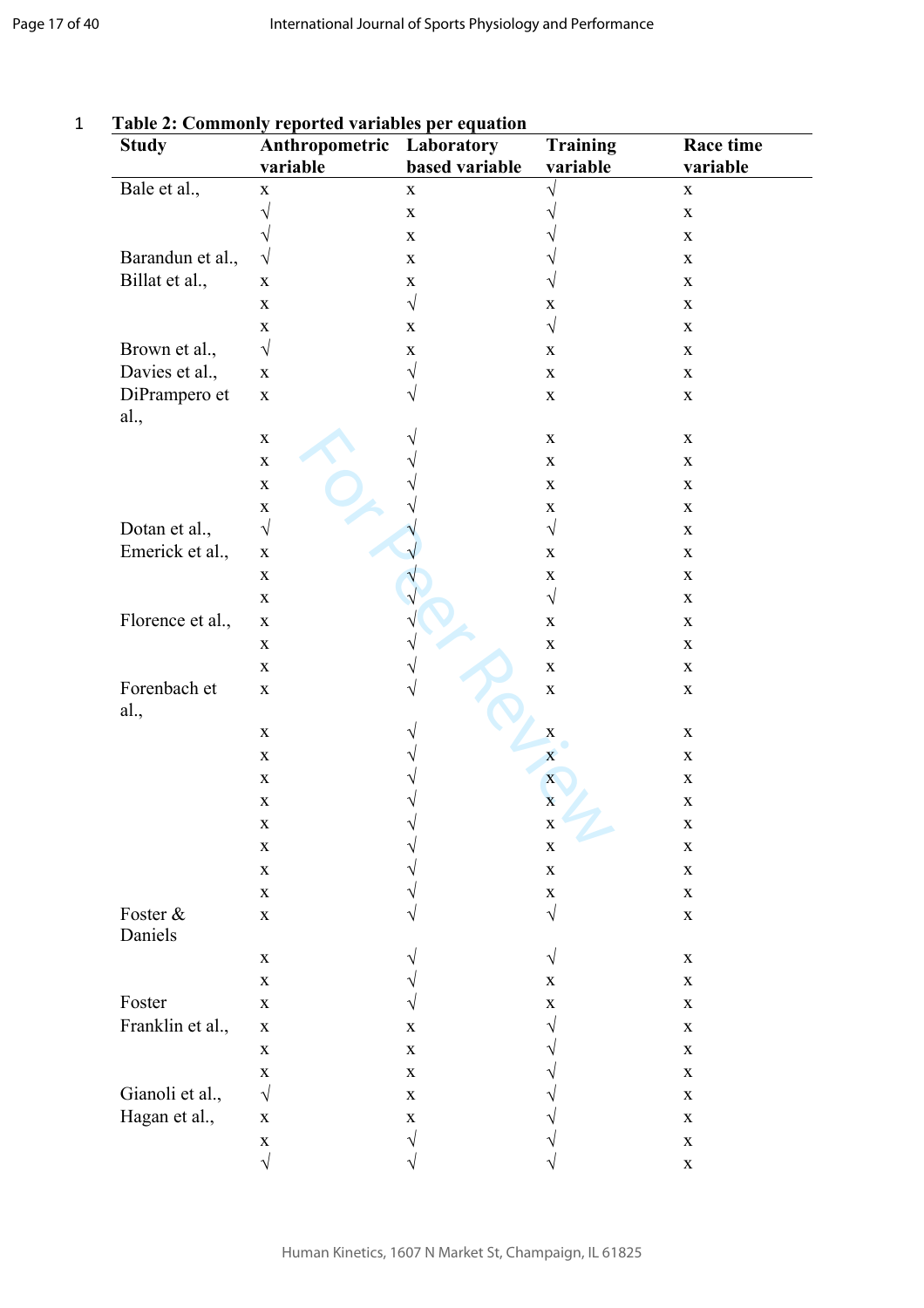|                      |             |             |             | $\mathbf X$ |  |
|----------------------|-------------|-------------|-------------|-------------|--|
|                      |             |             |             | $\mathbf X$ |  |
|                      | $\mathbf X$ |             | X           | $\mathbf X$ |  |
|                      | $\mathbf X$ |             |             | $\mathbf X$ |  |
|                      | $\mathbf X$ |             |             | $\mathbf X$ |  |
|                      | $\mathbf X$ |             |             | $\mathbf X$ |  |
| Hagan et al.,        | $\mathbf X$ | $\mathbf X$ |             | $\mathbf X$ |  |
|                      | $\sqrt{2}$  | $\mathbf X$ |             | $\mathbf X$ |  |
|                      | X           | $\mathbf X$ |             | $\mathbf X$ |  |
| Haney et al.,        | X           | V           | X           | X           |  |
|                      | $\mathbf X$ |             | $\mathbf X$ | $\mathbf X$ |  |
| Karp et al.,         | $\mathbf X$ | X           | $\sqrt{}$   | $\mathbf X$ |  |
| Legaz Arrese et      | $\mathbf X$ |             | $\mathbf X$ | $\mathbf X$ |  |
| al.,                 |             |             |             |             |  |
|                      | $\sqrt{}$   |             | $\mathbf X$ | $\mathbf X$ |  |
| McKelvie et al.,     | $\mathbf X$ |             | $\sqrt{}$   | $\sqrt{}$   |  |
| Noakes et al.,       | $\mathbf X$ |             | $\mathbf X$ |             |  |
|                      | $\mathbf X$ |             | $\mathbf X$ | V           |  |
|                      | $\mathbf X$ |             | $\mathbf X$ | X           |  |
|                      | X           |             | $\mathbf X$ | X           |  |
| Riegel et al.,       | X           | $\mathbf X$ | $\mathbf X$ | $\sqrt{}$   |  |
| Rust et al.,         | ٧           | X           | $\sqrt{}$   | X           |  |
| Salinero et al.,     |             | $\mathbf X$ | $\mathbf X$ | $\sqrt{}$   |  |
|                      |             | $\mathbf X$ | $\mathbf X$ | $\sqrt{}$   |  |
| Schmid et al.,       |             | $\mathbf X$ | V           | X           |  |
| Slovic et al.,       | $\mathbf X$ | $\mathbf X$ | $\mathbf X$ | V           |  |
|                      | $\mathbf X$ | $\mathbf X$ |             |             |  |
|                      | $\mathbf X$ | $\mathbf X$ |             |             |  |
|                      | $\mathbf X$ | $\mathbf X$ |             |             |  |
|                      |             | $\mathbf X$ |             |             |  |
|                      |             | X           |             |             |  |
|                      |             | $\mathbf X$ |             | $\mathbf X$ |  |
|                      |             | $\mathbf X$ |             | $\mathbf X$ |  |
| Slovic et al.,       | $\mathbf X$ | $\mathbf X$ |             | $\sqrt{}$   |  |
|                      | $\mathbf X$ | $\mathbf X$ |             |             |  |
|                      | $\mathbf X$ | $\mathbf X$ |             |             |  |
|                      | $\mathbf X$ | $\mathbf X$ |             |             |  |
|                      | $\sqrt{}$   | $\mathbf X$ |             |             |  |
|                      | ٧           | $\mathbf X$ |             |             |  |
|                      | $\mathbf X$ | $\mathbf X$ |             | $\sqrt{}$   |  |
| Takeshima et<br>al., | $\mathbf X$ | $\sqrt{}$   | $\mathbf X$ | $\mathbf X$ |  |
|                      |             |             |             | $\mathbf X$ |  |
|                      |             | $\mathbf X$ |             | $\mathbf X$ |  |
| Tanaka et al.,       | $\mathbf X$ |             | X           | $\mathbf X$ |  |
|                      | $\mathbf X$ |             | $\mathbf X$ | $\mathbf X$ |  |
| Tanaka et al.,       | $\sqrt{}$   |             | $\mathbf X$ | $\mathbf X$ |  |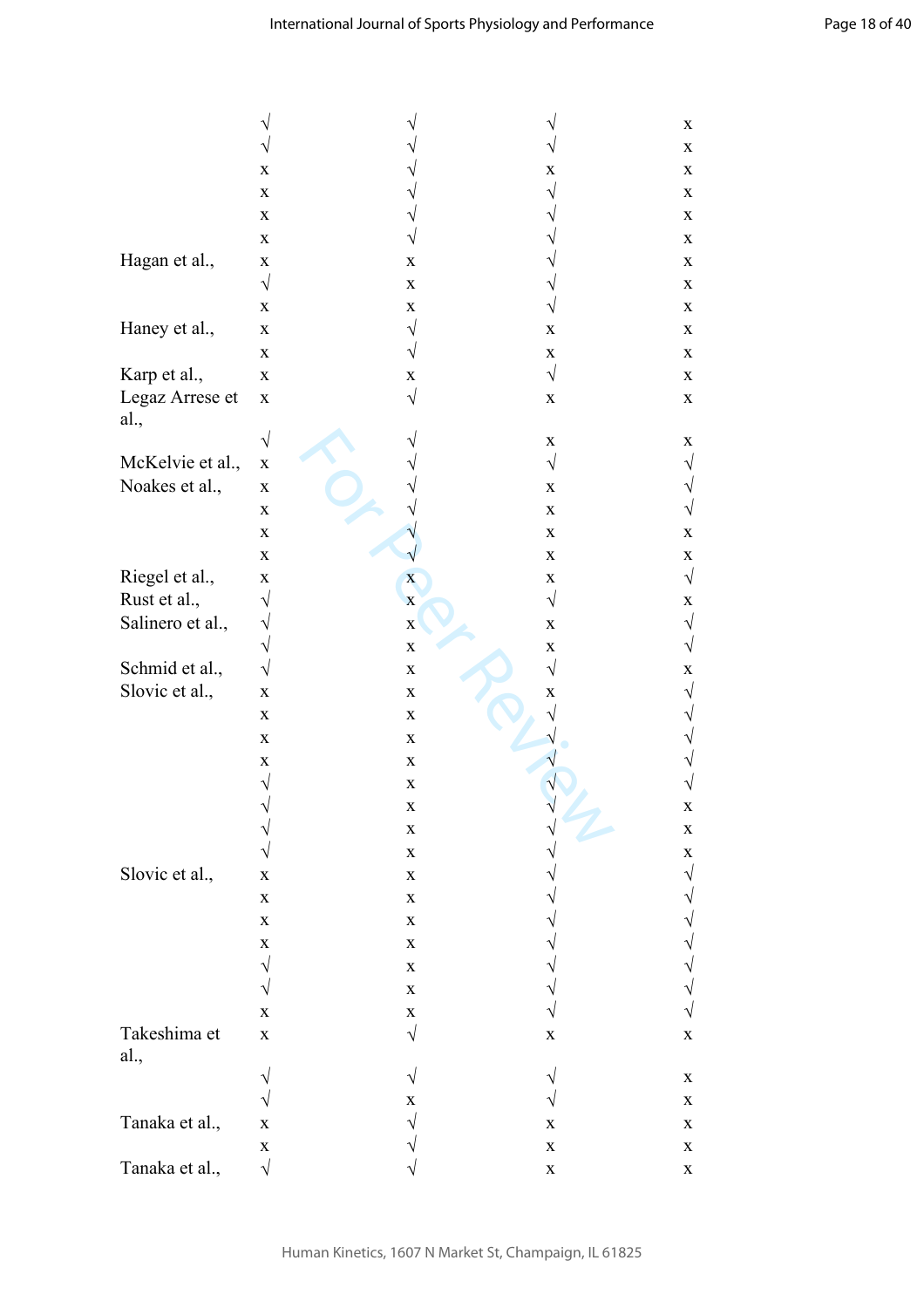|                                                                                                                                              | Tanda $\&$      |                            | $\mathbf X$                | V             | $\mathbf X$ |
|----------------------------------------------------------------------------------------------------------------------------------------------|-----------------|----------------------------|----------------------------|---------------|-------------|
|                                                                                                                                              | Knetchle        |                            |                            |               |             |
|                                                                                                                                              | Tanda $\&$      | V                          | $\mathbf X$                | V             | $\mathbf X$ |
|                                                                                                                                              | Knetchle        |                            |                            |               |             |
|                                                                                                                                              | Till et al.,    | $\mathbf X$                | $\mathbf X$                | $\mathbf X$   |             |
|                                                                                                                                              | Vickers et al., | $\mathbf X$<br>$\mathbf X$ | $\mathbf X$<br>$\mathbf X$ | $\mathbf X$   |             |
|                                                                                                                                              |                 | $\mathbf X$                | $\mathbf X$                | V             |             |
|                                                                                                                                              |                 | $\mathbf X$                | $\mathbf X$                |               |             |
|                                                                                                                                              |                 | $\mathbf X$                | $\mathbf X$                |               |             |
|                                                                                                                                              |                 | $\mathbf X$                | $\mathbf X$                |               |             |
|                                                                                                                                              |                 | $\mathbf X$                | $\mathbf X$                |               |             |
|                                                                                                                                              |                 | $\mathbf X$                | $\mathbf X$                |               |             |
|                                                                                                                                              |                 | $\mathbf X$                | $\mathbf X$                |               |             |
|                                                                                                                                              |                 | $\mathbf X$                | $\mathbf X$                |               |             |
|                                                                                                                                              |                 | $\mathbf X$                | $\mathbf X$                |               |             |
|                                                                                                                                              |                 | $\mathbf X$                | $\mathbf X$                |               |             |
|                                                                                                                                              |                 | $\mathbf X$                | $\mathbf X$                |               |             |
|                                                                                                                                              |                 | $\mathbf X$                | $\mathbf{X}$               |               |             |
|                                                                                                                                              |                 | $\mathbf X$                | $\mathbf X$                |               |             |
|                                                                                                                                              |                 | $\mathbf X$<br>$\mathbf X$ | $\mathbf X$<br>X           |               |             |
|                                                                                                                                              |                 | $\mathbf X$                | $\mathbf X$                |               |             |
|                                                                                                                                              |                 | $\mathbf X$                | $\mathbf X$                |               |             |
|                                                                                                                                              |                 | $\mathbf X$                | $\mathbf X$                |               |             |
|                                                                                                                                              |                 | $\mathbf X$                | $\mathbf X$                |               |             |
|                                                                                                                                              | Williams        | $\mathbf X$                | $\mathbf X$                | $\mathbf X$   |             |
|                                                                                                                                              | Zillman et al., | $\sqrt{}$                  | $\mathbf X$                | $\sqrt{}$     | $\mathbf X$ |
| $\mathbf{1}$<br>$\overline{2}$<br>3<br>$\overline{a}$<br>5<br>6<br>7<br>8<br>9<br>10<br>11<br>12<br>13<br>14<br>15<br>16<br>$17\,$<br>$18\,$ |                 |                            |                            | $\frac{1}{2}$ |             |
| 19<br>20                                                                                                                                     |                 |                            |                            |               |             |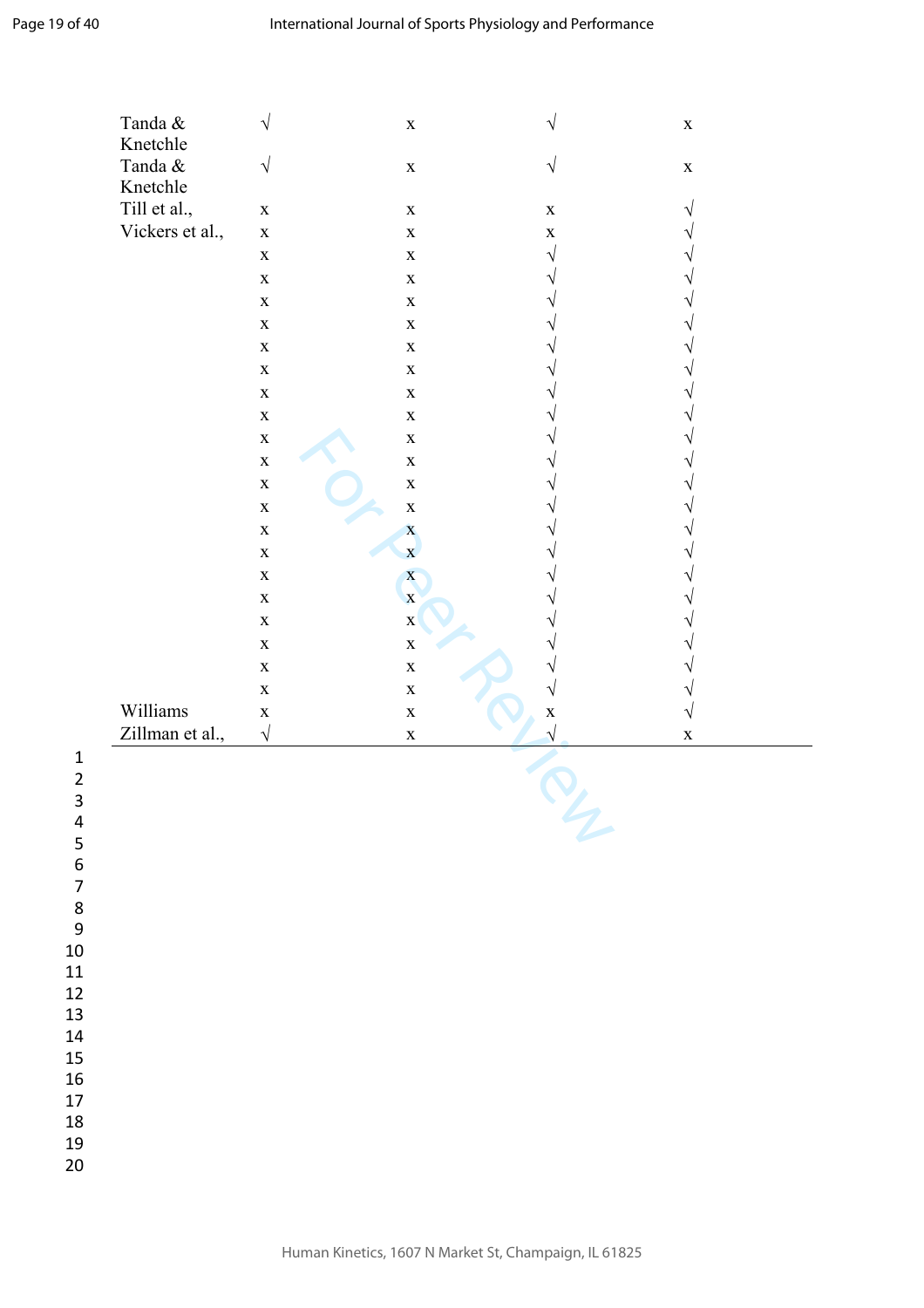| Variable                                            | Frequency    | Frequency       |
|-----------------------------------------------------|--------------|-----------------|
|                                                     | (n=number of | $(n=$ number of |
|                                                     | studies; %)  | equations)      |
| Previous race result                                | $10(27.8\%)$ | 40 (35.1%)      |
| Average workout/training pace                       | $10(27.8\%)$ | 15 (13.2%)      |
| VO <sub>2</sub> max                                 | $8(22.2\%)$  | 20(17.5%)       |
| Age                                                 | $7(19.4\%)$  | 20(17.5%)       |
| Average weekly distance                             | 6(16.7%)     | 28 (24.6%)      |
| Body fat %                                          | $6(16.7\%)$  | $7(6.1\%)$      |
| Total miles within the last 8 or 9 weeks            | $4(11.1\%)$  | $12(10.5\%)$    |
| Previously completed marathons                      | $3(8.3\%)$   | $15(13.2\%)$    |
| Longest training run                                | $3(8.3\%)$   | $13(11.4\%)$    |
| Maximal distance covered per week                   | $3(8.3\%)$   | $7(6.1\%)$      |
| Skin folds (any site)                               | $3(8.3\%)$   | $3(2.6\%)$      |
| Number of workouts (in a timeframe)                 | $2(5.6\%)$   | $7(6.1\%)$      |
| Ponderal index                                      | $2(5.6\%)$   | $4(3.5\%)$      |
| <b>Body Mass Index</b>                              | $2(5.6\%)$   | $2(1.8\%)$      |
| Duration of workouts (minutes)                      | $2(5.6\%)$   | $2(1.8\%)$      |
| Mean distance per day/workout                       | $2(5.6\%)$   | $2(1.8\%)$      |
| Years training                                      | $2(5.6\%)$   | $2(1.8\%)$      |
| Velocity at various blood lactate levels            | $1(2.8\%)$   | $9(7.9\%)$      |
| Number of runs above 32km                           | $1(2.8\%)$   | $4(3.5\%)$      |
| Velocity at lactate turnpoint                       | $1(2.8\%)$   | $4(3.5\%)$      |
| Number of days of workouts (in a timeframe)         | $1(2.8\%)$   | $3(2.6\%)$      |
| Number of sessions per week                         | $1(2.8\%)$   | $3(2.6\%)$      |
| Critical velocity                                   | $1(2.8\%)$   | $2(1.8\%)$      |
| Coefficient of variation of running velocity during | $1(2.8\%)$   | $2(1.8\%)$      |
| the marathon                                        |              |                 |
| Difference in $VO2$ between baseline and lactate    | $1(2.8\%)$   | $2(1.8\%)$      |
| increase                                            |              |                 |
| Ectomorphy                                          | $1(2.8\%)$   | $2(1.8\%)$      |
| Energy cost of running                              | $1(2.8\%)$   | $2(1.8\%)$      |
| Lactate concentration at turnpoint                  | $1(2.8\%)$   | $2(1.8\%)$      |
| Maximal sustainable fraction of $VO2max$            | $1(2.8\%)$   | $2(1.8\%)$      |
| Velocity where lactate goes above baseline          | $1(2.8\%)$   | $2(1.8\%)$      |
| Ventilatory threshold                               |              |                 |
| VO <sub>2</sub> max at Lactate Threshold            | $1(2.8\%)$   | $2(1.8\%)$      |
|                                                     | $1(2.8\%)$   | $2(1.8\%)$      |
| Annual training distance                            | $1(2.8\%)$   | $1(0.9\%)$      |
| Artherogenic Index<br><b>Breast mass</b>            | $1(2.8\%)$   | $1(0.9\%)$      |
|                                                     | $1(2.8\%)$   | $1(0.9\%)$      |
| Calf circumference                                  | $1(2.8\%)$   | $1(0.9\%)$      |
| Cortisol                                            | $1(2.8\%)$   | $1(0.9\%)$      |
| Creatine phosphokinase                              | $1(2.8\%)$   | $1(0.9\%)$      |
| Days lost                                           | $1(2.8\%)$   | $1(0.9\%)$      |
| Katsura Index                                       | $1(2.8\%)$   | $1(0.9\%)$      |
| Lactate at specific velocity                        | $1(2.8\%)$   | $1(0.9\%)$      |
| Left ventricular telediastolic diameter             | $1(2.8\%)$   | $1(0.9\%)$      |
| Max sustaining race speed                           | $1(2.8\%)$   | $1(0.9\%)$      |
| Peak treadmill velocity                             | $1(2.8\%)$   | $1(0.9\%)$      |

## 1 **Table 3: Variables included in the equations based on their frequency of use**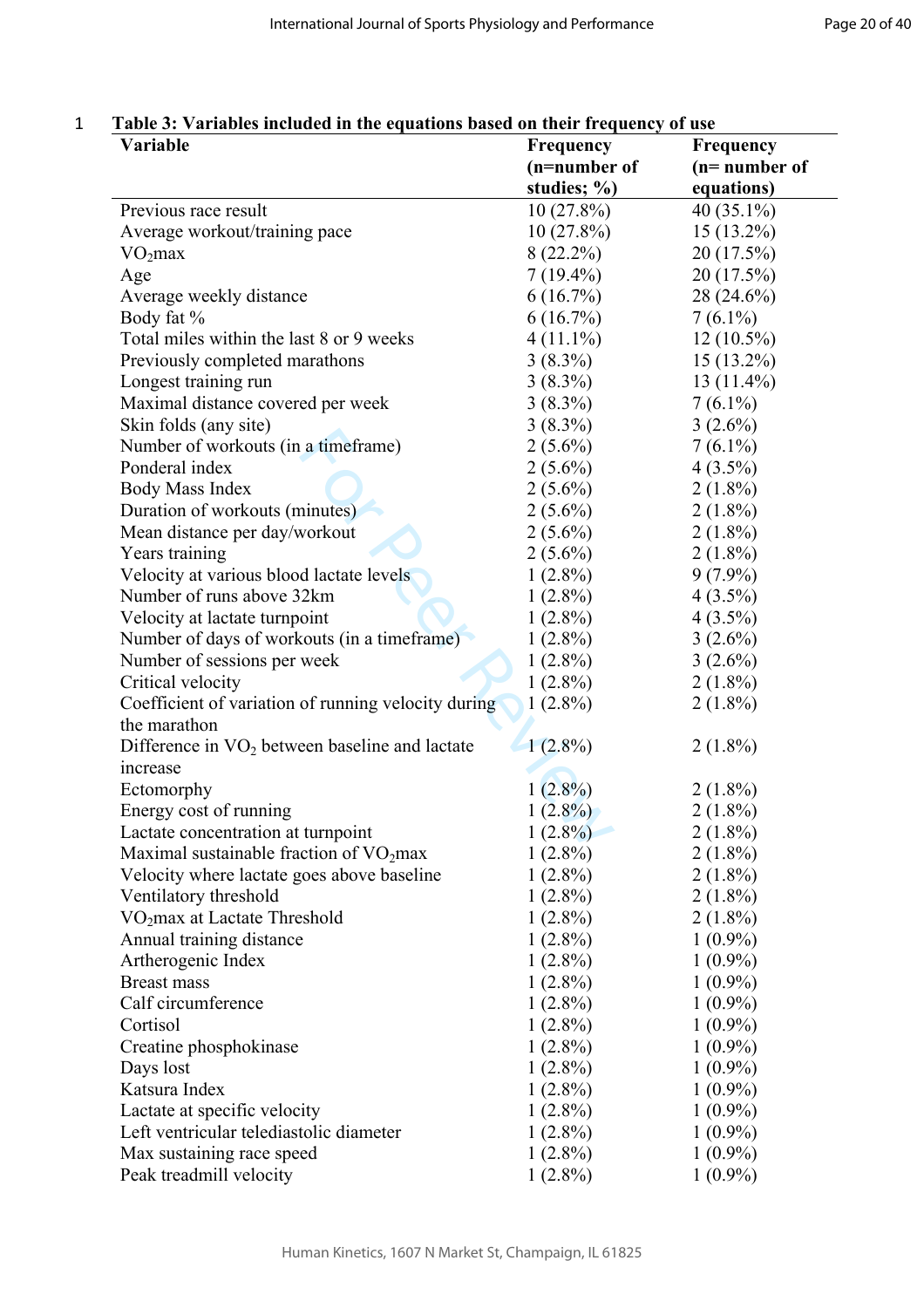| Relative power output    | $1(2.8\%)$ | $1(0.9\%)$ |
|--------------------------|------------|------------|
| Repression sensitisation | $1(2.8\%)$ | $1(0.9\%)$ |
| Ruffier test             | $1(2.8\%)$ | $1(0.9\%)$ |
| Serrum ferritn           | $1(2.8\%)$ | $1(0.9\%)$ |
| $VO2$ peak               | $1(2.8\%)$ | $1(0.9\%)$ |
| vVO <sub>2</sub> max     | $1(2.8\%)$ | $1(0.9\%)$ |

| 1<br>2<br>3<br>4<br>5<br>6<br>7<br>8<br>9<br>10 |  |
|-------------------------------------------------|--|
|                                                 |  |
|                                                 |  |
|                                                 |  |
|                                                 |  |
| ${\bf 11}$                                      |  |
| 12                                              |  |
| $\begin{array}{c} 13 \\ 14 \end{array}$         |  |
|                                                 |  |
|                                                 |  |
| $\begin{array}{c} 15 \\ 16 \end{array}$         |  |
| $17\,$                                          |  |
| 18                                              |  |
| 19                                              |  |
| 20                                              |  |
|                                                 |  |
| 21                                              |  |
| 22                                              |  |
| 23<br>24                                        |  |
|                                                 |  |
| 25<br>26<br>27                                  |  |
|                                                 |  |
|                                                 |  |
| 28                                              |  |
| 29                                              |  |
| 30                                              |  |
|                                                 |  |
| $\frac{31}{32}$                                 |  |
|                                                 |  |
| 33                                              |  |
| 34                                              |  |
| 35                                              |  |
| 36                                              |  |
| 37                                              |  |
| 38                                              |  |
| 39                                              |  |
| $40\,$                                          |  |
|                                                 |  |
| 41                                              |  |
| 42                                              |  |
| 43                                              |  |
| 44                                              |  |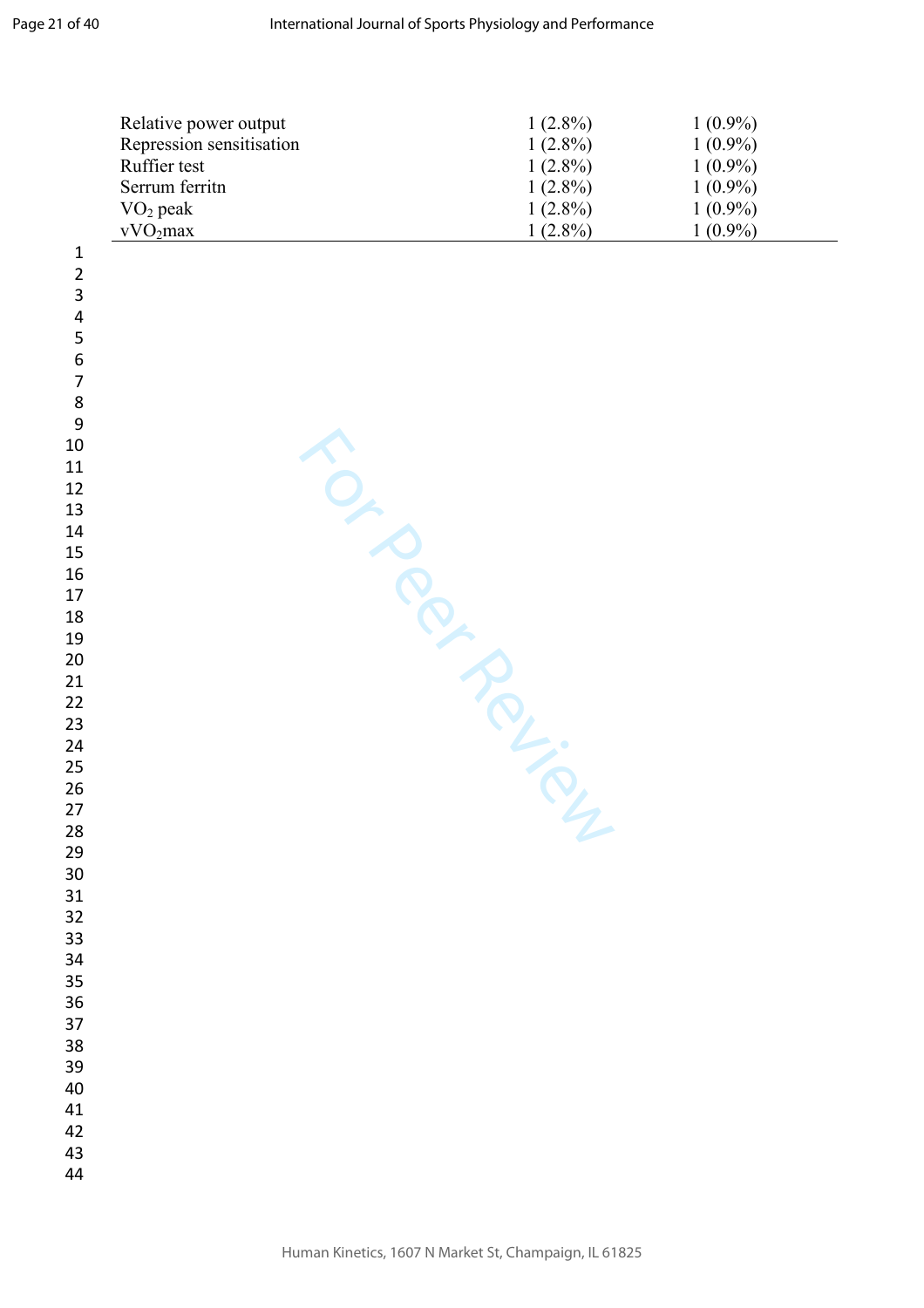|                           | $\mathbf{1}$             | $\boldsymbol{2}$ | 3                        | 4                    | 5                                | 6              | 7         | 8              | 9                        |
|---------------------------|--------------------------|------------------|--------------------------|----------------------|----------------------------------|----------------|-----------|----------------|--------------------------|
| Bale et al.,              |                          | $\ddot{}$        | $\ddot{}$                | $\ddot{}$            | $\ddot{}$                        | $\gamma$       | $\ddot{}$ | $+$            | $\overline{?}$           |
| Barandun et al.,          |                          | $\overline{+}$   | $^{+}$                   | $\ddot{}$            | $^{+}$                           | $^{+}$         | $^{+}$    | $+$            | $\overline{?}$           |
| Billat et al.,            |                          | $^{+}$           | $^{+}$                   | $^{+}$               | $^{+}$                           | $+$            | $+$       | $+$            | $\overline{?}$           |
| Brown et al.,             |                          | $\overline{+}$   | $\ddot{}$                | $^{+}$               | $^{+}$                           | $^{+}$         | $^{+}$    | $+$            | $\ddot{}$                |
| Davies et al.,            |                          | $\overline{+}$   |                          | $^{+}$               | $\overline{+}$                   |                |           | $+$            | $\overline{?}$           |
| Di Prampero et al.,       |                          | $\overline{+}$   | $^{+}$                   | $^{+}$               | $^{+}$                           |                | $^{+}$    | $^{+}$         | $\overline{?}$           |
| Dotan et al.,             |                          | $\, + \,$        |                          | $^{+}$               | $\overline{+}$                   |                | $+$       | $^{+}$         | $\overline{?}$           |
| Emerick et al.,           |                          | $^{+}$           | $\blacksquare$           | $+$                  | $^{+}$                           | $^{+}$         | $+$       | $+$            | $\overline{?}$           |
| Florence et al.,          | $\overline{\phantom{0}}$ | $\, + \,$        | $^{+}$                   | $^{+}$               | $^{+}$                           | $\overline{?}$ | $^{+}$    | $^{+}$         | $\overline{?}$           |
| Fohrenbach et al.,        | $^{+}$                   | $^{+}$           | $+$                      | $+$                  | $^{+}$                           |                | $+$       | $+$            | $\overline{?}$           |
| <b>Foster and Daniels</b> | $\blacksquare$           | $\, + \,$        |                          |                      |                                  |                |           |                | $\overline{?}$           |
| Foster                    | $\hspace{0.1mm} +$       | $\overline{+}$   | -                        | $^{+}$               | $\hspace{0.1mm} +\hspace{0.1mm}$ | ÷              | $^{+}$    | Ξ.             | $\overline{?}$           |
| Franklin et al.,          | -                        | $^{+}$           | $^{+}$                   | $^{+}$               |                                  | $^+$           |           | $^{+}$         | $^{+}$                   |
| Gianoli et al.,           | $^+$                     | $^{+}$           | $^{+}$                   |                      | $\hspace{0.1mm} +\hspace{0.1mm}$ |                | $^{+}$    | $+$            | $\overline{?}$           |
| Hagan et al.,             | $\ddot{}$                | $^{+}$           | $^{+}$                   | $^{+}$               | $^{+}$                           |                | $^{+}$    | $^{+}$         | $\overline{?}$           |
| Hagan et al.,             | $^{+}$                   | $\pm$            | $^{+}$                   | $\ddot{}$            | $\overline{+}$                   | $^+$           | $+$       | $^{+}$         | $\overline{?}$           |
| Haney et al.,             |                          | $+$              | $^{+}$                   |                      |                                  |                | $+$       | $+$            | $\ddot{}$                |
| Karp et al.,              |                          | $^{+}$           |                          | $^{+}$               | $\mathrm{+}$                     | $\overline{?}$ | $^{+}$    | $^{+}$         | $\overline{?}$           |
| Legaz Arrese et al.,      |                          | $+$              |                          | $+$                  | $^{+}$                           | $^{+}$         | $+$       | $+$            | $\overline{?}$           |
| Mckelvie et al.,          | $^{+}$                   | $^{+}$           | $\overline{\phantom{a}}$ | $^{+}$               | $\overline{+}$                   | $\overline{+}$ | $^{+}$    | $^{+}$         | $\ddot{}$                |
| Noakes et al.,            | $+$                      | $\overline{+}$   |                          |                      | $\overline{+}$                   |                | $+$       | $+$            | $\overline{?}$           |
| Riegel et al.,            |                          |                  |                          |                      |                                  |                | $^{+}$    | $^{+}$         | $\overline{?}$           |
| Rust et al.,              | $^{+}$                   | $\overline{+}$   | $\overline{+}$           |                      | $\overline{+}$                   |                | $+$       | $+$            | $\overline{?}$           |
| Salinero et al.,          |                          | $\overline{+}$   | $^{+}$                   | $\pm$                | $\overline{+}$                   |                | $+$       | $+$            | $\overline{?}$           |
| Schmid et al.,            |                          | $\overline{+}$   | $\ddot{}$                |                      | $^{+}$                           | $\overline{+}$ | $\ddot{}$ | $\ddot{}$      | $\overline{?}$           |
| Slovic et al.,            |                          |                  | $\ddot{}$                | $\textcolor{red}{+}$ |                                  |                |           |                | $^{+}$                   |
| Slovic et al.,            |                          |                  | $\ddot{}$                | $+$                  | $\overline{+}$                   | $\overline{+}$ | $^{+}$    |                | $\overline{?}$           |
| Takeshima et al.,         |                          | $\overline{+}$   |                          | $^{+}$               | $+$                              |                | $^{+}$    |                | $\overline{?}$           |
| Tanaka et al.,            |                          | $\overline{+}$   |                          | $^{+}$               | $^{+}$                           |                | $+$       | $^{+}$         | $\overline{?}$           |
| Tanaka et al.,            | $\hspace{0.1mm} +$       | $\overline{+}$   |                          | $^{+}$               | Ŧ                                |                | $^{+}$    | $\ddot{}$      | $\overline{?}$           |
| Tanda et al.,             | $^{+}$                   | $\overline{+}$   | $^{+}$                   | $^{+}$               | $^{+}$                           | $\ddag$        | $+$       | $\overline{a}$ | $\overline{?}$           |
| Tanda et al.,             | $^{+}$                   | $\overline{+}$   | $^{+}$                   | $^{+}$               | $^{+}$                           | $\leftarrow$   | $^{+}$    | $\overline{a}$ | $\overline{?}$           |
| Till et al.,              | $^{+}$                   | $\overline{+}$   | $+$                      | $^{+}$               | $\ddot{}$                        | $+$            | $+$       | $+$            | $\ddot{}$                |
| Vickers et al.,           |                          |                  | $^{+}$                   | $^{+}$               | $^{+}$                           |                | $^{+}$    | $^{+}$         | $\ddot{}$                |
| Williams                  |                          |                  |                          |                      |                                  |                |           |                | $\overline{\mathcal{L}}$ |
| Zillmann et al.,          | $^{+}$                   | $^{+}$           | $^{+}$                   | $^{+}$               | $^{+}$                           | $+$            | $^{+}$    |                | $\gamma$                 |

# <sup>1</sup> **Table 4: Risk of bias assessment 1 <sup>2</sup>**

2<br>2 1:Title includes description of study; 2: Aims and objectives stated; 3: Description of

4 marathon; 4: Details of sex of participants; 5: Participants anthropometrics; 6: Inclusion and 5 exclusion criteria; 7: Sufficient description of statistical analysis; 8: Results reflective of 6 methods; 9: Any missing data explained/reported.

 $\overline{7}$ 

7<br>8<br>9 8 9

10

11

12

13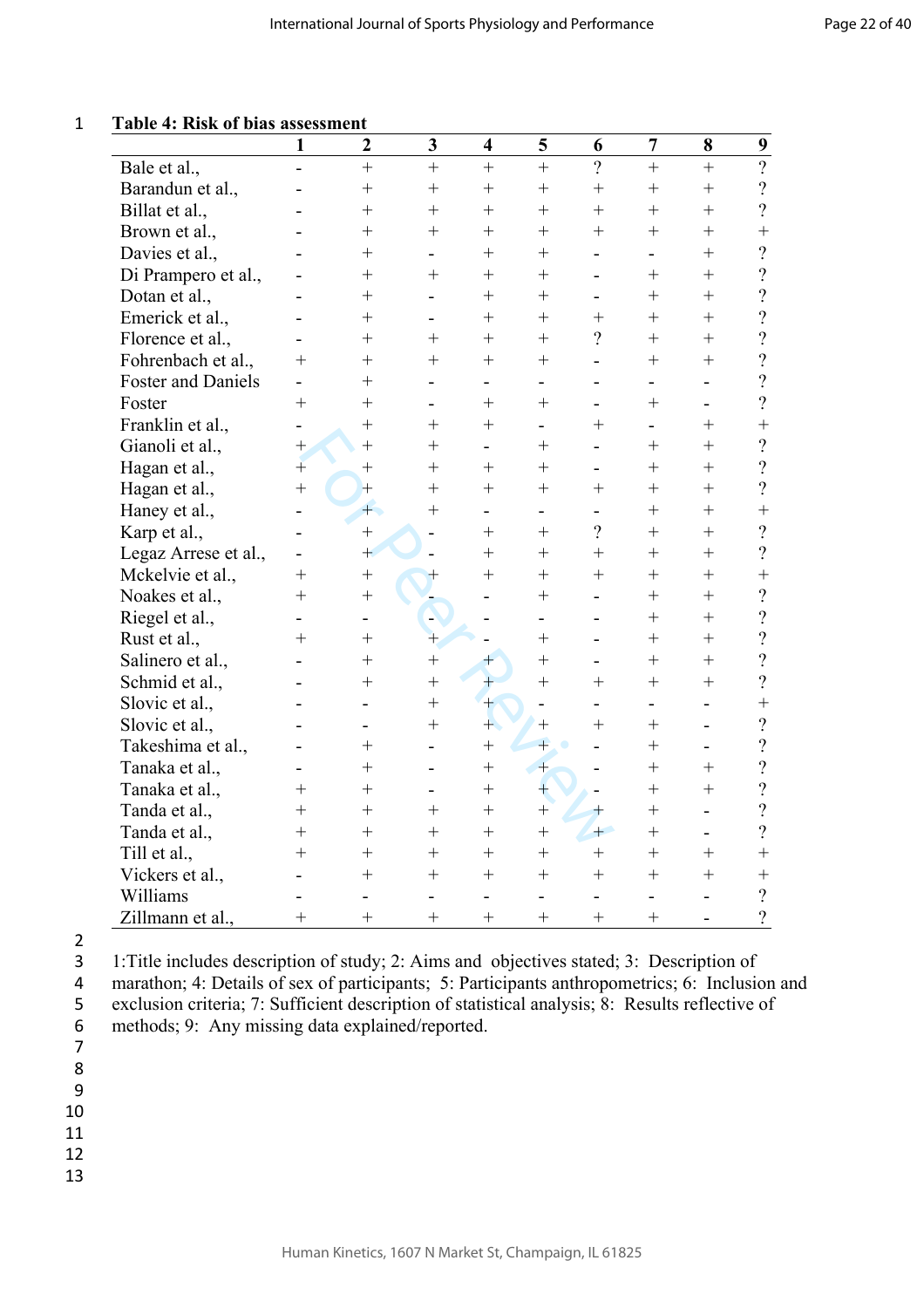- $\mathbf 1$  $\frac{1}{2}$
- $\overline{2}$
- $\overline{3}$

TON PROVISING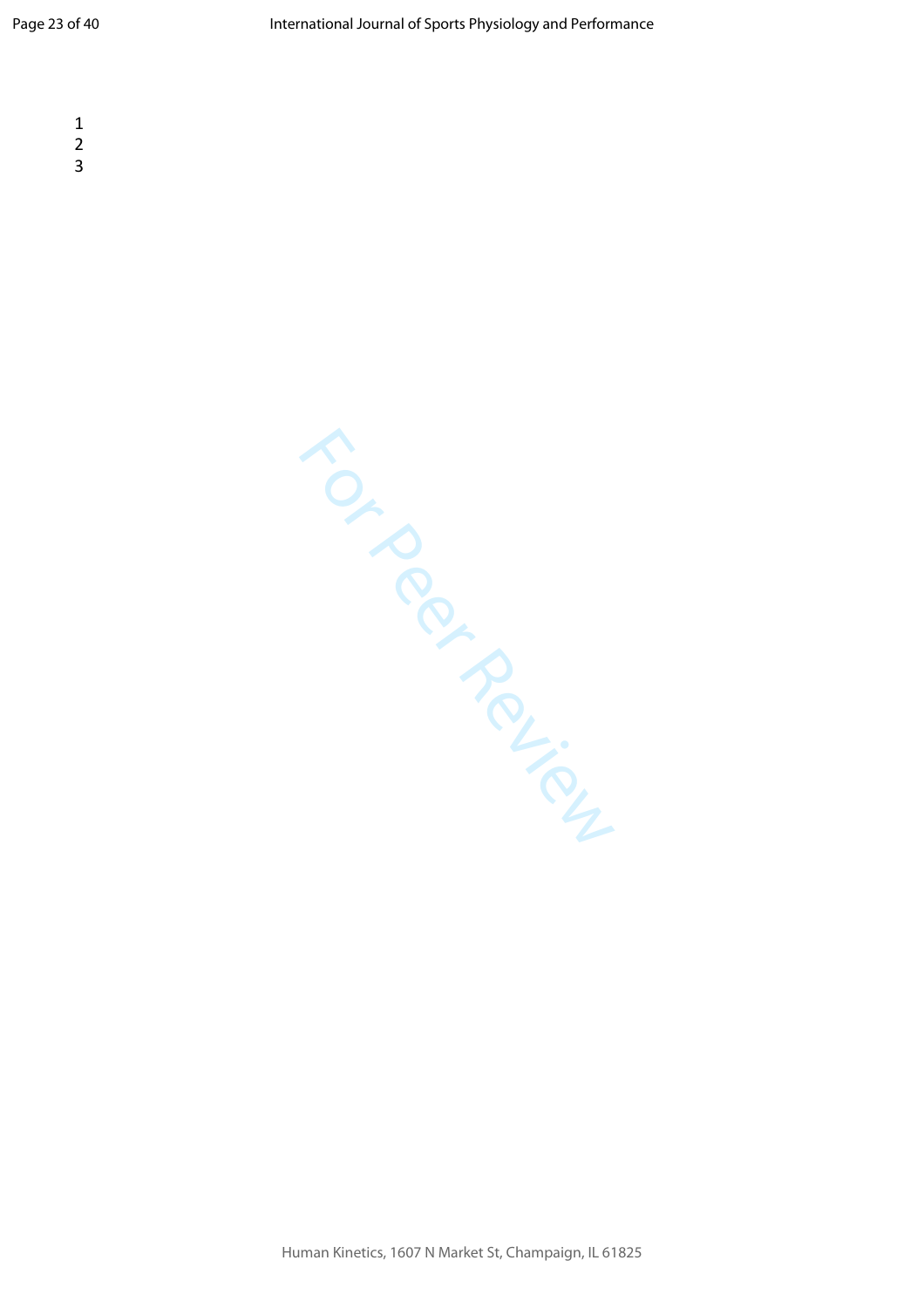

**Figure 1: Flowchart of study selection within the systematic review**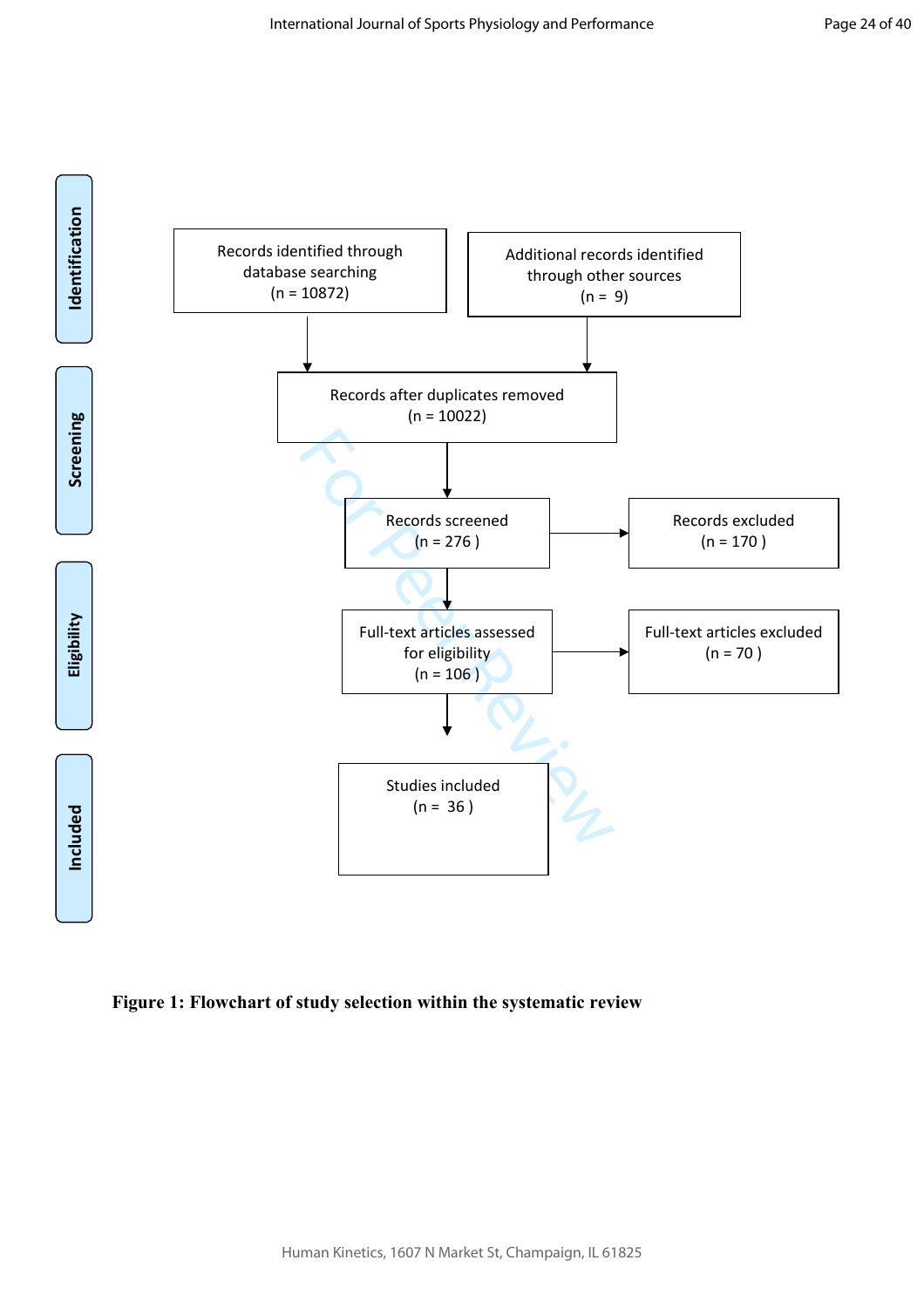

**Figure 2: Categories of variables used in predictive equations**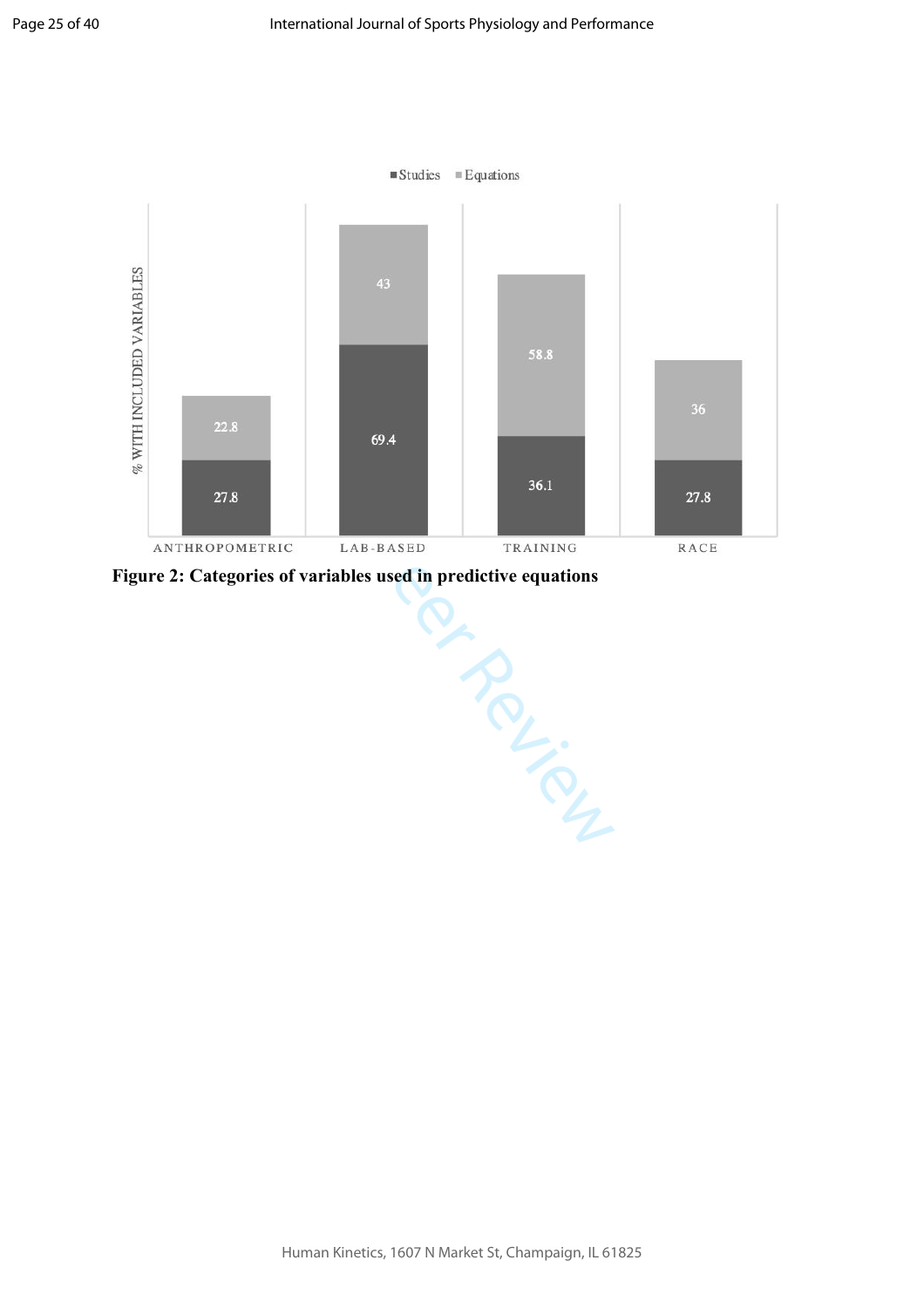| <b>Study</b>     | radic. I rediction equations and accuracy results<br><b>Prediction equation</b>                 | <b>Cohort</b>        | $\mathbb{R}^2$ | <b>Standard</b> |
|------------------|-------------------------------------------------------------------------------------------------|----------------------|----------------|-----------------|
|                  | (Equation time in minutes unless specified)                                                     | studied <sup>a</sup> |                | error of the    |
|                  |                                                                                                 |                      |                | estimate        |
|                  |                                                                                                 |                      |                | (in minutes)    |
| Bale et al.,     | $218.5 - 4.42*(s_{\text{essions per week}})$ .                                                  | Females              | 0.39           | 14.2            |
|                  | 242.6 - 3.72*(sessions per week) - $7.02*$ (ectomorphy).                                        | Females              | 0.52           | 12.9            |
|                  | 240.6 - 3.32*(sessions per week) - 6.05*(ectomorphy)-0.85*(years training).                     | Females              | 0.60           | 11.9            |
| Barandun et al., | $326.3 + 2.394*(Body fat [%]) - 12.06*(Running speed in training [km.hour-1])$                  | Males                | 0.44           | <b>NR</b>       |
| Billat et al.,   | $278.4 - 6.63*(V1000)^{b}$                                                                      | Mixed                | <b>NR</b>      | <b>NR</b>       |
|                  | $145.2 - 0.19*(VO2)$ max)                                                                       | Males                | <b>NR</b>      | <b>NR</b>       |
|                  | $216.67 - 3.33*(V1000)^{b}$                                                                     | Females              | <b>NR</b>      | <b>NR</b>       |
| Brown et al.,    | $27 + 6.14*(BMI)^{c} + 0.04*(break mass [g]).$                                                  | Females              | 0.28           | <b>NR</b>       |
| Davies et al.,   | 446.7 - 2.028*(VO <sub>2</sub> max) - 1.818*(relative power output [%VO <sub>2</sub> max])      | Mixed                | 0.98           | <b>NR</b>       |
| Di Prampero et   | (Maximal fraction of $VO2$ max that can be sustained during the race [ml.kg <sup>-1</sup> .min] | Males                | <b>NR</b>      | <b>NR</b>       |
| al.,             | $\binom{1}{1}$ (Energy cost of running $[m1 \text{ kg}^{-1} \text{ km}^{-1}]$ )                 |                      |                |                 |
|                  | 42.195/((60/1000)*(1.15+0.044*[VO <sub>2</sub> max]).                                           | Males                | 0.52           | <b>NR</b>       |
|                  | $42.195/((60/1000)*1.43(VO2max [ml.kg-1.min-1])/(Energy cost of running per unit)$              | Males                | 0.63           | <b>NR</b>       |
|                  | distance $[mIO2 kg-1. km-1]).$                                                                  |                      |                |                 |
|                  | $42.195/((60/1000)*(0.79 + 0.0625*(maximal sustainable fraction of$                             | Males                | 0.58           | <b>NR</b>       |
|                  | $VO2max)*VO2max$ ).                                                                             |                      |                |                 |
|                  | $42.195/((60/1000)*(1.12 + 0.643$ (maximal sustainable racing speed [m.sec <sup>-1]</sup> )).   | Males                | 0.72           | <b>NR</b>       |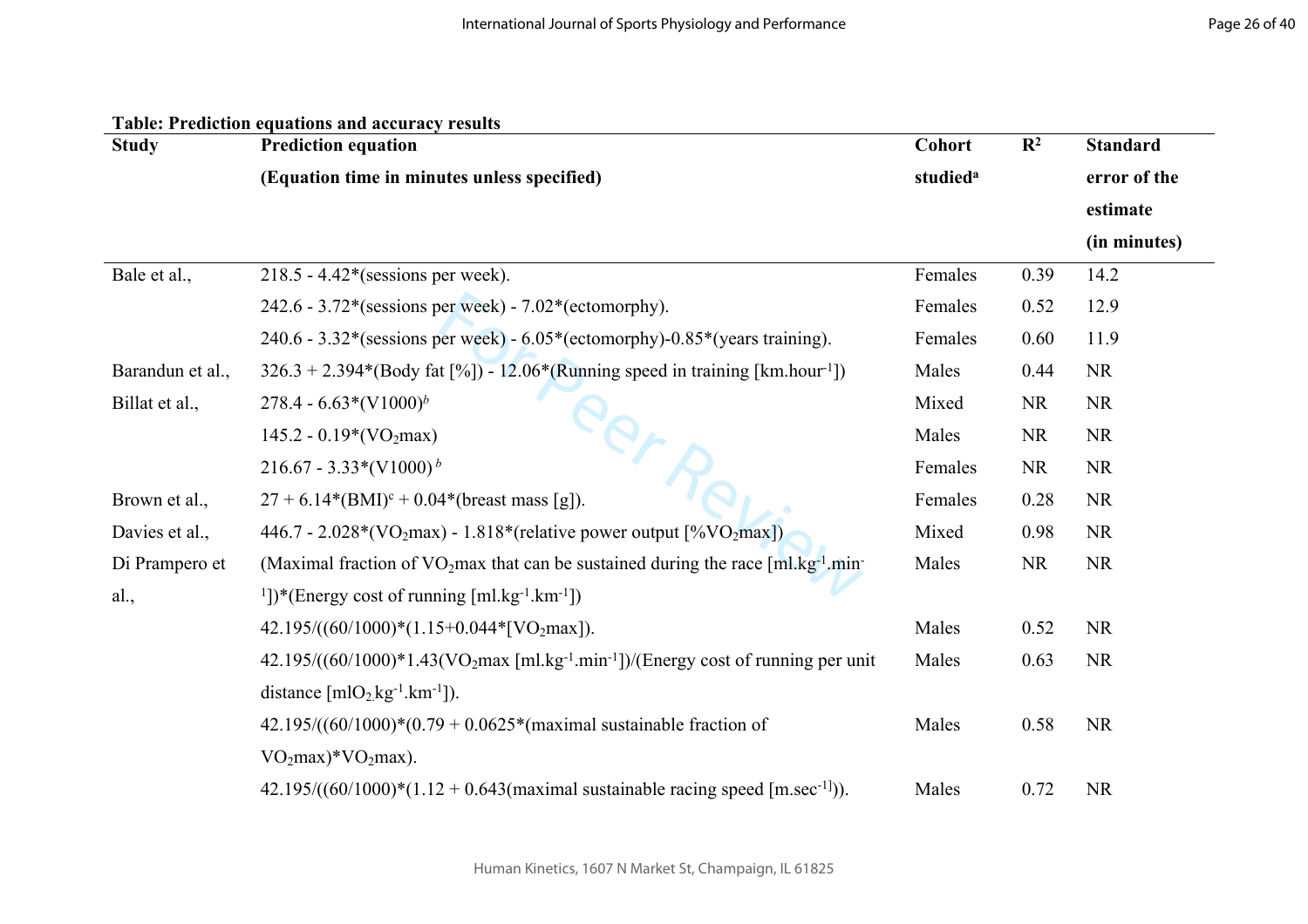| Dotan et al.,    | $120.611 + 5.796*(subscapular skinfold [mm]) - 0.216*(annual training distance)$                  | <b>NR</b> | <b>NR</b> | 6.83      |
|------------------|---------------------------------------------------------------------------------------------------|-----------|-----------|-----------|
|                  | [km]) - 1.170 *(Age [yr]) + 3.757*(creatine phosphokinase, [SIGMA U.ml] <sup>-1</sup> ) -         |           |           |           |
|                  | 3.078*(Cortisol levels)                                                                           |           |           |           |
| Emerick et al.,  | $4.1*(VO2max) + 456.3.$                                                                           | Females   | 0.55      | 22.9      |
|                  | $-0.86*(\text{vVO}_2 \text{max})^d + 446.4$ .                                                     | Females   | 0.40      | 26.3      |
|                  | $-2.1$ <sup>*</sup> (weekly mileage) + 312.1.                                                     | Females   | 0.40      | 26.6      |
| Florence et al., | 445.3 - 50.3*(Critical velocity) <sup>e</sup> .                                                   | Mixed     | 0.76      | 14.1      |
|                  | 390.7 - 2.73*(VO <sub>2</sub> peak) <sup>f</sup>                                                  | Mixed     | 0.51      | 20.1      |
|                  | 353.5 - 30.1*(Ventilatory threshold $[m/sec^{-1}])^g$                                             | Mixed     | 0.28      | 27.4      |
|                  | 443.5 - 78.9* (Critical velocity $[m/sec^{-1}]) + 34.3*$ (Ventilatory threshold $[m/sec^{-1}])$ . | Mixed     | 0.88      | 10.7      |
| Fohrenbach et    | $42.195/(0.27+1.02*(running velocity [m.s^{-1}] at a blood lactate concentration of$              | Females   | 0.88      | <b>NR</b> |
| al.,             | $4mmol.1^{-1})$ *60.                                                                              |           |           |           |
|                  | $42.195/(0.072+0.96*(running velocity [m.s-1] at a blood lactate concentration of$                | Females   | 0.88      | <b>NR</b> |
|                  | $3mmol.l^{-1})$ <sup>*60.</sup>                                                                   |           |           |           |
|                  | $42.195/(0.47+0.889*(\text{running velocity } [m.s^{-1}]$ at a blood lactate concentration of     | Females   | 0.88      | <b>NR</b> |
|                  | $2.5$ mmol.l <sup>-1</sup> ))*60.                                                                 |           |           |           |
|                  | $42.195/(-0.529+1.073*(running velocity [m.s^{-1}] at a blood lactate concentration of$           | Males     | 0.98      | <b>NR</b> |
|                  | $4mmol.1^{-1})$ *60.                                                                              |           |           |           |
|                  | $42.195/(-0.416+1.08*(running velocity [m.s^{-1}] at a blood lactate concentration of$            | Males     | 0.99      | <b>NR</b> |
|                  | $3mmol.l^{-1})$ <sup>*60.</sup>                                                                   |           |           |           |
|                  | 42.195/(-0.25+1.067*(running velocity [m.s <sup>-1</sup> ] at a blood lactate concentration of    | Males     | 0.99      | <b>NR</b> |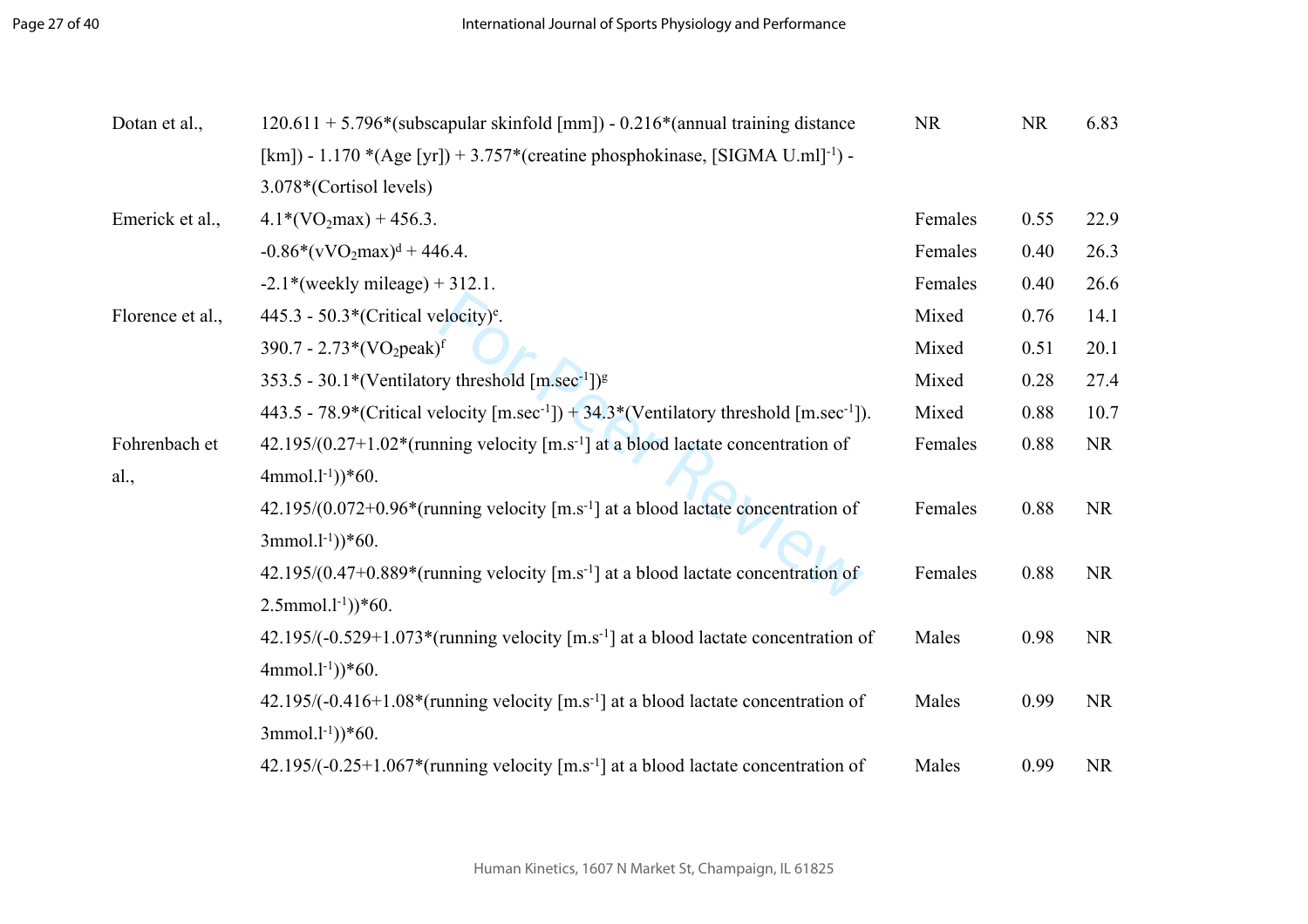|                  | $2.5$ mmol.l <sup>-1</sup> ))*60.                                                                                            |       |           |           |
|------------------|------------------------------------------------------------------------------------------------------------------------------|-------|-----------|-----------|
|                  | 42.195/(-0.389+1.046*(running velocity [m.s <sup>-1</sup> ] at a blood lactate concentration of                              | Mixed | 0.98      | <b>NR</b> |
|                  | $4mmol.1^{-1})$ *60.                                                                                                         |       |           |           |
|                  | $42.195/(-0.456+1.09*(running velocity [m.s^{-1}] at a blood lactate concentration of$                                       | Mixed | 0.98      | <b>NR</b> |
|                  | $3mmol.l^{-1})$ <sup>*60.</sup>                                                                                              |       |           |           |
|                  | $42.195/(-0.375 + 1.09*(running velocity [m.s^{-1}] at a blood lactate concentration of$                                     | Mixed | 0.98      | <b>NR</b> |
|                  | $2.5$ mmol.l <sup>-1</sup> ))*60.                                                                                            |       |           |           |
| Foster and       | 335.5 - 2.65*(VO <sub>2</sub> max [ml.kg <sup>-1</sup> .km <sup>-1</sup> ]) - 0.014*(total miles run in an 8 week training   | Males | <b>NR</b> | <b>NR</b> |
| Daniels          | block) - 2.38*(largest training run [miles]) + $0.16*$ (training pace [sec.mile <sup>-1</sup> ] for                          |       |           |           |
|                  | steady runs 3-10miles in length).                                                                                            |       |           |           |
|                  | 319.4 - 2.75* (VO <sub>2</sub> max [ml.kg <sup>-1</sup> .km <sup>-1</sup> ]) - 0.022* (total miles run in an 8 week training | Males | <b>NR</b> | <b>NR</b> |
|                  | block) - 1.0*(largest training run [miles]) + $0.146*$ (training pace [sec.mile <sup>-1</sup> ] for                          |       |           |           |
|                  | steady runs 3-10miles in length))                                                                                            |       |           |           |
|                  | 387.3 - 3.45*(VO2max [ml.kg <sup>-1</sup> .km <sup>-1</sup> ])                                                               | Males | <b>NR</b> | <b>NR</b> |
| Foster           | 435.8 - 3.85*(VO <sub>2</sub> max [ml.kg <sup>-1</sup> .km <sup>-1</sup> ])                                                  | Males | 0.91      | 11.01     |
| Franklin et al., | 286.8 - 1.0*(training miles per week)                                                                                        | Males | 0.17      | <b>NR</b> |
|                  | 256.9 - 0.78*(training miles per week)                                                                                       | Males | 0.28      | <b>NR</b> |
|                  | 221.4 - 0.45*(training miles per week).                                                                                      | Males | 0.10      | <b>NR</b> |
| Gianoli et al.,  | $309.1 + 4.683$ <sup>*</sup> (thickness of the calf skin-fold [mm]) – 9.637 <sup>*</sup> (speed in running                   | Males | 0.44      | <b>NR</b> |
|                  | training $[km/hr-1]$                                                                                                         |       |           |           |
| Hagan et al.,    | 283.7 - 0.089*(total workouts in the 9-week training block)                                                                  | Males | 0.67      | <b>NR</b> |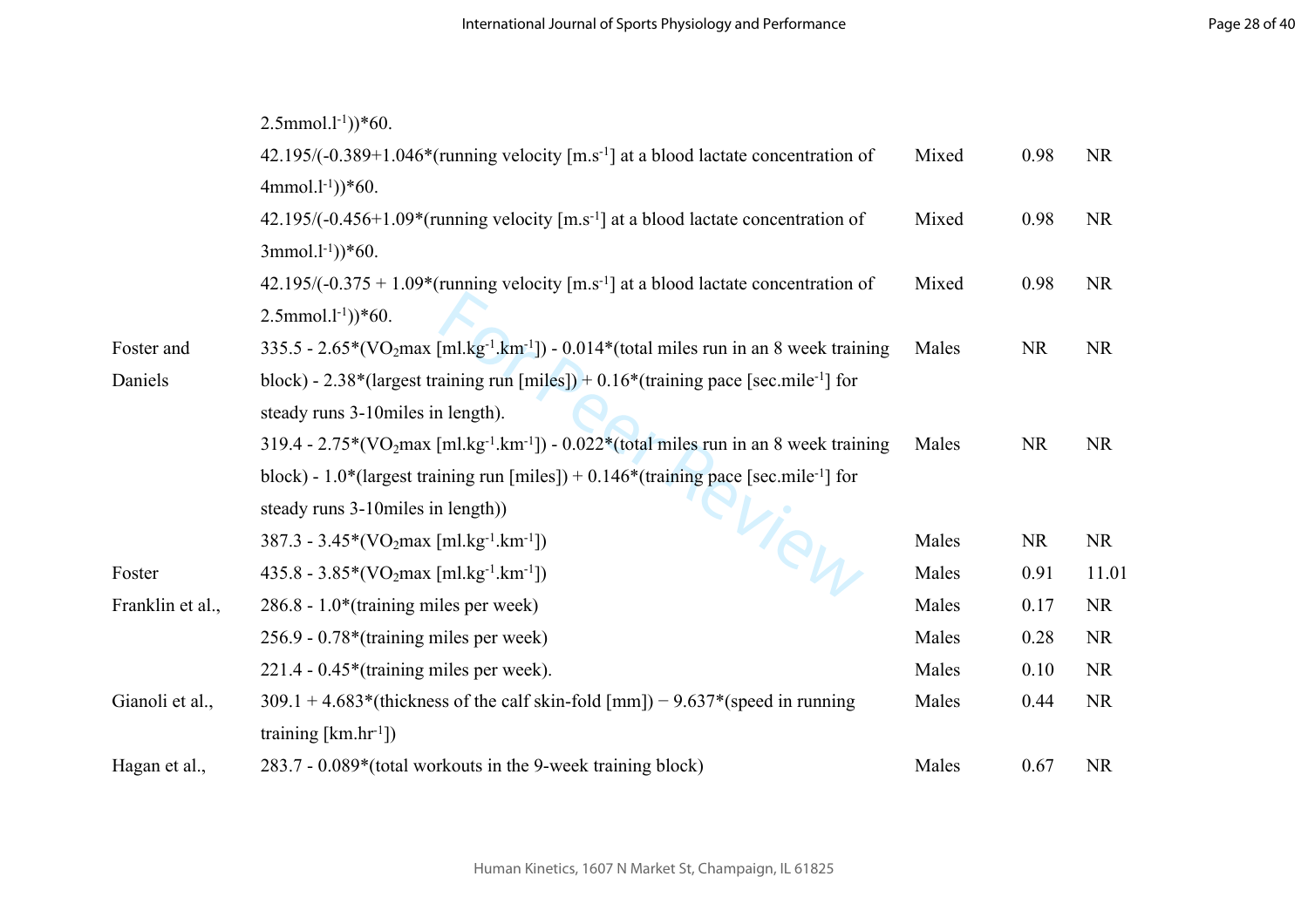|               | 397.6 - 0.064*(total workouts in the 9-week training block) - $2.05*(VO2max$ [ml.kg]                                     | Males     | 0.76 | <b>NR</b> |
|---------------|--------------------------------------------------------------------------------------------------------------------------|-----------|------|-----------|
|               | $^{1}$ .km <sup>-1</sup> ])                                                                                              |           |      |           |
|               | 472.5 - 0.056*(total workouts in the 9-week training block) - $2.72*(VO2max$ [ml.kg <sup>-</sup>                         | Males     | 0.80 | <b>NR</b> |
|               | $^{1}$ km <sup>-1</sup> ]) - 1.04*(age [yr]).                                                                            |           |      |           |
|               | 515.6 - 0.055*(total workouts in the 9-week training block) - $2.28*(VO2max$ [ml.kg <sup>-</sup>                         | Males     | 0.83 | <b>NR</b> |
|               | $(1.km^{-1})$ - 1.27*(age [yr]) - 0.31*(average workout pace [m.min <sup>-1</sup> ]).                                    |           |      |           |
|               | 525.9 - 0.17*(total workouts in the 9-week training block) - $2.01*(VO2max$ [ml.kg]                                      | Males     | 0.84 | <b>NR</b> |
|               | <sup>1</sup> .km <sup>-1</sup> ]) - 1.24*(age [yr]) - 0.45*(average workout pace) + 7.09*(average km per                 |           |      |           |
|               | workout).                                                                                                                |           |      |           |
|               | $370.9 - 2.65*(VO2max [ml.kg-1.km-1]).$                                                                                  | Males     | 0.67 | <b>NR</b> |
|               | 453.8 - 2.39* (VO <sub>2</sub> max [ml.kg <sup>-1</sup> .km <sup>-1</sup> ]) - 1.86* (total workout days over the 9 week | Males     | 0.75 | <b>NR</b> |
|               | training block).                                                                                                         |           |      |           |
|               | 556.5 - 2.85*(VO <sub>2</sub> max [ml.kg <sup>-1</sup> .km <sup>-1</sup> ]) - 4.53*(total workout days over the 9 week   | Males     | 0.81 | <b>NR</b> |
|               | training $block() + 1.11*(total$ workouts over the 9 week training block).                                               |           |      |           |
|               | 610.9 - 2.17* (VO <sub>2</sub> max [ml.kg <sup>-1</sup> .km <sup>-1</sup> ]) - 4.97* (total workout days over the 9 week | Males     | 0.85 | <b>NR</b> |
|               | training block) + $1.26*($ total workouts over the 9 week training block)-0.41 $*($ average                              |           |      |           |
|               | workout pace $[m.min^{-1}])$ .                                                                                           |           |      |           |
| Hagan et al., | 369.58 - 10.1*(Mean km.day <sup>-1</sup> ).                                                                              | Females   | 0.48 | 22.2      |
|               | $214.24 + 393.07*(BMI) - 0.68*(training pace [m.min-1])$                                                                 | Females   | 0.76 | 12.4      |
|               | 449.88 - 7.61*(Mean km.day <sup>-1</sup> ) - 0.63*(training pace [m.min <sup>-1</sup> ])                                 | Females   | 0.68 | 18.4      |
| Haney et al., | $09*(Veleov)^h + 2.9$                                                                                                    | <b>NR</b> | 0.46 | <b>NR</b> |
|               |                                                                                                                          |           |      |           |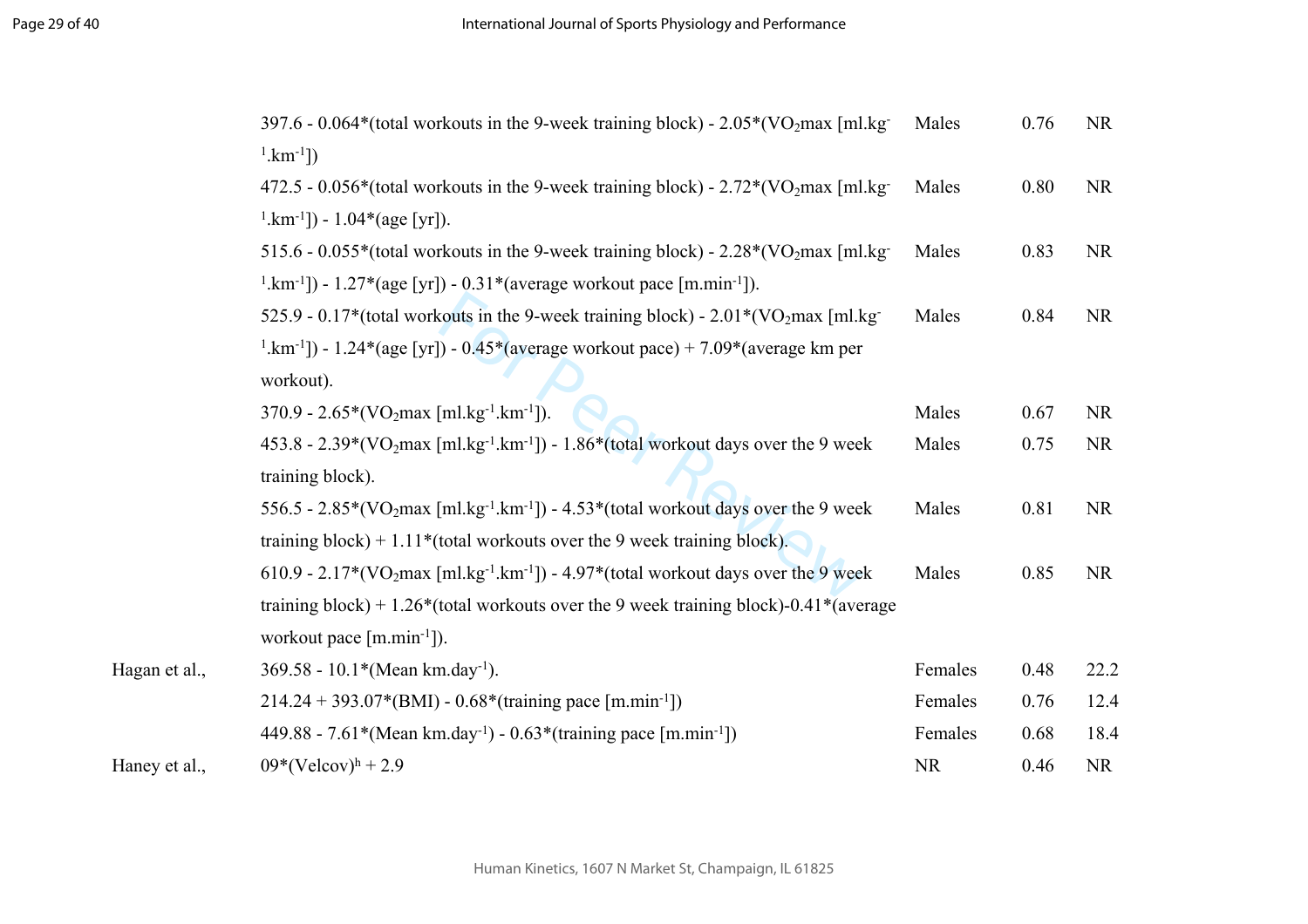| $-0.0006*(\text{Velocity race} \#2) + 0.11*(\text{Velocity race} \#1) + 2.7$                                    | <b>NR</b> | 0.46 | <b>NR</b> |
|-----------------------------------------------------------------------------------------------------------------|-----------|------|-----------|
| $-0.135*($ average weekly distance [km]) $-0.042*($ peak weekly distance [km]) $-$                              | Females   | 0.45 | <b>NR</b> |
| $0.477*(number of years training) + 180.194$                                                                    |           |      |           |
| $8408.623 + 240.632*($ lactate at 10 km.h <sup>-1</sup> ) – 18.255*(left ventricular telediastolic              | Males     | 0.98 | <b>NR</b> |
| diameter) + 22.522*(lactate at 22 km·h <sup>-1</sup> ) <sup>i</sup>                                             |           |      |           |
| $7658.331 + 55.519*(subscapular skinfold [mm]) - 4.834*(serum ferritin) +$                                      | Females   | 0.98 | <b>NR</b> |
| 34.895*(sum of six skinfolds ${\rm [mm]^{\textrm{ji}}}$                                                         |           |      |           |
| 20.23*(average training pace $[\text{min.mile-1}]$ ) + 1.93*(10km time $[\text{in minutes}]$ ) -                | Mixed     | 0.80 | <b>NR</b> |
| 0.34*(Maximum miles per week) - 0.47*(Repression Sensitization) -                                               |           |      |           |
| 5.22*(marathon completions) - 11.16*(days lost) + 27.22.                                                        |           |      |           |
| 22.54*(average training pace [min.mile <sup>-1</sup> ]) - 0.57*(Maximum miles per week) -                       | Mixed     | 0.52 | <b>NR</b> |
| $5.08*(\text{marathon completions}) + 88.39$ .                                                                  |           |      |           |
| Half marathon time*(1.98) + (Lactate concentration at the lactate turnpoint)*(6.23) –                           | <b>NR</b> | 0.95 | <b>NR</b> |
| (Speed at the lactate turnpoint $\lceil\% \rfloor$ of peak treadmill velocity, km.hr <sup>-1</sup> ])*(0.46) +  |           |      |           |
| 33.84.                                                                                                          |           |      |           |
| Half marathon time*(1.94) + (Lactate concentration at the lactate turnpoint)*(5.8) –                            | <b>NR</b> | 0.95 | <b>NR</b> |
| (Speed at the lactate turnpoint $\lceil\% \rfloor$ of peak treadmill velocity, km.hr <sup>-1</sup> ])*(0.44) +  |           |      |           |
| $VO2max - 16*(0.39) + 16.79.$                                                                                   |           |      |           |
| (Speed at the lactate turnpoint $\lceil\% \rfloor$ of peak treadmill velocity, km.hr <sup>-1</sup> ])*(1.29) –  | <b>NR</b> | 0.87 | <b>NR</b> |
| (Speed at the lactate turnpoint $\lceil\% \rfloor$ of peak treadmill velocity, km.hr <sup>-1</sup> ])*(10.86) + |           |      |           |
| 241.3.                                                                                                          |           |      |           |
|                                                                                                                 |           |      |           |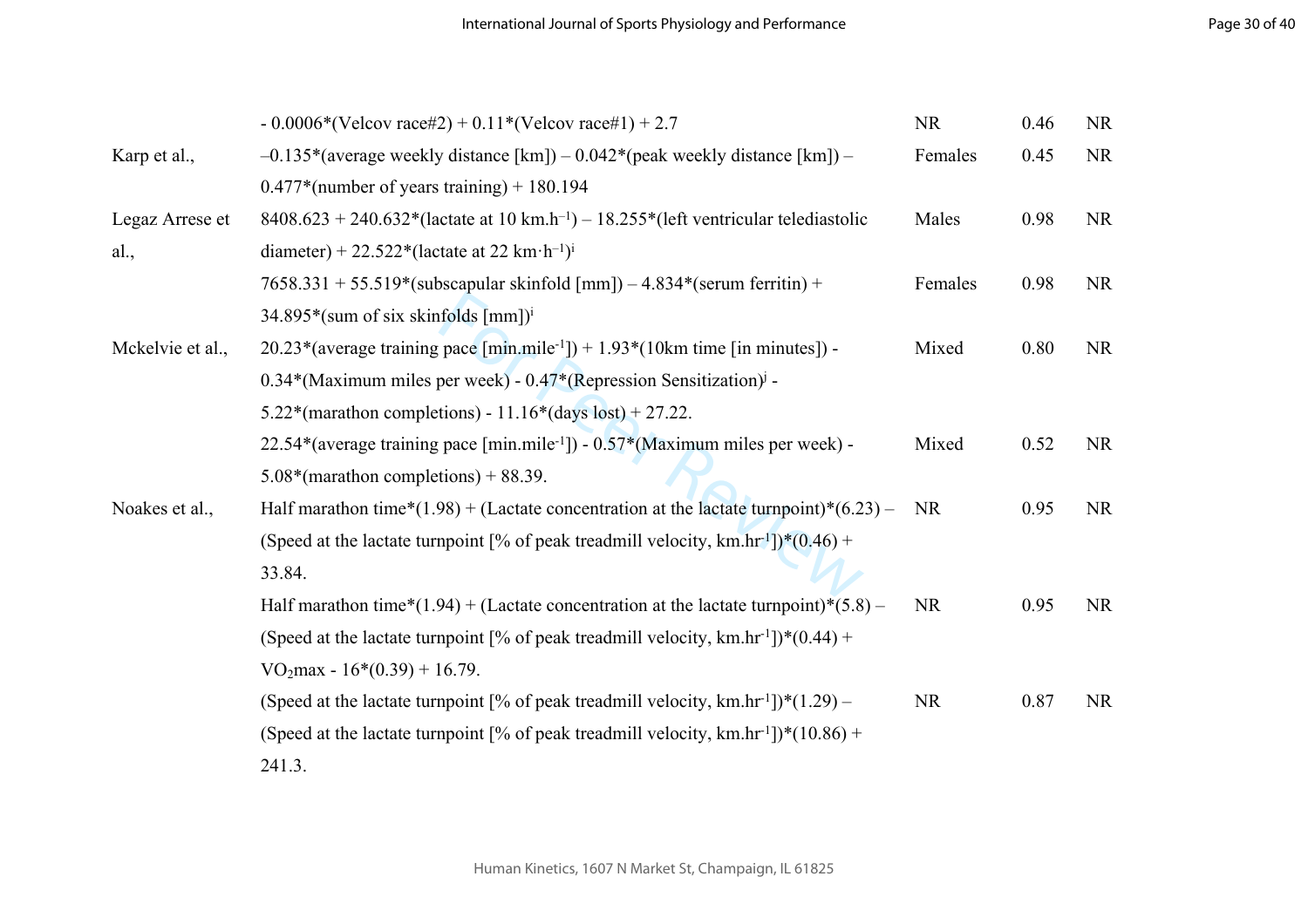|                  | (Speed at the lactate turnpoint $\lceil\% \rfloor$ of peak treadmill velocity, km.hr <sup>-1</sup> ])*(-4.92) – | <b>NR</b> | 0.87      | <b>NR</b> |
|------------------|-----------------------------------------------------------------------------------------------------------------|-----------|-----------|-----------|
|                  | (Peak treadmill velocity [km.hr <sup>-1</sup> ])*(4.46) + 337.8.                                                |           |           |           |
| Riegel et al.,   | Time achieved in a previous race of any distance*(Marathon distance/Distance of the                             | Mixed     | <b>NR</b> | <b>NR</b> |
|                  | previously listed race) <sup>1.06</sup>                                                                         |           |           |           |
| Rust et al.,     | $326.3 + 2.394*(Body fat percentage [%)] - 12.06*(Running speed in training,$                                   | Males     | 0.44      | <b>NR</b> |
|                  | $[km/hr-1]$                                                                                                     |           |           |           |
| Salinero et al., | 96.1 + 2.3*(body fat [%]) + 62.9*( $\Delta$ recovery Ruffier Test [%]) <sup>k</sup> + 0.023*(half-              | Males     | <b>NR</b> | <b>NR</b> |
|                  | marathon performance [min])                                                                                     |           |           |           |
|                  | $104.3 + 3.1*(body fat [%)) + 67.3*(\Delta recovery Ruffier Test [%)]k + 0.045*(10-km)$                         | Males     | <b>NR</b> | <b>NR</b> |
|                  | performance [sec]).                                                                                             |           |           |           |
| Schmid et al.,   | $184.4 + 5.0*$ (circumference calf [cm]) – 11.9* (speed in running during training,                             | Females   | 0.50      | <b>NR</b> |
|                  | $[km/hr-1]$ .                                                                                                   |           |           |           |
| Slovic et al.,   | $0.69*(Fastest mile time [secs]) - 12.8$ .                                                                      | Mixed     | <b>NR</b> | <b>NR</b> |
|                  | 0.51*(Fastest mile time [secs]) - 14.3*(Previously completed marathon [if yes,                                  | Mixed     | <b>NR</b> | <b>NR</b> |
|                  | multiply by one. If no, multiply by 0]) - 0.5*(miles run in the 8-week training block                           |           |           |           |
|                  | preceding the marathon) - $1.22*(longest training run [miles]) + 94.0$ .                                        |           |           |           |
|                  | $75.6 + 0.51$ (fastest 1 mile time [secs]) - 15.7* (Previously completed marathon [if                           | Mixed     | <b>NR</b> | <b>NR</b> |
|                  | yes, 1; if no, 0]) $-0.05*(total$ miles run in an 8 week training block) $-2.86*(number)$                       |           |           |           |
|                  | of runs greater than or equal to 20miles in an 8 week training block).                                          |           |           |           |
|                  | $95.0 + 0.51$ <sup>*</sup> (fastest 1 mile time [secs]) - 14.9 <sup>*</sup> (Previously completed marathon [if  | Mixed     | <b>NR</b> | <b>NR</b> |
|                  | yes, 1; if no, 0]) - 0.27*(maximal miles per week in 8 week training block) -                                   |           |           |           |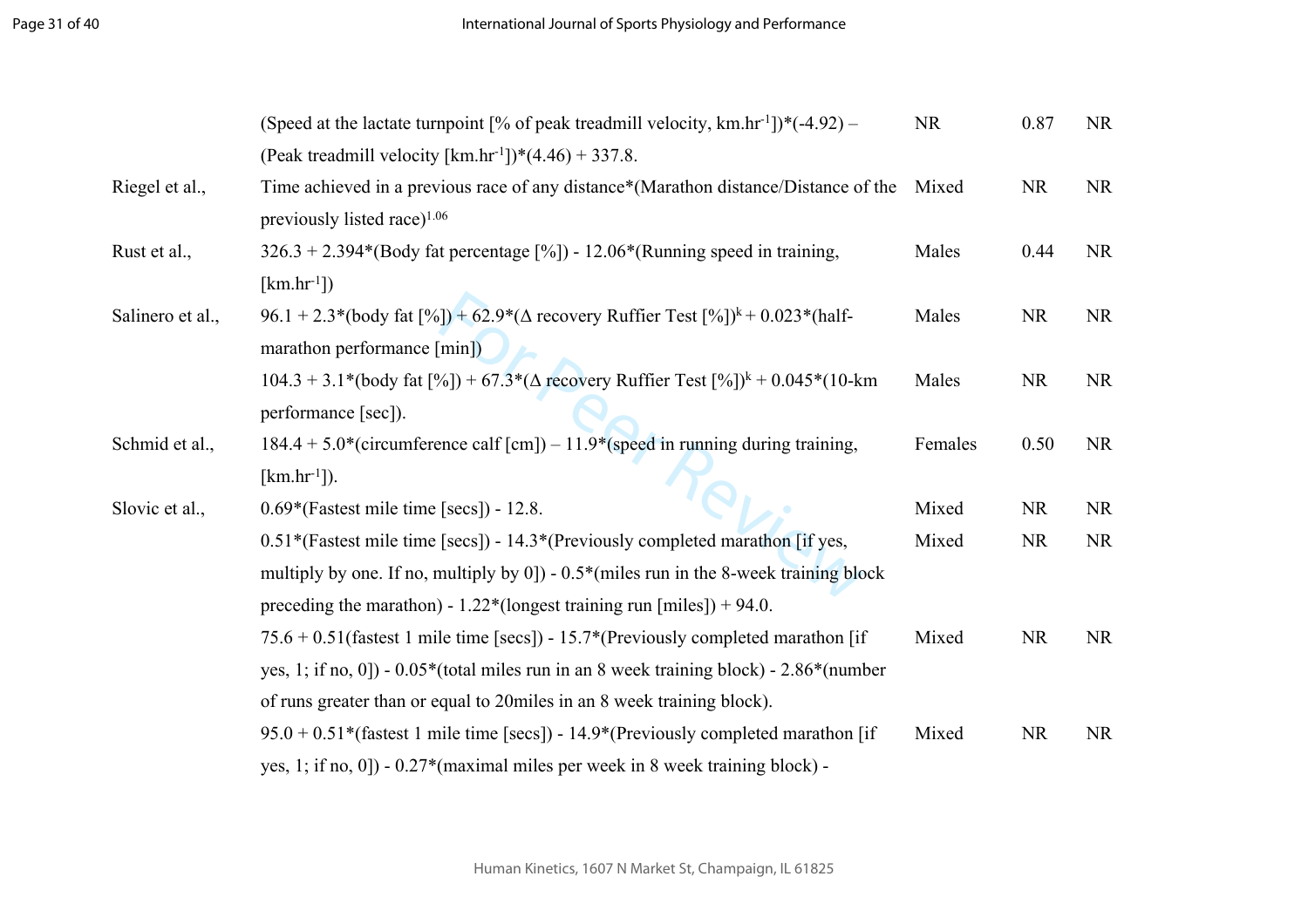| 1.34*(longest training run [miles]). |  |
|--------------------------------------|--|

Slovic et al.,

| $80.2 + 0.51$ <sup>*</sup> (fastest 1 mile time [seconds]) - 16.0 <sup>*</sup> (Previously completed marathon | Mixed | <b>NR</b> | <b>NR</b> |
|---------------------------------------------------------------------------------------------------------------|-------|-----------|-----------|
| [if yes, 1; if no, 0]) $-$ 0.31*(maximal miles per week in 8 week training block) $-$                         |       |           |           |
| 3.31*(number of runs greater than or equal to 20miles in an 8 week training block).                           |       |           |           |
| 503.5 - 18.3* (Previously completed marathon [if yes, 1; if no, 0]) + $0.7$ * (age [yr]) -                    | Mixed | <b>NR</b> | NR        |
| $0.07*$ (total miles run in an 8 week training block) - 1.66*(longest training run                            |       |           |           |
| [miles]) - $19.2*(ponderal index)^{l}$ .                                                                      |       |           |           |
| 511 - 21.2*(ponderal index) - 19.5*(Previously completed marathon [if yes, 1; if no,                          | Mixed | <b>NR</b> | <b>NR</b> |
| 0]) + $0.7$ *(age [yr]) - $0.07$ *(total miles run in an 8 week training block) -3.8*(number                  |       |           |           |
| of runs greater than or equal to 20miles in an 8 week training block).                                        |       |           |           |
| 507 -19.2*(ponderal index) - 18.6*(Previously completed marathon [if yes, 1; if no,                           | Mixed | <b>NR</b> | <b>NR</b> |
| 0]) + $0.7$ *(age [yr]) - $0.5$ *(maximal miles per week in 8 week training block) -                          |       |           |           |
| 1.4*(longest training run [miles]).                                                                           |       |           |           |
| 511 -20.7*(ponderal index) - 19.0*(Previously completed marathon [if yes, 1; if no,                           | Mixed | <b>NR</b> | <b>NR</b> |
| $(0)$ + 0.7(age [yr]) - 0.5*(maximal miles per week in 8 week training block) -                               |       |           |           |
| 3.7*(number of runs 20miles or more in the 8 week training block preceding the                                |       |           |           |
| marathon).                                                                                                    |       |           |           |
| $94.0 + 0.51$ <sup>*</sup> (fastest 1 mile time [seconds]) - 14.3 <sup>*</sup> (Previously completed marathon | Males | 0.79      | NR        |
| [if yes, 1; if no, 0]) $-0.05*(total miles run in an 8 week training block) -$                                |       |           |           |
| $1.22*(longest training run [miles]).$                                                                        |       |           |           |
| $116.5 + 0.45$ <sup>*</sup> (fastest 1 mile time [seconds]) - 7.9 <sup>*</sup> (Previously completed marathon | Males | 0.85      | <b>NR</b> |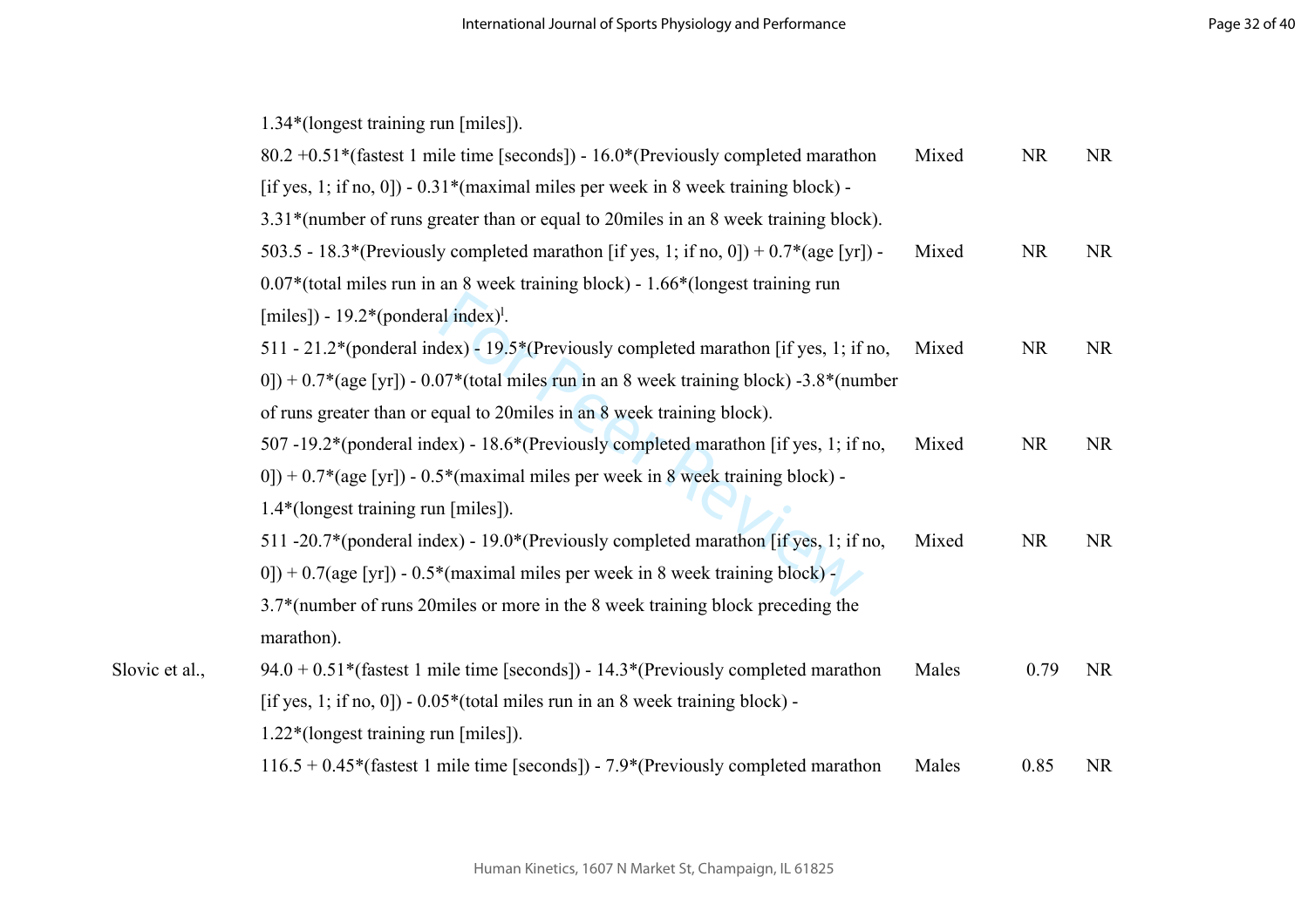|                   | [if yes, 1; if no, 0]) $-0.08*(total$ miles run in an 8 week training block) -                                                    |       |           |           |
|-------------------|-----------------------------------------------------------------------------------------------------------------------------------|-------|-----------|-----------|
|                   | 1.45*(longest training run [miles]).                                                                                              |       |           |           |
|                   | $42.8 + 6.62$ <sup>*</sup> (fastest 5 mile time [min]) - 0.05 <sup>*</sup> (total miles run in an 8 week training                 | Males | 0.89      | <b>NR</b> |
|                   | block) - 1.45*(longest training run [miles]).                                                                                     |       |           |           |
|                   | $46.6 + 2.98*(\text{fastest } 10 \text{ mile time } [\text{min}]) - 0.04*(\text{total miles run in an } 8 \text{ week training})$ | Males | 0.87      | <b>NR</b> |
|                   | block) - $1.3*(longest training run [miles]).$                                                                                    |       |           |           |
|                   | 503.5 - 18.3* (Previously completed marathon [if yes, 1; if no, 0]) + $0.7$ * (age [yr]) -                                        | Males | 0.72      | <b>NR</b> |
|                   | 0.07*(total miles run in an 8 week training block) - 1.66*(longest training run                                                   |       |           |           |
|                   | [miles]) - $19.2*(ponderal index)$ .                                                                                              |       |           |           |
|                   | 260.0 - 17.2* (Previously completed marathon [if yes, 1; if no, 0]) + $1.0$ * (age [yr]) -                                        | Males | 0.74      | <b>NR</b> |
|                   | $0.12*(total$ miles run in an 8 week training block) - $1.77*(longest$ training run                                               |       |           |           |
|                   | [miles]).                                                                                                                         |       |           |           |
|                   | 94.0 + 0.51*(fastest 1 mile time [seconds]) - 14.3 *(Previously completed marathon                                                | Males | 0.79      | <b>NR</b> |
|                   | [if yes, 1; if no, 0]) $- 0.05*($ total miles run in an 8 week training block) $-$                                                |       |           |           |
|                   | $1.22*(longest training run [miles]).$                                                                                            |       |           |           |
| Takeshima et al., | $3.207 + 0.048*(\text{VO}_2 \text{ @Lactate Threshold [ml.kg^{-1}.min^{-1}])} - 0.022*(\text{age [yr]})^m$                        | Males | 0.91      | 0.22      |
|                   | $3.707 + 0.038*(VO2(Q)$ Lactate Threshold [ml.kg <sup>-1</sup> .min <sup>-1</sup> ]) - 0.031*(age [yr]) +                         | Males | 0.93      | 0.20      |
|                   | $0.005*(\text{average running duration per workflow }[\text{min}])^{\text{m}}$                                                    |       |           |           |
|                   | 5.858 - 0.052*(age [yr]) + 0.067*(average running duration per workout [min]) m                                                   | Males | 0.90      | 0.27      |
| Tanaka et al.,    | $1.312*($ the running velocity that corresponded to the level of the point at which                                               | Males | <b>NR</b> | <b>NR</b> |
|                   | blood lactate concentration exhibited a systematic increase above a resting base-line                                             |       |           |           |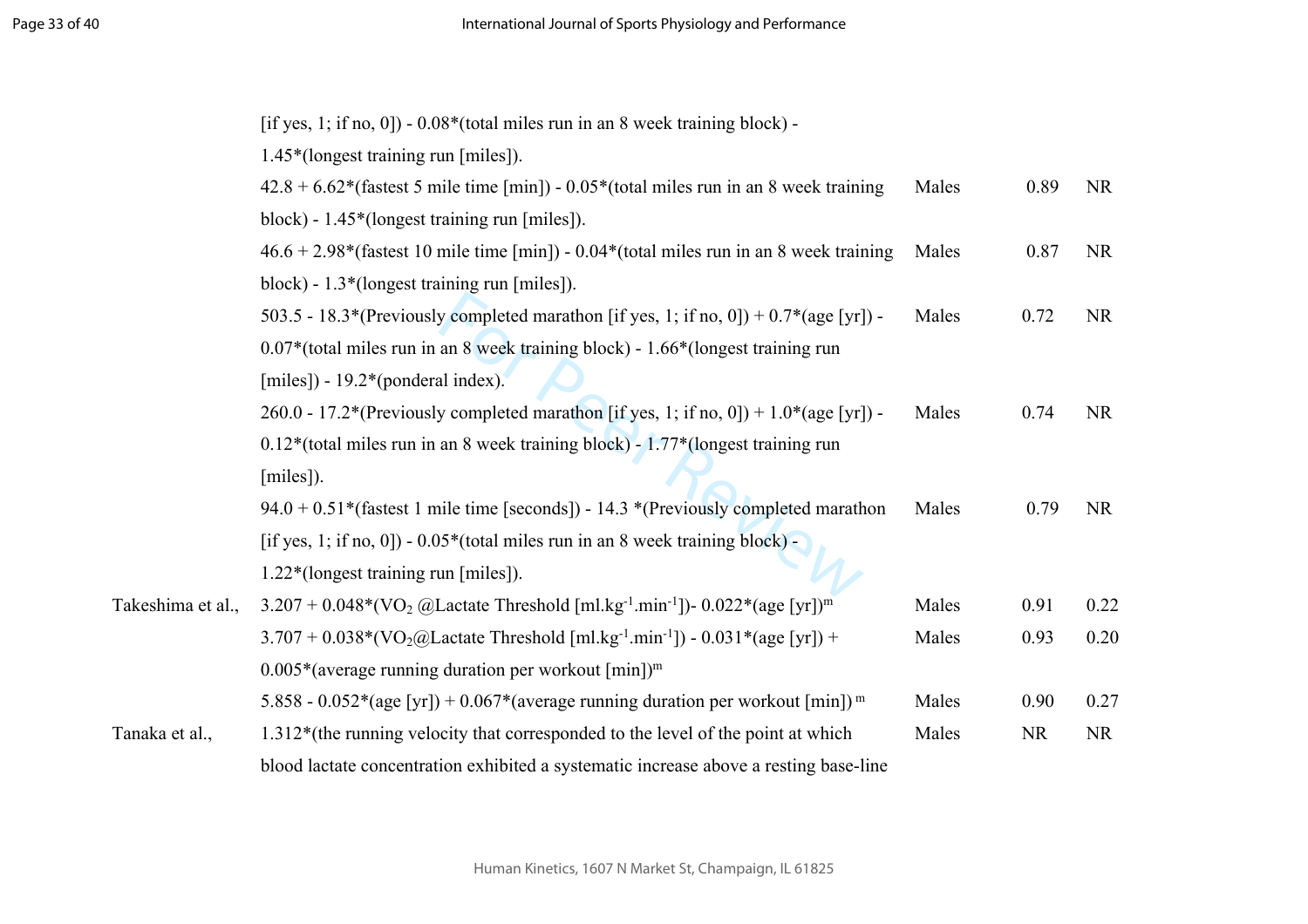| Males | <b>NR</b> | <b>NR</b> |
|-------|-----------|-----------|
|       |           |           |
|       |           |           |
|       |           |           |
|       |           |           |
|       |           |           |
| Males | 0.95      | <b>NR</b> |
| Males | <b>NR</b> | 14.3      |
|       |           |           |
|       |           |           |
| Males | <b>NR</b> | <b>NR</b> |
|       |           |           |
| Mixed | 0.45      | <b>NR</b> |
| Mixed | <b>NR</b> | <b>NR</b> |
|       |           |           |
|       |           |           |
|       |           |           |
|       |           |           |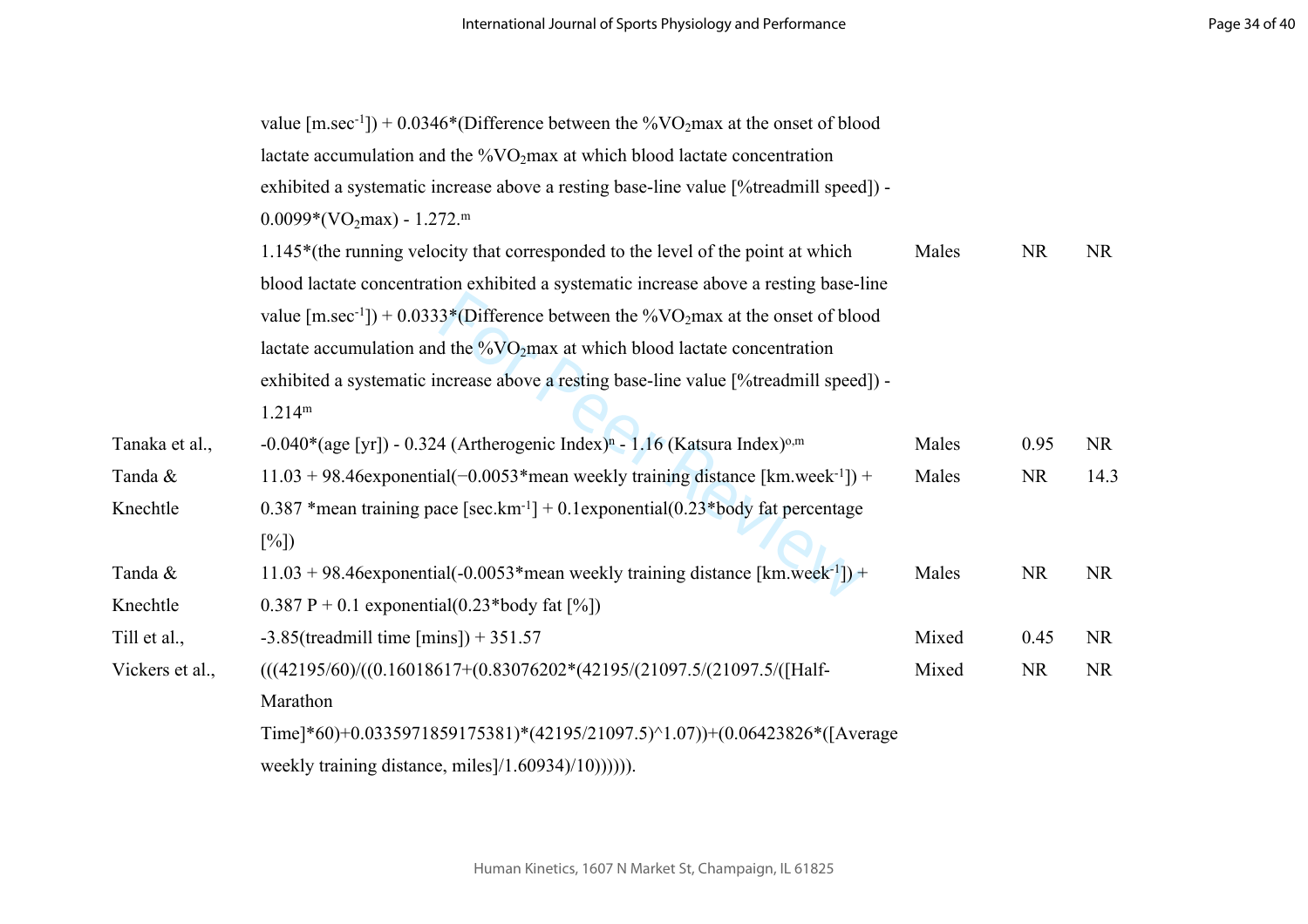| $(((42195/60)/((0.16018617+(0.83076202*(42195/(21097.5/(21097.5/([Half-$                      | Mixed | <b>NR</b> | <b>NR</b> |
|-----------------------------------------------------------------------------------------------|-------|-----------|-----------|
| Marathon Time]*60)-                                                                           |       |           |           |
| 0.0978322644420439)*(42195/21097.5)^1.07))+(0.06423826*([Average weekly                       |       |           |           |
| training distance, miles $(1.60934)(10))$ )).                                                 |       |           |           |
| $(((42195/60)/((0.16018617+(0.83076202*(42195/(21097.5/(21097.5/([Half-$                      | Mixed | <b>NR</b> | <b>NR</b> |
| Marathon Time]*60))*(42195/21097.5)^1.07))+(0.06423826*([Average weekly                       |       |           |           |
| training distance, miles $]/1.60934/(10))$ )).                                                |       |           |           |
|                                                                                               | Mixed | <b>NR</b> | <b>NR</b> |
| time*60)+0.103075553032855)*(42195/(16093.4))^1.07))+(0.06423826*([average                    |       |           |           |
| weekly distance, miles $(1.60934)(10))$ )))                                                   |       |           |           |
| $(((42195/60)/((0.16018617+(0.83076202*(42195/((16093.4)/(16093.4)/([10mile1929/16993.4)))))$ | Mixed | <b>NR</b> | NR.       |
| time*60)-0.1358099643292151)*(42195/(16093.4))^1.07))+(0.06423826*([average                   |       |           |           |
| weekly distance, miles $(1.60934)(10))$ )))                                                   |       |           |           |
| $(((42195/60)/((0.16018617+(0.83076202*(42195/((16093.4)/(16093.4)/([10mile-$                 | Mixed | <b>NR</b> | <b>NR</b> |
| time*60)*(42195/(16093.4))^1.07))+(0.06423826*([average weekly distance,                      |       |           |           |
| miles $\frac{1}{1.60934}$ /10))))))                                                           |       |           |           |
| $(((42195/60)/((0.16018617+(0.83076202*(42195/(10000/(10000/([10km-$                          | Mixed | <b>NR</b> | <b>NR</b> |
| time]*60)+0.024557694615445)*(42195/10000)^1.07))+(0.06423826*([Average                       |       |           |           |
| weekly training distance, miles $(1.60934)(10))$ )).                                          |       |           |           |
| $(((42195/60)/((0.16018617+(0.83076202*(42195/(10000/(10000/([10km-time]*60)-$                | Mixed | <b>NR</b> | <b>NR</b> |
| 0.078067777771365)*(42195/10000)^1.07))+(0.06423826*([Average weekly                          |       |           |           |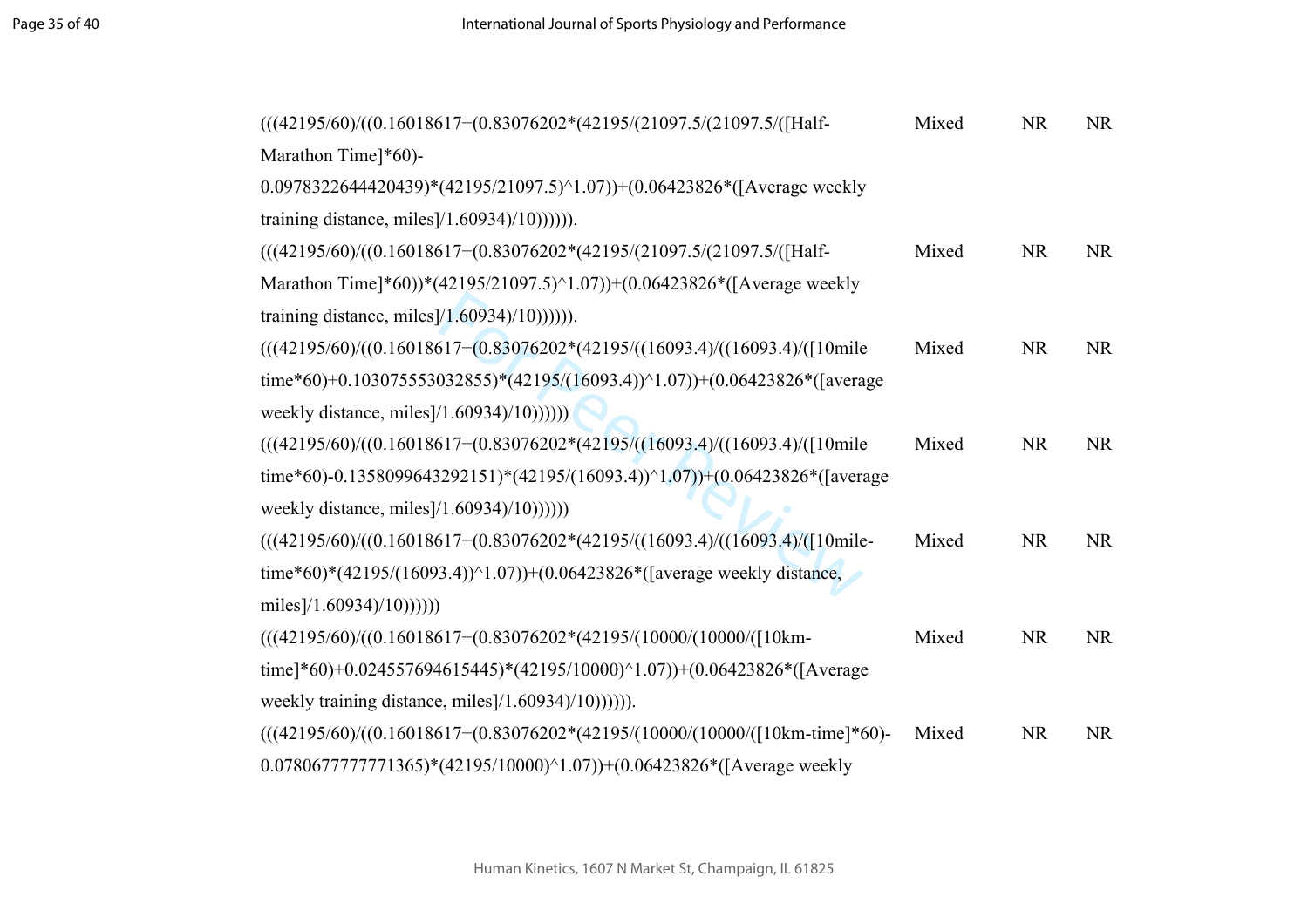| training distance, miles $(1.60934)(10))$ ))).                                                            |       |           |           |
|-----------------------------------------------------------------------------------------------------------|-------|-----------|-----------|
| $(((42195/60)/((0.16018617+(0.83076202*(42195/(10000/(10000/([10km-$                                      | Mixed | <b>NR</b> | <b>NR</b> |
| time]*60))*(42195/10000)^1.07))+(0.06423826*([Average weekly training distance,                           |       |           |           |
| miles $\frac{1}{1.60934}$ $\frac{10}{10}$ )))))).                                                         |       |           |           |
| $(((42195/60)/((0.16018617+(0.83076202*(42195/((8046.7)/(8046.7)/([5mile-$                                | Mixed | <b>NR</b> | <b>NR</b> |
| time*60)+0.1089566001045939)*(42195/(8046.7))^1.07))+(0.06423826*([average                                |       |           |           |
| weekly training distance, miles $(1.60934)(10))$ )))                                                      |       |           |           |
| $(((42195/60)/((0.16018617+(0.83076202*(42195/((8046.7)/(8046.7)/([5mile$                                 | Mixed | <b>NR</b> | <b>NR</b> |
| time*60)-0.1549942921949754)*(42195/(8046.7))^1.07))+(0.06423826*([average                                |       |           |           |
| weekly training distance, miles $(1.60934)(10))$ )))                                                      |       |           |           |
| $(((42195/60)/((0.16018617+(0.83076202*(42195/((8046.7)/(8046.7)/([5mile$                                 | Mixed | <b>NR</b> | <b>NR</b> |
| time*60))*(42195/(8046.7))^1.07))+(0.06423826*([average weekly training                                   |       |           |           |
| distance, miles $(1.60934)(10))$                                                                          |       |           |           |
| $(((42195/60)/((0.16018617+(0.83076202*(42195/(5000/(5000/55km-53636262))$                                | Mixed | <b>NR</b> | <b>NR</b> |
| time]*60)+0.1129432382020499)*(42195/5000)^1.07))+(0.06423826*([Average                                   |       |           |           |
| weekly training distance, miles $(1.60934)(10))$ )).                                                      |       |           |           |
| $(((42195/60)/((0.16018617+(0.83076202*(42195/(5000/(5000/55km-time)*60)-$                                | Mixed | <b>NR</b> | <b>NR</b> |
| $0.0237814322487082$ <sup>*</sup> $(42195/5000)^{1.07}$ )+ $(0.06423826$ <sup>*</sup> $($ [Average weekly |       |           |           |
| training distance, miles $(1.60934)(10))$ )).                                                             |       |           |           |
| $(((42195/60)/((0.16018617+(0.83076202*(42195/(5000/(5000/55km-53696262))$                                | Mixed | <b>NR</b> | <b>NR</b> |
| time]*60))*(42195/5000)^1.07))+(0.06423826*([Average weekly training distance,                            |       |           |           |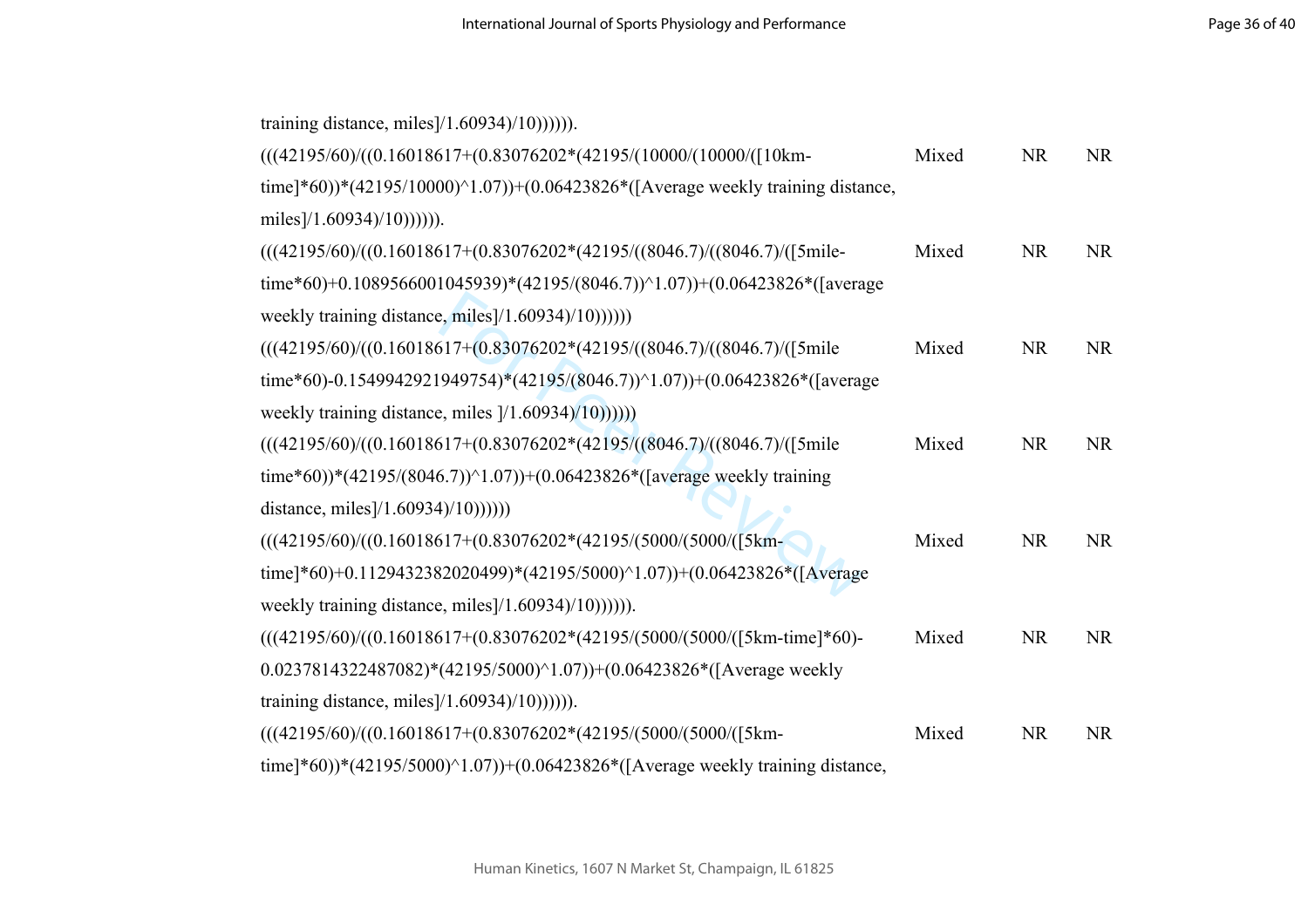| miles $\frac{1}{60934}/\frac{10}{10}$ ))))).                                                   |       |           |           |
|------------------------------------------------------------------------------------------------|-------|-----------|-----------|
| $(((\ln((21097.5/(21097.5/(\text{Half marahon time})*60)*(42195/10000)\text{'})(1.4510756+(-$  | Mixed | <b>NR</b> | <b>NR</b> |
| $0.23797948*(\ln((21097.5/(21097.5/[\text{Half-marathon}$                                      |       |           |           |
| time]*60)/(10000/(10000/([10km time]*60)))/((ln(21097.5/10000))+(-                             |       |           |           |
| $0.01410023*$ [average weekly training distance, miles]))/60                                   |       |           |           |
| $(((\ln((21097.5/(21097.5/(\text{Half-marathon time})*60)*(42195/10000)\text{'})(1.4510756+(-$ | Mixed | <b>NR</b> | <b>NR</b> |
| 0.23797948*((ln((21097.5/(21097.5/([Half marathon                                              |       |           |           |
| time]*60)/(10000/(10000/([10mile time]*60)))/((ln(21097.5/10000))+(-                           |       |           |           |
| 0.01410023*[average weekly training distance, miles]))/60                                      |       |           |           |
| $(((\ln((21097.5/(21097.5/(\text{Half marathon time})*60)*(42195/10000)\text{`}(1.4510756+(-$  | Mixed | <b>NR</b> | <b>NR</b> |
| $0.23797948*(\ln((21097.5/(21097.5/(\text{Half-marathon})))$                                   |       |           |           |
| time]*60)/(10000/(10000/([5mile time]*60)))/((ln(21097.5/10000))+(-                            |       |           |           |
| 0.01410023*[average weekly training distance, miles]))/60                                      |       |           |           |
| $(((\ln((21097.5/(21097.5/(\text{Half-marathon time})*60)*(42195/10000)\cdot(1.4510756+(-$     | Mixed | <b>NR</b> | <b>NR</b> |
| $0.23797948*(\ln((21097.5/(21097.5/[Half-marathon$                                             |       |           |           |
| time]*60)/(10000/(10000/([5km time]*60)))/((ln(21097.5/10000))+(-                              |       |           |           |
| 0.01410023*[average weekly training distance, miles]))/60                                      |       |           |           |
| $(((\ln((21097.5/(21097.5/([10\text{-mile time})*60)*(42195/5000)\text{-}(1.4510756+(-$        | Mixed | <b>NR</b> | <b>NR</b> |
| 0.23797948*((ln((21097.5/(21097.5/([10-mile time]*60)/(5000/(5000/([5km                        |       |           |           |
| time]*60)))/((ln(21097.5/5000))+(-0.01410023*[average weekly distance]))/60                    |       |           |           |
| $(((\ln((21097.5/(21097.5/([10\text{-miletime}]*60)*(42195/10000)^(1.4510756+(-$               | Mixed | <b>NR</b> | <b>NR</b> |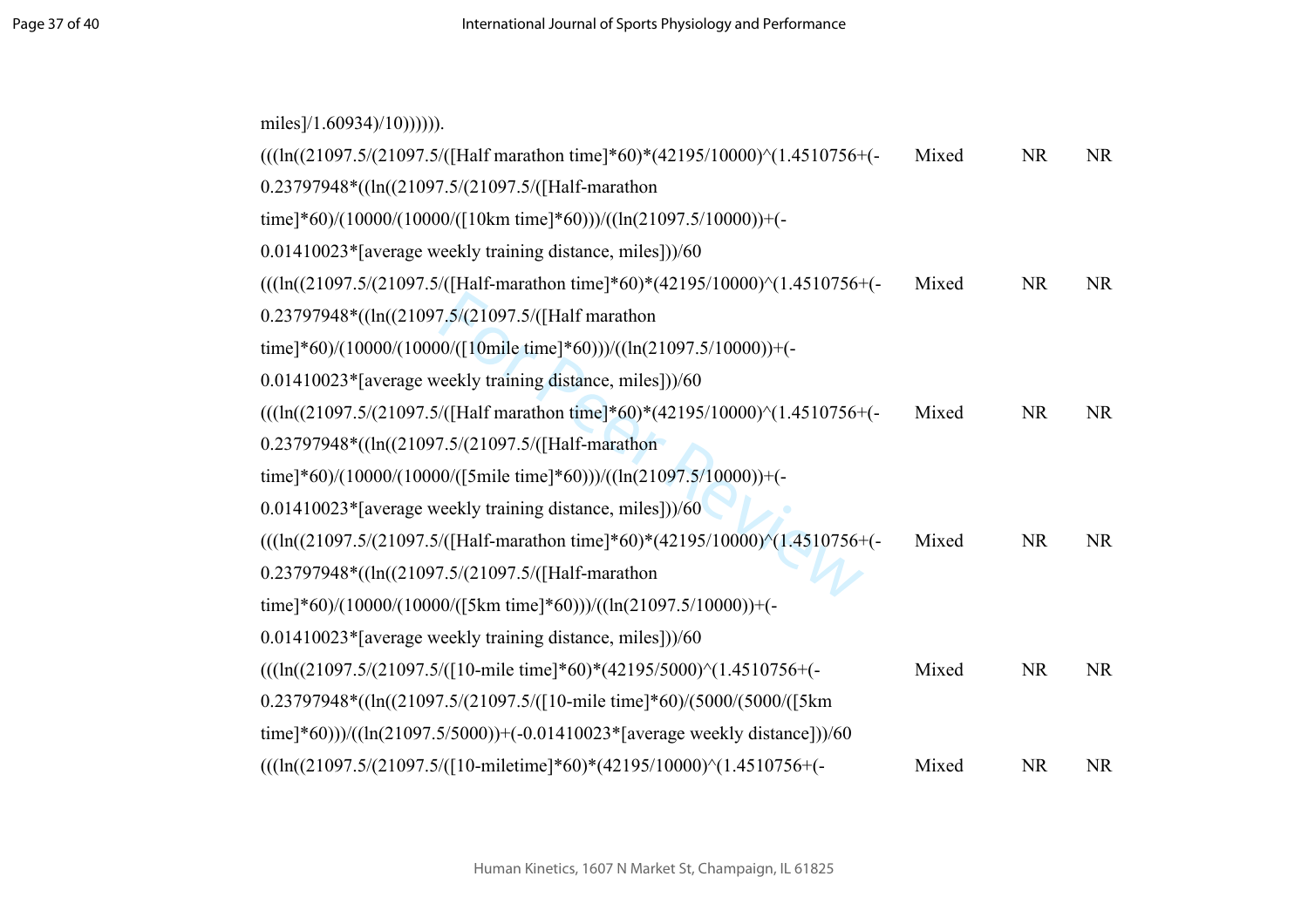|                  | $0.23797948*((ln((21097.5/(21097.5/([10-miletime]*60)/(10000/(10000/([10km$                       |       |      |           |  |  |  |  |
|------------------|---------------------------------------------------------------------------------------------------|-------|------|-----------|--|--|--|--|
|                  | time]*60)))/((ln(21097.5/10000))+(-0.01410023*[average weekly training distance,                  |       |      |           |  |  |  |  |
|                  | miles $\rangle$ )/61                                                                              |       |      |           |  |  |  |  |
| Williams         | (Half marathon time) $*2^{1.15}$                                                                  | Mixed | NR   | <b>NR</b> |  |  |  |  |
| Zillmann et al., | $326.3 + 2.394*(Body \text{ fat } [%]) - 12.06*(Running \text{ speed in training } [km.hr^{-1}])$ | NR    | 0.43 | <b>NR</b> |  |  |  |  |

lex; d: vVO<sub>2</sub>max= velocity at VO<sub>2</sub>max; e: Critical velocity<br>) at several exhaustive running velocities on the treadmi<br>aerobic running capacity (ARC) and the slope (b) is terme<br>uring the incremental test; g: Ventilatory a: NR=not reported; b:V1000= After a warm-up race, subjects ran 10 km on a level road at their target marathon velocity for the upcoming Olympics trials race; c: BMI= Body Mass Index; d:  $VO_2$ max= velocity at VO<sub>2</sub>max; e: Critical velocity = The regression of the distance run (distance limit; DL) versus the time limit (TL) at several exhaustive running velocities on the treadmill results in the generalized equation: DL =a + b(TL), where a is considered to be the anaerobic running capacity (ARC) and the slope (b) is termed CV (Housh et al. 1992); f: The VO<sub>2</sub>peak was considered the highest VO2 attained during the incremental test; g: Ventilatory threshold determined using a computerized two-line segment linear regression program patterned after the procedure of Orr et al. (1982). The plots of minute ventilation (V ˙E) and CO2 output (V ˙CO2) versus time as well as V ˙CO2 versus V ˙O2 (V slope) were analyzed with the computer program. Visual inspection of the two plots was used to further delineate the Thvent from the differences between the two computerized analyses. It was then expressed as the velocity; h: Coefficient of variation of running velocity during the marathon, where velcov= (velstdev/velmean)\*100, and velstdev = the standard deviation of velocity over the duration of the marathon. velmean = the average velocity over the duration of the marathon; i: equation time results in marathon time in seconds; j: Listed as a score derived from the Revised Repression Sensitization Scale by Byrne et al., 1963; k: Ruffier Test Index = ((resting heart rate + effort heart rate + recovery heart rate)-200)/10, then change from effort to recovery was calculated as a percentage; I: Ponderal index = weight/height<sup>3</sup>; m: marathon time expressed as velocity in m.sec<sup>-1</sup>; n: Artherogenic Index= log(triglyceride/HDL cholesterol); o: Katsura Index = mass/((height  $-100$ )\*0.9).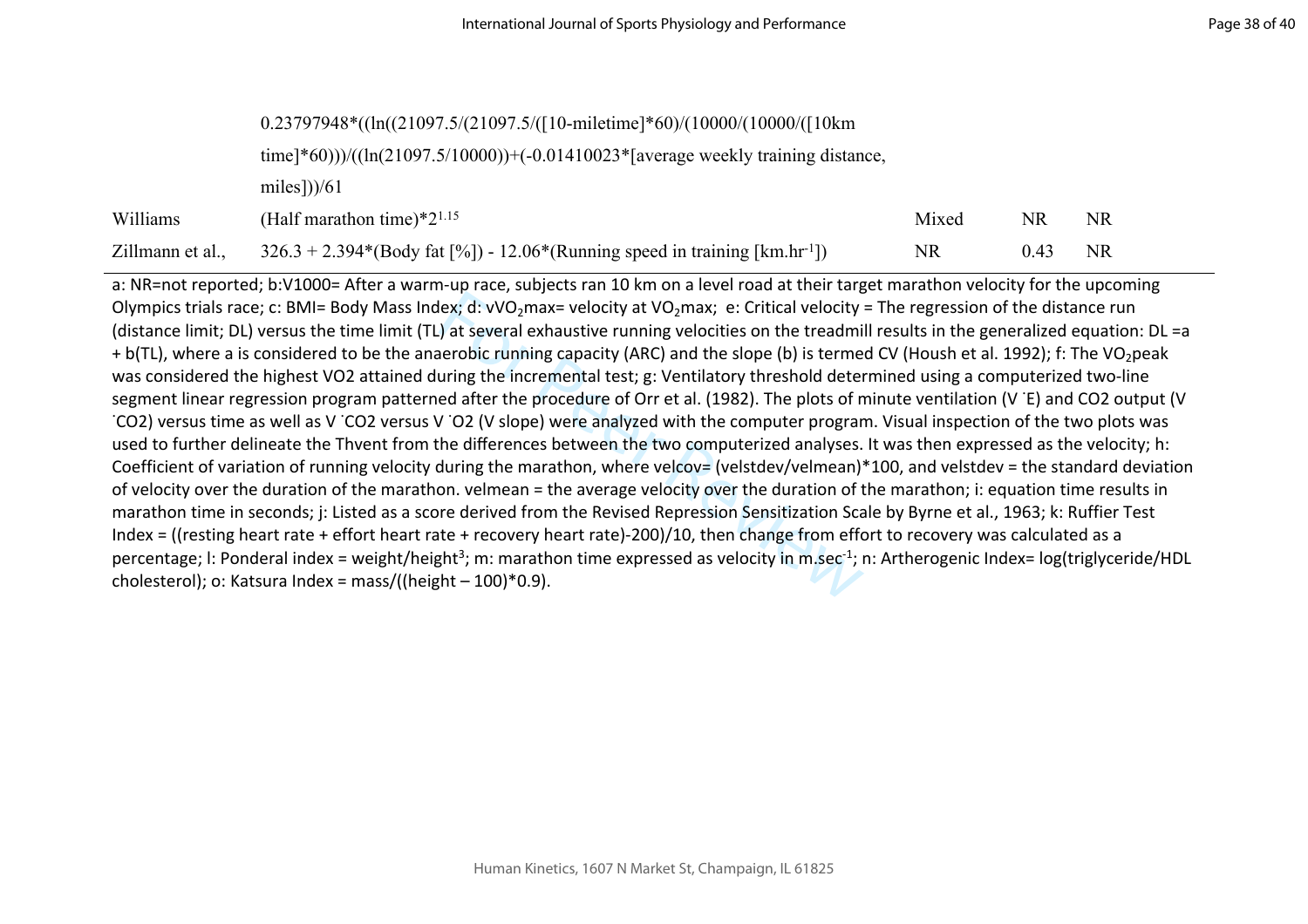

# **PRISMA 2009 Checklist**

| <b>Section/topic</b>                  | #              | <b>Checklist item</b>                                                                                                                                                                                                                                                                                             | <b>Reported</b><br>on page # |
|---------------------------------------|----------------|-------------------------------------------------------------------------------------------------------------------------------------------------------------------------------------------------------------------------------------------------------------------------------------------------------------------|------------------------------|
| <b>TITLE</b>                          |                |                                                                                                                                                                                                                                                                                                                   |                              |
| Title                                 | 1              | Identify the report as a systematic review, meta-analysis, or both.                                                                                                                                                                                                                                               | 1                            |
| <b>ABSTRACT</b>                       |                |                                                                                                                                                                                                                                                                                                                   |                              |
| Structured summary                    | $\overline{2}$ | Provide a structured summary including, as applicable: background; objectives; data sources; study eligibility criteria,<br>participants, and interventions; study appraisal and synthesis methods; results; limitations; conclusions and<br>implications of key findings; systematic review registration number. | $\overline{2}$               |
| <b>INTRODUCTION</b>                   |                |                                                                                                                                                                                                                                                                                                                   |                              |
| Rationale                             | 3              | Describe the rationale for the review in the context of what is already known.                                                                                                                                                                                                                                    | 3                            |
| Objectives                            | 4              | Provide an explicit statement of questions being addressed with reference to participants, interventions, comparisons,<br>outcomes, and study design (PICOS).                                                                                                                                                     | $\overline{4}$               |
| <b>METHODS</b>                        |                |                                                                                                                                                                                                                                                                                                                   |                              |
| Protocol and registration             | 5              | Indicate if a review protocol exists, if and where it can be accessed (e.g., Web address), and, if available, provide<br>registration information including registration number.                                                                                                                                  | N/A                          |
| Eligibility criteria                  | 6              | Specify study characteristics (e.g., PICOS, length of follow-up) and report characteristics (e.g., years considered,<br>language, publication status) used as criteria for eligibility, giving rationale.                                                                                                         | 4                            |
| Information sources                   | $\overline{7}$ | Describe all information sources (e.g., databases with dates of coverage, contact with study authors to identify<br>additional studies) in the search and date last searched.                                                                                                                                     | 4                            |
| Search                                | 8              | Present full electronic search strategy for at least one database, including any limits used, such that it could be<br>repeated.                                                                                                                                                                                  | 4                            |
| Study selection                       | 9              | State the process for selecting studies (i.e., screening, eligibility, included in systematic review, and, if applicable,<br>included in the meta-analysis).                                                                                                                                                      | 5                            |
| Data collection process               | 10             | Describe method of data extraction from reports (e.g., piloted forms, independently, in duplicate) and any processes<br>for obtaining and confirming data from investigators.                                                                                                                                     | 5                            |
| Data items                            | 11             | List and define all variables for which data were sought (e.g., PICOS, funding sources) and any assumptions and<br>simplifications made.                                                                                                                                                                          | 5                            |
| Risk of bias in individual<br>studies | 12             | Describe methods used for assessing risk of bias of individual studies (including specification of whether this was<br>done at the study or outcome level), and how this information is to be used in any data synthesis.                                                                                         | 5                            |
| Summary measures                      | 13             | State the principal summary measures (e.g., risk ratio, difference in means).                                                                                                                                                                                                                                     | N/A                          |
| Synthesis of results                  | 14             | Describe the methods of handling data and combining results of studies, if done, including measures of consistency<br>(e.g., I <sup>2</sup> ) for each meta-analysis.<br>Human Kinetics, 1607 N Market St, Champaign, IL 61825                                                                                    | 5                            |